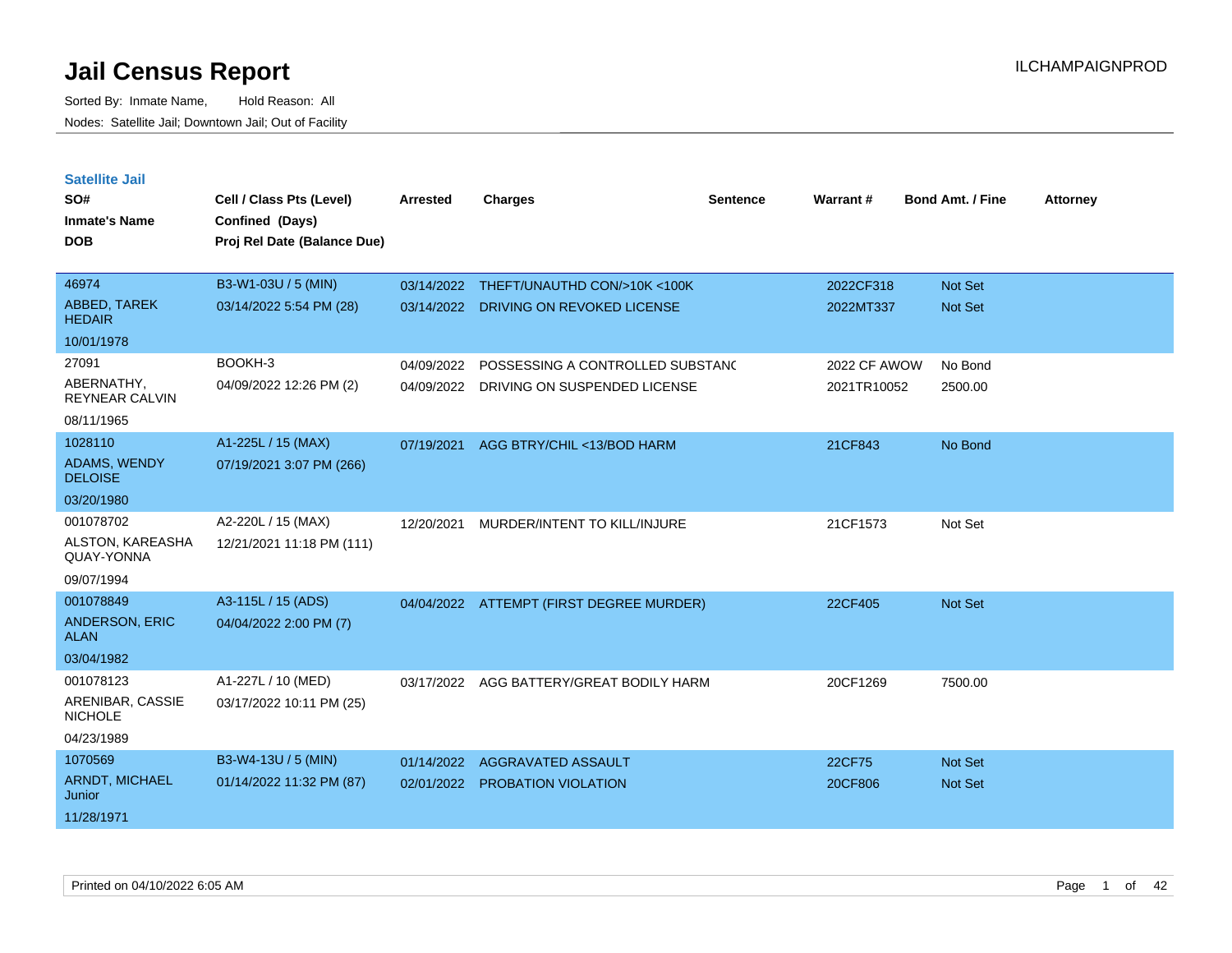Sorted By: Inmate Name, Hold Reason: All

Nodes: Satellite Jail; Downtown Jail; Out of Facility

| SO#                                                          | Cell / Class Pts (Level)                   | <b>Arrested</b> | <b>Charges</b>                           | <b>Sentence</b> | Warrant#    | <b>Bond Amt. / Fine</b> | <b>Attorney</b> |
|--------------------------------------------------------------|--------------------------------------------|-----------------|------------------------------------------|-----------------|-------------|-------------------------|-----------------|
| <b>Inmate's Name</b>                                         | Confined (Days)                            |                 |                                          |                 |             |                         |                 |
| <b>DOB</b>                                                   | Proj Rel Date (Balance Due)                |                 |                                          |                 |             |                         |                 |
|                                                              |                                            |                 |                                          |                 |             |                         |                 |
| 001078292                                                    | A4-201U / 10 (MED)                         |                 | 03/27/2022 ARMED VIOLENCE/CATEGORY I     |                 | 22CF361     | No Bond                 |                 |
| <b>BAILEY, DIVONTAE</b><br><b>ANTONIO JEWELEON</b>           | 03/27/2022 7:43 PM (15)                    |                 |                                          |                 |             |                         |                 |
| 09/28/2001                                                   |                                            |                 |                                          |                 |             |                         |                 |
| 001079027                                                    | A3-112L                                    | 04/07/2022      | AGG UNLAWFUL USE OF WEAPON               |                 | 2022CF425   | Not Set                 |                 |
| <b>BANKS, GRANZLEE</b>                                       | 04/07/2022 3:10 PM (4)                     |                 |                                          |                 |             |                         |                 |
| 01/13/1993                                                   |                                            |                 |                                          |                 |             |                         |                 |
| 001078565                                                    | B1-104U / 15 (MAX)                         | 11/05/2021      | POSSESSION OF STOLEN FIREARM             |                 | 21CF1366    | <b>Not Set</b>          |                 |
| <b>BARBER, MARK</b>                                          | 11/05/2021 7:40 AM (157)                   | 11/05/2021      | RECEIVE/POSS/SELL STOLEN VEH             |                 | 2021CF1309  | 25000.00                |                 |
| <b>ANTHONY, Junior</b>                                       |                                            | 11/05/2021      | <b>BURGLARY</b>                          |                 | 21CF1369    | <b>Not Set</b>          |                 |
| 09/24/2003                                                   |                                            |                 |                                          |                 |             |                         |                 |
| 65868                                                        | B4-123L / 15 (MAX)                         |                 | 03/11/2022 METH DELIVERY/15<100 GRAMS    | 8y (DOC)        | 20CF1249    | No Bond                 |                 |
| <b>BARBER, MARK</b><br>ANTHONY, Senior                       | 03/11/2022 10:13 AM (31)                   |                 |                                          |                 |             |                         |                 |
| 08/15/1983                                                   |                                            |                 |                                          |                 |             |                         |                 |
| 518851                                                       | A4-104L / 10 (MED)                         | 01/11/2022      | DRIVING ON REVOKED LICENSE               |                 | 2020TR16539 | 1500.00                 |                 |
|                                                              | BARKER, ALEXANDER  01/11/2022 2:37 PM (90) |                 | 01/11/2022 OBSTRUCTING IDENTIFICATION    |                 | 2020CM222   | 1500.00                 |                 |
| <b>MASSIE</b>                                                |                                            |                 | 01/11/2022 FELON POSS/USE WEAPON/FIREARM |                 | 20CF361     | 15000.00                |                 |
| 09/24/1986                                                   |                                            | 01/11/2022      | POSS AMT CON SUB EXCEPT(A)/(D)           |                 | 2020CF863   | 15000.00                |                 |
|                                                              |                                            |                 | 01/11/2022 BAD CHK/OBTAIN CON PROP/>150  |                 | 20CF192     | 15000.00                |                 |
|                                                              |                                            |                 | 01/11/2022 BAD CHK/OBTAIN CON PROP/>150  |                 | 19CF1686    | 15000.00                |                 |
|                                                              |                                            |                 | 01/11/2022 METH DELIVERY/15<100 GRAMS    | 20y (DOC)       | 20CF1383    | No Bond                 |                 |
| 969121                                                       | A4-206L / 15 (MAX)                         | 11/25/2021      | HOME INVASION/GREAT BOD HARM             | 4y (DOC)        | 2021CF840   | No Bond                 |                 |
| <b>BECKLEY, ANTHONY</b><br><b>PATRICK</b>                    | 11/25/2021 7:16 PM (137)                   | 11/25/2021      | <b>CRIM TRESPASS TO RESIDENCE</b>        |                 | 21CF1444    | Not Set                 |                 |
| 06/30/1989                                                   |                                            |                 |                                          |                 |             |                         |                 |
| 001077327                                                    | BOOKH-3                                    | 04/10/2022      | DOMESTIC BATTERY/OTHER PRIOR             |                 | 2021CM286   | 1000.00                 |                 |
| BENJAMIN, CLARENCE 04/10/2022 5:16 AM (1)<br><b>HAFIZ EL</b> |                                            |                 |                                          |                 |             |                         |                 |
| 11/07/1985                                                   |                                            |                 |                                          |                 |             |                         |                 |
|                                                              |                                            |                 |                                          |                 |             |                         |                 |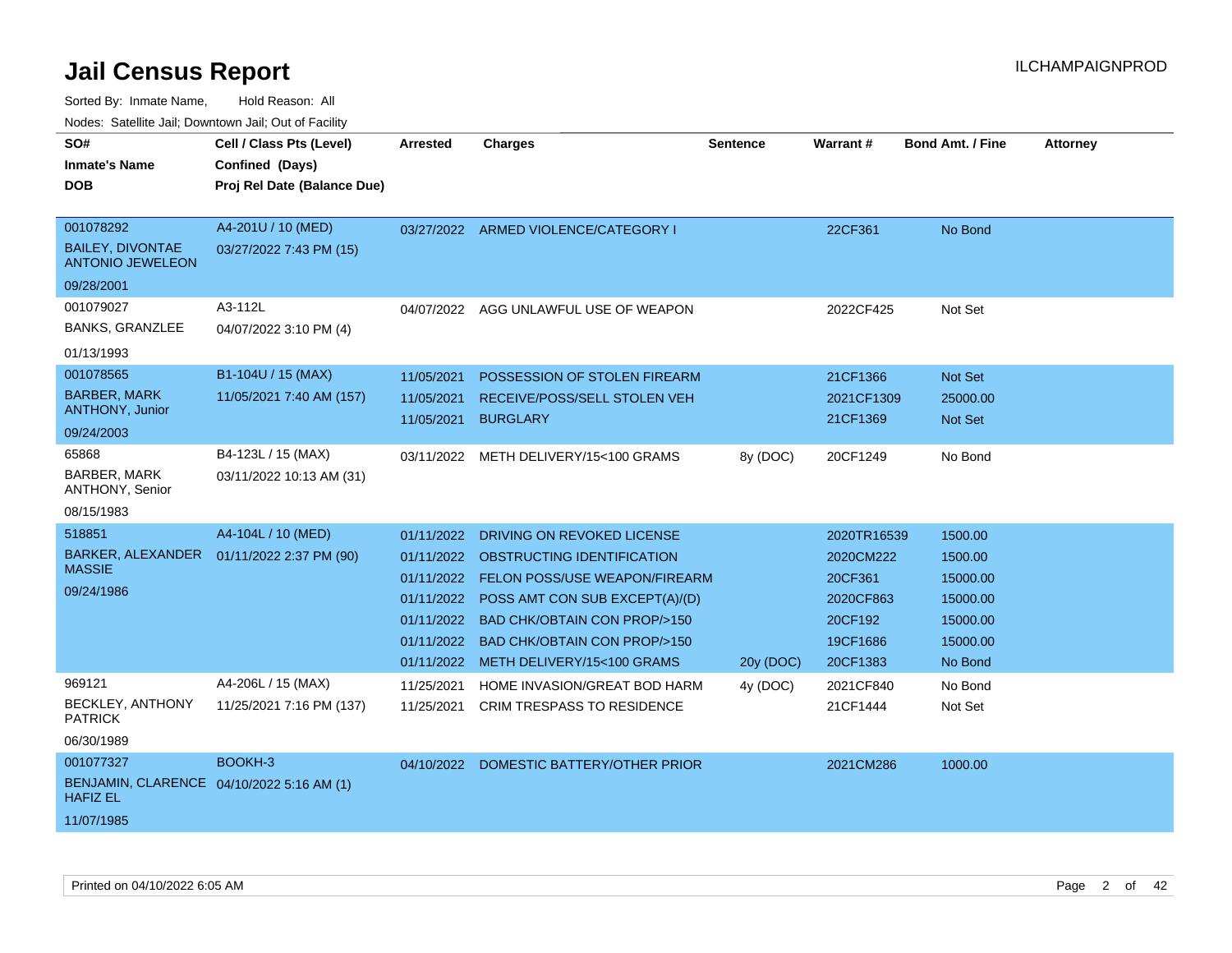Sorted By: Inmate Name, Hold Reason: All Nodes: Satellite Jail; Downtown Jail; Out of Facility

| SO#                                      | Cell / Class Pts (Level)    | Arrested   | <b>Charges</b>                            | <b>Sentence</b> | Warrant# | <b>Bond Amt. / Fine</b> | <b>Attorney</b> |
|------------------------------------------|-----------------------------|------------|-------------------------------------------|-----------------|----------|-------------------------|-----------------|
| <b>Inmate's Name</b>                     | Confined (Days)             |            |                                           |                 |          |                         |                 |
| <b>DOB</b>                               | Proj Rel Date (Balance Due) |            |                                           |                 |          |                         |                 |
|                                          |                             |            |                                           |                 |          |                         |                 |
| 001078969                                | B1-105U / 10 (MED)          |            | 03/22/2022 AGG UNLAWFUL USE WEAPON/PERSON |                 | 22CF345  | Not Set                 |                 |
| BEVERLY, SAYVION<br><b>LAMONTE</b>       | 03/22/2022 10:20 PM (20)    |            |                                           |                 |          |                         |                 |
| 11/20/2002                               |                             |            |                                           |                 |          |                         |                 |
| 993169                                   | A1-125U / 10 (MED)          |            | 03/04/2022 RESIDENTIAL BURGLARY           | 6y (DOC)        | 21CF1059 | No Bond                 |                 |
| BRAATEN, KAYLAN<br>AMBER                 | 03/04/2022 9:40 AM (38)     |            |                                           |                 |          |                         |                 |
| 10/29/1990                               |                             |            |                                           |                 |          |                         |                 |
| 923208                                   | B3-W3-12L / 10 (MED)        |            | 01/22/2022 CRIM TRES TO RES/PERS PRESENT  |                 | 22CF92   | Not Set                 |                 |
| <b>BREADY, ANDREW</b><br><b>NICHOLAS</b> | 01/22/2022 7:43 PM (79)     |            |                                           |                 |          |                         |                 |
| 06/08/1988                               |                             |            |                                           |                 |          |                         |                 |
| 001079000                                | A4-201L / 15 (MAX)          |            | 04/01/2022 MURDER/STRONG PROB KILL/INJURE |                 | 22CF102  | 2000000.00              |                 |
| BROCK, TONY LAMAR                        | 04/01/2022 9:02 AM (10)     |            |                                           |                 |          |                         |                 |
|                                          |                             |            |                                           |                 |          |                         |                 |
| 04/01/2004                               |                             |            |                                           |                 |          |                         |                 |
| 61675                                    | B1-202L / 10 (MED)          |            | 02/10/2022 AGG DISCHARGE FIREARM/OCC BLDG |                 | 20CF374  | 100000.00               |                 |
| <b>BROWN, ANTONIO</b><br><b>BURNETT</b>  | 02/10/2022 3:28 PM (60)     |            |                                           |                 |          |                         |                 |
| 03/04/1983                               |                             |            |                                           |                 |          |                         |                 |
| 51247                                    | B1-202U / 10 (MED)          | 04/15/2021 | FELON POSS/USE WEAPON/FIREARM             |                 | 21CF411  | Not Set                 |                 |
| BROWN, DANTE<br><b>MAURICE</b>           | 04/15/2021 6:24 PM (361)    |            |                                           |                 |          |                         |                 |
| 04/19/1979                               |                             |            |                                           |                 |          |                         |                 |
| 1028357                                  | A4-107L / 15 (MAX)          | 03/23/2022 | DOMESTIC BATTERY/OTHER PRIOR              |                 | 22CF348  | Not Set                 |                 |
| <b>BROWN, MARCUS</b><br><b>RICKELL</b>   | 03/23/2022 7:13 PM (19)     |            | 03/23/2022 FELON POSS/USE WEAPON/FIREARM  |                 | 22CF349  | No Bond                 |                 |
| 01/06/1995                               |                             |            |                                           |                 |          |                         |                 |
| 990921                                   | A3-214U / 15 (MAX)          | 01/20/2022 | MFG/DEL 1<15 GR COCAINE/ANLG              |                 | 19CF369  | 25000.00                |                 |
| <b>BROWN, QUINTIN</b><br><b>MARSHAUN</b> | 01/20/2022 7:19 PM (81)     |            | 01/20/2022 ARMED HABITUAL CRIMINAL        |                 | 21CF935  | 750000.00               |                 |
| 09/26/1991                               |                             |            |                                           |                 |          |                         |                 |

Printed on 04/10/2022 6:05 AM Page 3 of 42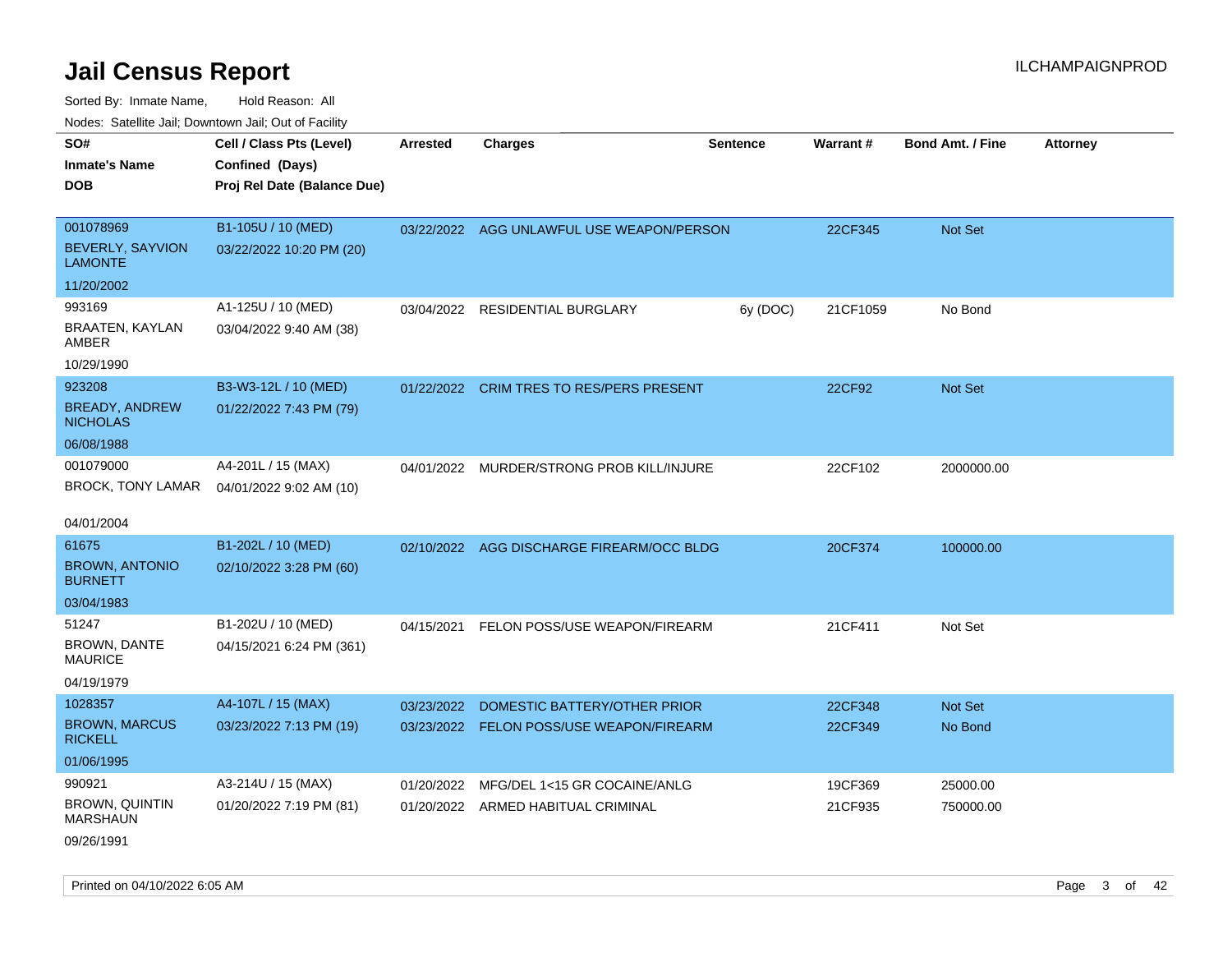| SO#<br><b>Inmate's Name</b><br><b>DOB</b> | Cell / Class Pts (Level)<br>Confined (Days)<br>Proj Rel Date (Balance Due) | <b>Arrested</b>   | <b>Charges</b>                           | <b>Sentence</b> | Warrant#   | <b>Bond Amt. / Fine</b> | <b>Attorney</b> |
|-------------------------------------------|----------------------------------------------------------------------------|-------------------|------------------------------------------|-----------------|------------|-------------------------|-----------------|
|                                           |                                                                            |                   |                                          |                 |            |                         |                 |
| 29957                                     | B4-222L / 15 (MAX)                                                         | 11/13/2021        | FELON POSS/USE WEAPON/FIREARM            |                 | 21CF1390   | Not Set                 |                 |
| <b>BROWN, RODNEY</b><br>LOUIS             | 11/13/2021 8:57 PM (149)                                                   | 11/13/2021        | AGG CRIM SX AB/>5 YR OLDER VIC           |                 | 2019CF0718 | 250000.00               |                 |
| 01/07/1968                                |                                                                            |                   |                                          |                 |            |                         |                 |
| 981645                                    | A3-214L / 15 (MAX)                                                         | 01/27/2022 MURDER |                                          |                 | 22CF114    | 1000000.00              |                 |
| BRUMFIELD,<br>JONATHAN EZEKEIL            | 01/27/2022 8:15 PM (74)                                                    |                   |                                          |                 |            |                         |                 |
| 08/03/1989                                |                                                                            |                   |                                          |                 |            |                         |                 |
| 49431                                     | B1-201L / 10 (MED)                                                         |                   | 03/11/2022 VIO BAIL BOND/CLASS X OFFENSE | 3y (DOC)        | 2018CF350  | No Bond                 |                 |
| <b>BUFFORD, LANCE</b><br><b>CORNELL</b>   | 03/11/2022 5:01 PM (31)                                                    |                   |                                          |                 |            |                         |                 |
| 12/18/1979                                |                                                                            |                   |                                          |                 |            |                         |                 |
| 001079033                                 | BOOKH-3                                                                    |                   | 04/08/2022 FUGITIVE FROM JUSTICE         |                 | 2022CFAWOW | No Bond                 |                 |
| BURWELL, RODKEEM<br>OMEN                  | 04/08/2022 11:50 AM (3)                                                    |                   |                                          |                 |            |                         |                 |
| 09/22/1980                                |                                                                            |                   |                                          |                 |            |                         |                 |
| 1047579                                   | A1-124L / 10 (MED)                                                         |                   | 02/24/2022 ARMED ROBBERY/NO FIREARM      |                 | 22CF232    | Not Set                 |                 |
| <b>BUTLER, TAMYRA</b><br><b>COSHAWN</b>   | 02/24/2022 5:40 AM (46)                                                    |                   |                                          |                 |            |                         |                 |
| 07/06/1988                                |                                                                            |                   |                                          |                 |            |                         |                 |
| 39474                                     | B1-101U / 10 (ADS)                                                         | 07/06/2021        | MFG/DEL 15<100 GR HEROIN/ANLG            |                 | 21CF792    | Not Set                 |                 |
| CAMPBELL, AARON<br>JACOB                  | 07/06/2021 11:56 PM (279)                                                  |                   |                                          |                 |            |                         |                 |
| 07/18/1974                                |                                                                            |                   |                                          |                 |            |                         |                 |
| 001078953                                 | A4-202L / 10 (MED)                                                         |                   | 03/15/2022 POSSESSION OF STOLEN FIREARM  |                 | 2022CF319  | Not Set                 |                 |
| CAMPBELL,<br><b>MOHAMMED BURNELL</b>      | 03/15/2022 10:50 PM (27)                                                   |                   |                                          |                 |            |                         |                 |
| 09/25/1991                                |                                                                            |                   |                                          |                 |            |                         |                 |
| 1045467                                   | A4-104U / 10 (ADS)                                                         | 04/01/2022        | MFG/DEL CANNABIS/30-500 GRAMS            |                 | 20CF87     | 100000.00 / 34.00       |                 |
| CARPENTER-MOORE,<br>JOSEPH CARL, Junior   | 04/02/2022 5:22 PM (9)                                                     | 04/01/2022        | MFG/DEL CANNABIS/30-500 GRAMS            |                 | 19CF1770   | 100000.00 / 34.00       |                 |
| 04/18/1992                                |                                                                            |                   |                                          |                 |            |                         |                 |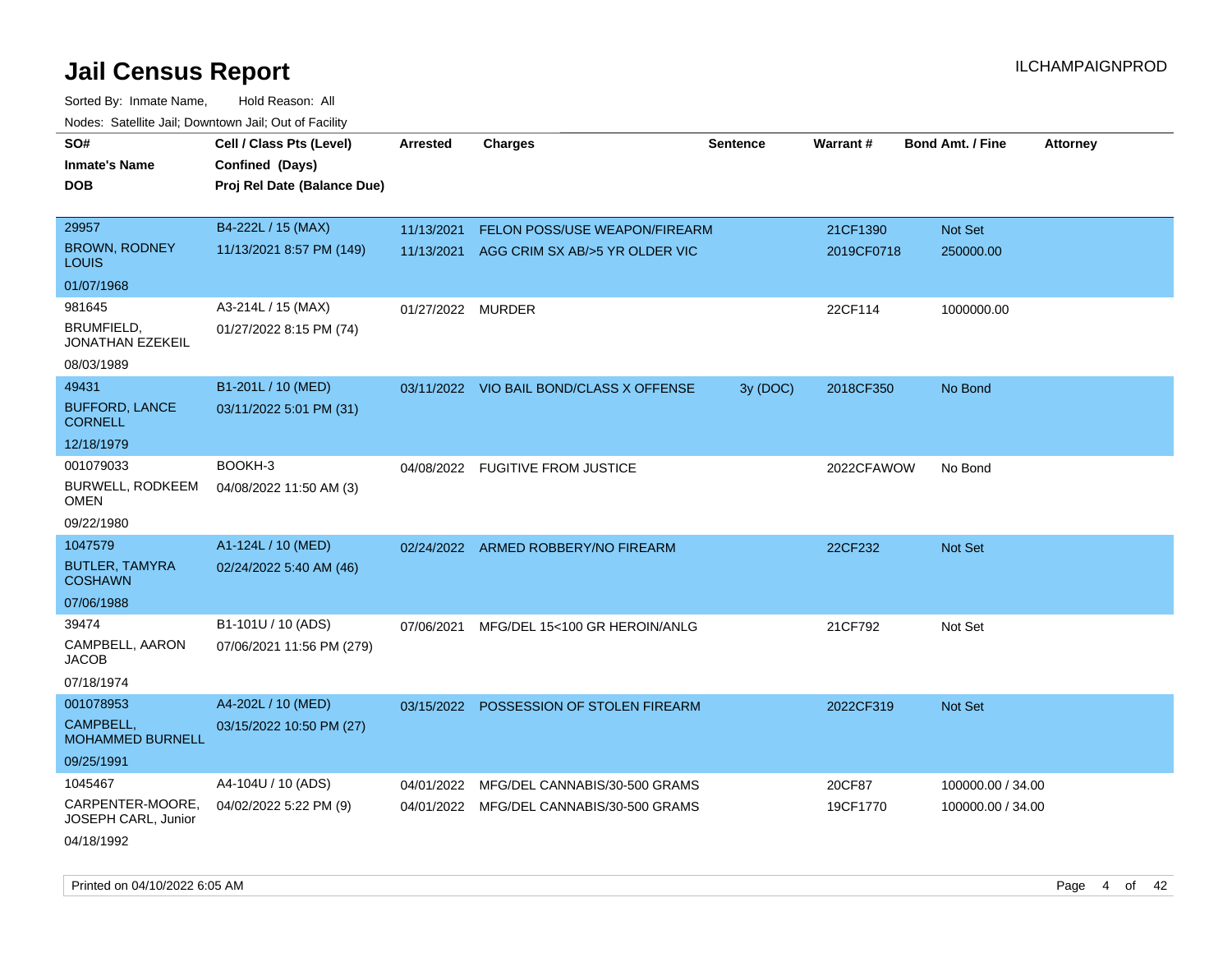| SO#<br><b>Inmate's Name</b><br><b>DOB</b> | Cell / Class Pts (Level)<br>Confined (Days)<br>Proj Rel Date (Balance Due) | <b>Arrested</b> | <b>Charges</b>                                | <b>Sentence</b> | <b>Warrant#</b> | <b>Bond Amt. / Fine</b> | <b>Attorney</b> |
|-------------------------------------------|----------------------------------------------------------------------------|-----------------|-----------------------------------------------|-----------------|-----------------|-------------------------|-----------------|
| 1060436                                   | B1-106U / 10 (MED)                                                         | 01/06/2022      | AGGRAVATED UNLAWFUL RESTRAINT                 |                 | 22CF29          | Not Set                 |                 |
| <b>CARTER, DERESHEO</b><br><b>DEWAYNE</b> | 01/06/2022 8:43 PM (95)                                                    |                 | 01/06/2022 FELON ESCAPE/PEACE OFFICER         |                 | <b>22CF28</b>   | Not Set                 |                 |
| 09/10/1991                                |                                                                            |                 |                                               |                 |                 |                         |                 |
| 001077353                                 | B1-106L / 15 (MAX)                                                         | 02/12/2022      | FELON POSS/USE WEAPON/FIREARM                 |                 | 22CF173         | No Bond                 |                 |
| CARTER, JAMES<br><b>IVORY</b>             | 02/13/2022 1:19 AM (57)                                                    |                 | 02/12/2022 ALCOHOL SALES - MINOR 19-20        |                 | 2020OV127       | 1000.00                 |                 |
| 08/12/2000                                |                                                                            |                 |                                               |                 |                 |                         |                 |
| 979443                                    | A3-211L / 10 (MED)                                                         |                 | 04/05/2022 BURGLARY                           |                 | 22CF410         | No Bond                 |                 |
| CASTELO, SHANE<br><b>ROBERT</b>           | 04/05/2022 1:35 PM (6)                                                     |                 |                                               |                 |                 |                         |                 |
| 03/17/1994                                |                                                                            |                 |                                               |                 |                 |                         |                 |
| 957936                                    | A4-103U / 15 (MAX)                                                         |                 | 03/10/2022 DELIVERY OF OR POSSESSION OF W/INT |                 | 22CF295         | Not Set                 |                 |
| CAVETTE, JUSTIN<br><b>EUGENE</b>          | 03/10/2022 12:10 PM (32)                                                   |                 |                                               |                 |                 |                         |                 |
| 08/02/1988                                |                                                                            |                 |                                               |                 |                 |                         |                 |
| 1029088                                   | B1-107L / 10 (MED)                                                         |                 | 12/21/2021 FELON POSS/USE FIREARM PRIOR       |                 | 21CF1338        | 250000.00               |                 |
| CHAPPLE, MALIK<br><b>BIANCO</b>           | 12/22/2021 10:02 AM (110)                                                  |                 |                                               |                 |                 |                         |                 |
| 10/25/1994                                |                                                                            |                 |                                               |                 |                 |                         |                 |
| 1028511                                   | BOOKH-3                                                                    |                 | 04/08/2022 DOMESTIC BATTERY                   |                 | 2022CMAWOW      | Not Set                 |                 |
| CHAPPLE, MEYALE<br><b>BIANCO</b>          | 04/08/2022 4:35 PM (3)                                                     |                 | 04/08/2022 PAROLE REVOCATION                  |                 | CH-2201966      | Not Set                 |                 |
| 10/25/1994                                |                                                                            |                 |                                               |                 |                 |                         |                 |
| 001078812                                 | B1-207U / 15 (MAX)                                                         | 02/01/2022      | ARMED ROBBERY/ARMED W/FIREARM                 |                 | 22CF145         | Not Set                 |                 |
| COBB, SINTRAE<br><b>SANCHEZ</b>           | 02/01/2022 8:33 PM (69)                                                    |                 |                                               |                 |                 |                         |                 |
| 07/05/2002                                |                                                                            |                 |                                               |                 |                 |                         |                 |
| 001077485                                 | A1-227U / 15 (MAX)                                                         |                 | 12/21/2021 MURDER/INTENT TO KILL/INJURE       |                 | 2021CF1282      | 1000000.00              |                 |
| COLBERT, ARIEANA<br><b>FELICIA</b>        | 12/21/2021 2:08 PM (111)                                                   |                 |                                               |                 |                 |                         |                 |
| 12/13/2000                                |                                                                            |                 |                                               |                 |                 |                         |                 |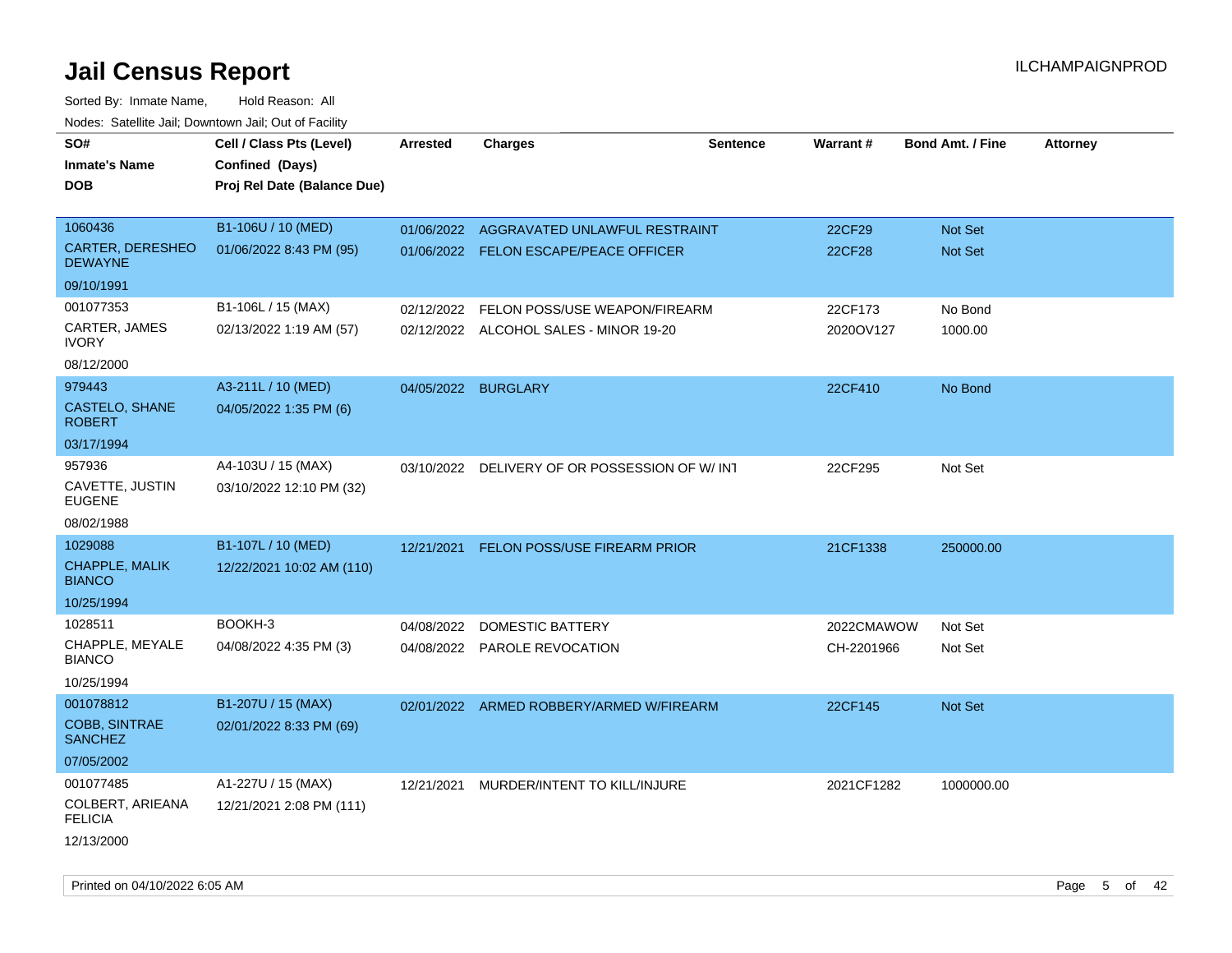Sorted By: Inmate Name, Hold Reason: All Nodes: Satellite Jail; Downtown Jail; Out of Facility

| SO#                                    | Cell / Class Pts (Level)                     | Arrested   | <b>Charges</b>                         | <b>Sentence</b> | <b>Warrant#</b> | <b>Bond Amt. / Fine</b> | <b>Attorney</b> |
|----------------------------------------|----------------------------------------------|------------|----------------------------------------|-----------------|-----------------|-------------------------|-----------------|
| <b>Inmate's Name</b>                   | Confined (Days)                              |            |                                        |                 |                 |                         |                 |
| <b>DOB</b>                             | Proj Rel Date (Balance Due)                  |            |                                        |                 |                 |                         |                 |
|                                        |                                              |            |                                        |                 |                 |                         |                 |
| 34805                                  | B4-227U / 15 (MAX)                           | 10/01/2021 | <b>DOMESTIC BATTERY</b>                |                 | 21CF1183        | <b>Not Set</b>          |                 |
|                                        | CONERLY, KIN JOSEPH 10/01/2021 1:53 AM (192) | 10/01/2021 | <b>ARMED HABITUAL CRIMINAL</b>         |                 | 21CF1184        | <b>Not Set</b>          |                 |
| 11/16/1971                             |                                              | 10/06/2021 | POSS STOLEN VEHICLE > \$25,000         |                 | 19CF1786        | Not Set                 |                 |
| 1074319                                | B2-DR / 15 (SPH)                             | 10/12/2021 | AGGRAVATED CRUELTY TO ANIMALS          |                 | 21CF1238        | Not Set                 |                 |
| <b>CRAIG, DAVUCCI</b><br><b>DAVION</b> | 10/12/2021 11:36 AM (181)                    | 10/14/2021 | <b>MURDER</b>                          |                 | 21CF1239        | Not Set                 |                 |
| 08/02/2001                             |                                              |            |                                        |                 |                 |                         |                 |
| 49829                                  | B4-121L                                      |            | 03/20/2022 AGGRAVATED DOMESTIC BATTERY |                 | 22CF337         | No Bond                 |                 |
| <b>CRANDALL, TERRY</b><br>LEE, Junior  | 03/20/2022 11:02 PM (22)                     |            |                                        |                 |                 |                         |                 |
| 01/12/1974                             |                                              |            |                                        |                 |                 |                         |                 |
| 001077549                              | B2-T3-10L / 10 (SPH)                         | 12/22/2020 | PRED CRIM SEX ASLT/VICTIM <13          |                 | 2020CF1469      | Not Set                 |                 |
| CRISTOBAL-MATEO,<br><b>CRISTOBAL</b>   | 12/22/2020 1:17 PM (475)                     |            |                                        |                 |                 |                         |                 |
| 12/02/1988                             |                                              |            |                                        |                 |                 |                         |                 |
| 988538                                 | B3-W4-15U / 10 (MED)                         | 12/21/2021 | AGGRAVATED DOMESTIC BATTERY            |                 | 21CF1564        | <b>Not Set</b>          |                 |
| DAVIDSON, HARLEY<br><b>KYLE SCOTT</b>  | 12/21/2021 5:45 AM (111)                     |            |                                        |                 |                 |                         |                 |
| 08/05/1990                             | 4/18/2022 (0.00)                             |            |                                        |                 |                 |                         |                 |
| 1023587                                | A4-102L / 15 (MAX)                           | 09/24/2021 | MFG/DEL CANNABIS/2.5-10 GRAMS          |                 | 21CF1155        | Not Set                 |                 |
| DAVIS, MARTIN<br><b>DENNIS</b>         | 09/24/2021 9:38 PM (199)                     | 09/24/2021 | ARMED HABITUAL CRIMINAL                |                 | 2021-CF681      | 500000.00               |                 |
| 12/02/1994                             |                                              |            |                                        |                 |                 |                         |                 |
| 001079041                              | BOOKH-3                                      | 04/09/2022 | CRIM DAMAGE TO PROPERTY <\$500         |                 | 2022CMAWOW      | <b>Not Set</b>          |                 |
| DAVIS, TAIWAN                          | 04/09/2022 6:45 PM (2)                       |            | 04/09/2022 AGGRAVATED DOMESTIC BATTERY |                 | 2022CFAWOW      | No Bond                 |                 |
| 07/27/1995                             |                                              |            |                                        |                 |                 |                         |                 |
| 56972                                  | B3-W8-32L / 10 (MED)                         | 08/30/2021 | POSS STOLEN VEHICLE > \$25,000         |                 | 21CF1044        | Not Set                 |                 |
| DAY, DANIEL JOSEPH                     | 08/30/2021 3:07 PM (224)                     | 09/04/2021 | <b>BURGLARY</b>                        |                 | 21CF1054        | Not Set                 |                 |

10/16/1982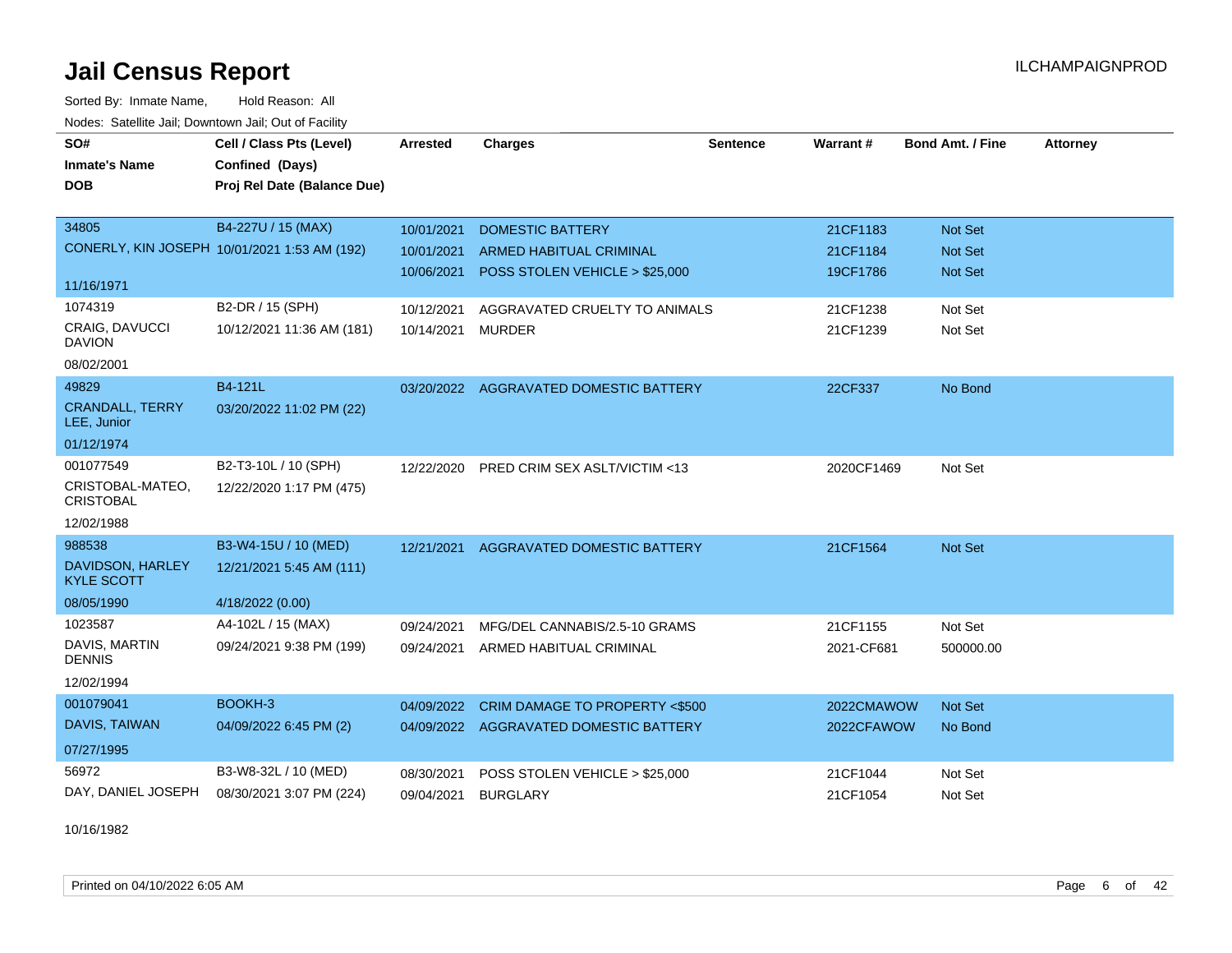Sorted By: Inmate Name, Hold Reason: All Nodes: Satellite Jail; Downtown Jail; Out of Facility

| SO#<br><b>Inmate's Name</b><br>DOB      | Cell / Class Pts (Level)<br>Confined (Days)<br>Proj Rel Date (Balance Due) | Arrested             | <b>Charges</b>                           | <b>Sentence</b> | Warrant#              | <b>Bond Amt. / Fine</b> | <b>Attorney</b> |
|-----------------------------------------|----------------------------------------------------------------------------|----------------------|------------------------------------------|-----------------|-----------------------|-------------------------|-----------------|
| 62982                                   | <b>BOOKH-8</b>                                                             | 04/07/2022           | DRIVING ON REVOKED LICENSE               | 60d (CJ)        |                       | No Bond                 |                 |
| <b>DEGARMO, ARTHUR</b><br><b>JOSEPH</b> | 04/07/2022 12:36 PM (4)                                                    |                      | 04/07/2022 DRIVING ON REVOKED LICENSE    |                 |                       | No Bond                 |                 |
| 03/27/1978                              | 5/6/2022 (0.00)                                                            |                      |                                          |                 |                       |                         |                 |
| 36298                                   | B2-DR / 5 (SPH)                                                            | 03/11/2022 AGG DUI/3 |                                          |                 | 21CF380               | Not Set                 |                 |
| DUCEY, SCOTT<br><b>ROBERT</b>           | 03/11/2022 12:49 PM (31)                                                   |                      |                                          |                 |                       |                         |                 |
| 04/02/1969                              |                                                                            |                      |                                          |                 |                       |                         |                 |
| 39880                                   | B2-T3-09U / 10 (SPH)                                                       |                      | 03/30/2022 DOMESTIC BATTERY              |                 | 2y/6m (DOC) 2021CF991 | No Bond                 |                 |
| DUGE, JACKIE LEE,<br>Junior             | 03/30/2022 4:25 PM (12)                                                    |                      |                                          |                 |                       |                         |                 |
| 02/03/1960                              |                                                                            |                      |                                          |                 |                       |                         |                 |
| 1024895                                 | B1-103L / 10 (MED)                                                         | 12/15/2021           | MFG/DEL 100<400 GR COCA/ANLG             |                 | 21CF1535              | Not Set                 |                 |
| EDWARDS, GEORGE<br><b>CORTEZ</b>        | 12/15/2021 12:26 PM (117)                                                  | 12/15/2021           | <b>AGGRAVATED BATTERY</b>                |                 | 21CF1536              | Not Set                 |                 |
| 06/19/1994                              |                                                                            |                      |                                          |                 |                       |                         |                 |
| 1074720                                 | B2-T4-13U / 15 (SPH)                                                       |                      | 01/19/2022 PRED CRIM SEX ASLT/VICTIM <13 |                 | 21CF1414              | 500000.00               |                 |
| ELVIR-REYES, JORGE<br><b>LEONARDO</b>   | 01/19/2022 1:43 PM (82)                                                    |                      |                                          |                 |                       |                         |                 |
| 06/03/1988                              |                                                                            |                      |                                          |                 |                       |                         |                 |
| 43977                                   | B2-T1-02L / 5 (SPH)                                                        | 12/20/2021           | AGG FLEEING POLICE/21 MPH OVER           |                 | 21CF1566              | Not Set                 |                 |
| <b>EMKES, DOUGLAS</b><br>ALAN           | 12/20/2021 9:59 AM (112)                                                   | 12/20/2021           | <b>PAROLE REVOCATION</b>                 |                 |                       | No Bond                 |                 |
| 06/08/1959                              |                                                                            |                      |                                          |                 |                       |                         |                 |
| 987328                                  | A2-123L / 10 (MED)                                                         | 12/11/2021           | AGG ASLT PEACE OFF/FIRE/ER WRK           |                 | 21CF1515              | Not Set                 |                 |
| ERVIN, DEIDRA ANN<br><b>RUTH</b>        | 12/11/2021 8:48 PM (121)                                                   |                      |                                          |                 |                       |                         |                 |
| 04/15/1991                              |                                                                            |                      |                                          |                 |                       |                         |                 |
| 1026175                                 | B4-127U / 10 (MED)                                                         | 02/06/2022           | FELON FAIL/RETURN FRM FURLOUGH           |                 | 21CF1554              | No Bond                 |                 |
| FALCONER, AVERY<br>FOX                  | 02/06/2022 4:49 AM (64)                                                    | 02/06/2022           | <b>CITY OV ARREST</b>                    |                 | 2021-OV-65            | 1000.00                 |                 |
| 04/07/1989                              |                                                                            |                      | 02/07/2022 MFG/DEL 1<15 GR COCAINE/ANLG  | 6y (DOC)        | 2019CF1617            | No Bond                 |                 |

Printed on 04/10/2022 6:05 AM Page 7 of 42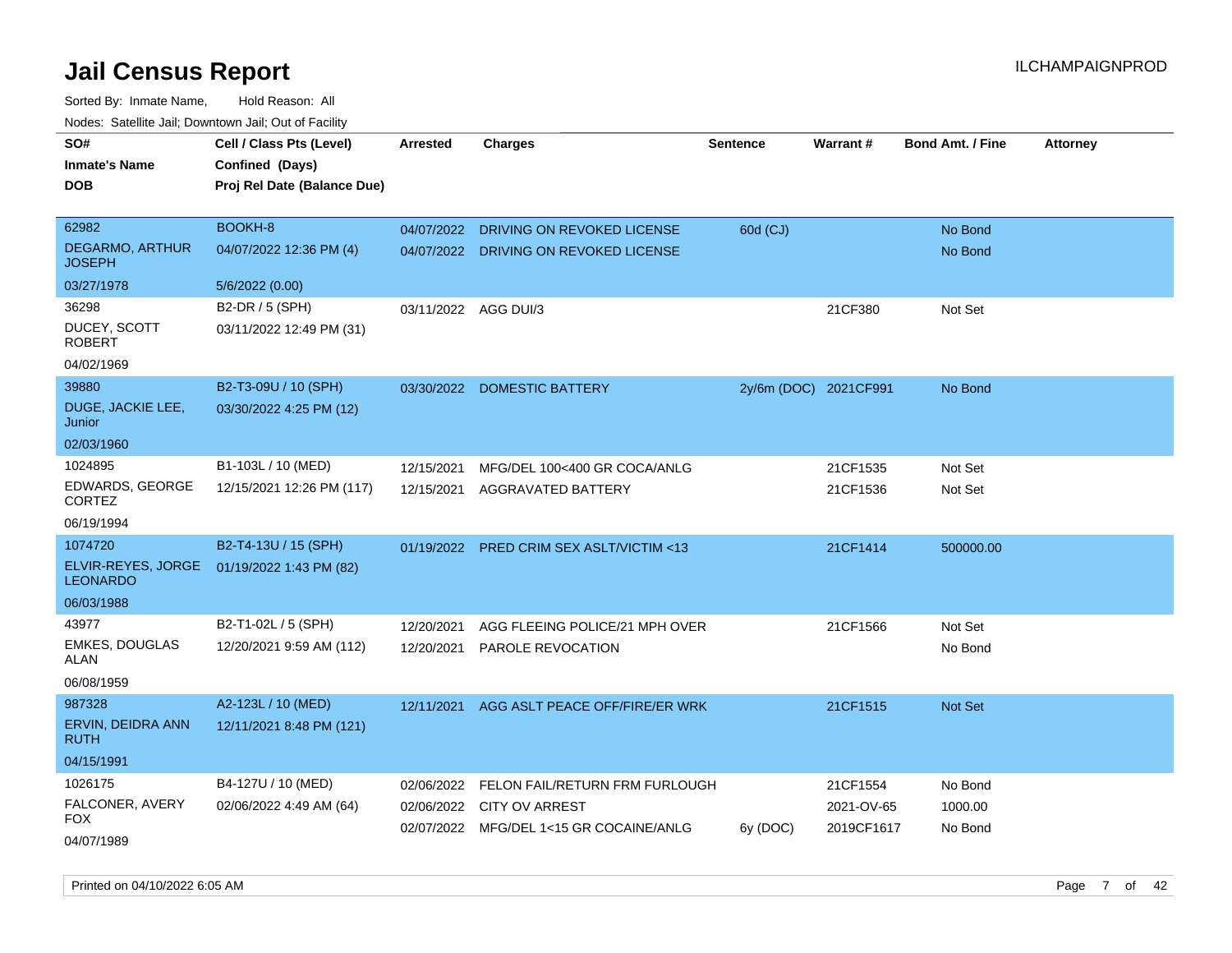| roaco. Oatomto dan, Downtown dan, Oat or Fability |                                                                            |                          |                                                      |                 |                    |                         |                 |
|---------------------------------------------------|----------------------------------------------------------------------------|--------------------------|------------------------------------------------------|-----------------|--------------------|-------------------------|-----------------|
| SO#<br><b>Inmate's Name</b><br><b>DOB</b>         | Cell / Class Pts (Level)<br>Confined (Days)<br>Proj Rel Date (Balance Due) | <b>Arrested</b>          | <b>Charges</b>                                       | <b>Sentence</b> | Warrant#           | <b>Bond Amt. / Fine</b> | <b>Attorney</b> |
| 66468<br><b>FERRELL, BRIAN</b><br>JAMAL           | A4-106L / 15 (MAX)<br>03/06/2022 9:04 PM (36)                              | 03/06/2022 MURDER        |                                                      |                 | 22CF273            | 1000000.00              |                 |
| 11/15/1985                                        |                                                                            |                          |                                                      |                 |                    |                         |                 |
| 962759<br>FINLEY, KEVIN DANTE                     | B2-DR / 15 (SPH)<br>07/16/2021 9:44 PM (269)                               | 07/16/2021<br>07/29/2021 | METH DELIVERY<5 GRAMS<br>AGG CRIM SEX ASSAULT/FELONY |                 | 21CF833<br>21CF891 | Not Set<br>No Bond      |                 |
| 12/28/1988                                        |                                                                            |                          |                                                      |                 |                    |                         |                 |
| 001078961<br>FISCHER, KYRE<br><b>ORLANDO</b>      | B1-207L / 10 (MED)<br>03/21/2022 1:21 PM (21)                              |                          | 03/21/2022 AGG BATTERY/DISCHARGE FIREARM             |                 | 22CF39             | 750000.00               |                 |
| 04/14/2002                                        |                                                                            |                          |                                                      |                 |                    |                         |                 |
| 1039744<br>FONVILLE, TREVOY<br><b>JERMAINE</b>    | A3-114U / 15 (MAX)<br>12/06/2021 10:52 AM (126)                            | 12/06/2021               | <b>MURDER</b>                                        |                 | 20CF959            | 1000000.00              |                 |
| 01/13/1996                                        |                                                                            |                          |                                                      |                 |                    |                         |                 |
| 001077819<br>FORTUNE, DOMINIC<br><b>AUGUSTUS</b>  | <b>BOOKH-2 / 15 (MAX)</b><br>04/06/2022 7:15 AM (5)                        | 04/06/2022               | MURDER/INTENT TO KILL/INJURE                         |                 | 22CF416            | Not Set                 |                 |
| 02/16/1999                                        |                                                                            |                          |                                                      |                 |                    |                         |                 |
| 001078863<br>FOSTER, JOHN<br>CARELL<br>03/13/1981 | B4-226U / 15 (MAX)<br>02/19/2022 6:01 AM (51)                              | 02/19/2022               | POSSESSION OF STOLEN FIREARM                         |                 | 22CF203            | Not Set                 |                 |
| 518395                                            | B2-T3-12L / 15 (SPH)                                                       | 07/07/2020               | <b>CRIMINAL SEXUAL ASSAULT</b>                       |                 | 2020-CF735         | 250000.00               |                 |
|                                                   | FRANDLE, MARK RYAN 07/07/2020 3:42 PM (643)                                |                          |                                                      |                 |                    |                         |                 |
| 09/10/1985                                        |                                                                            |                          |                                                      |                 |                    |                         |                 |
| 001079034<br>FRANKLIN, MICHAEL<br>ANDRAE          | BOOKH-3<br>04/08/2022 1:53 PM (3)                                          |                          | 04/08/2022 AGG UNLAWFUL USE OF WEAPON/VEH            |                 | 2022CFAWOW         | No Bond                 |                 |
| 12/18/1997                                        |                                                                            |                          |                                                      |                 |                    |                         |                 |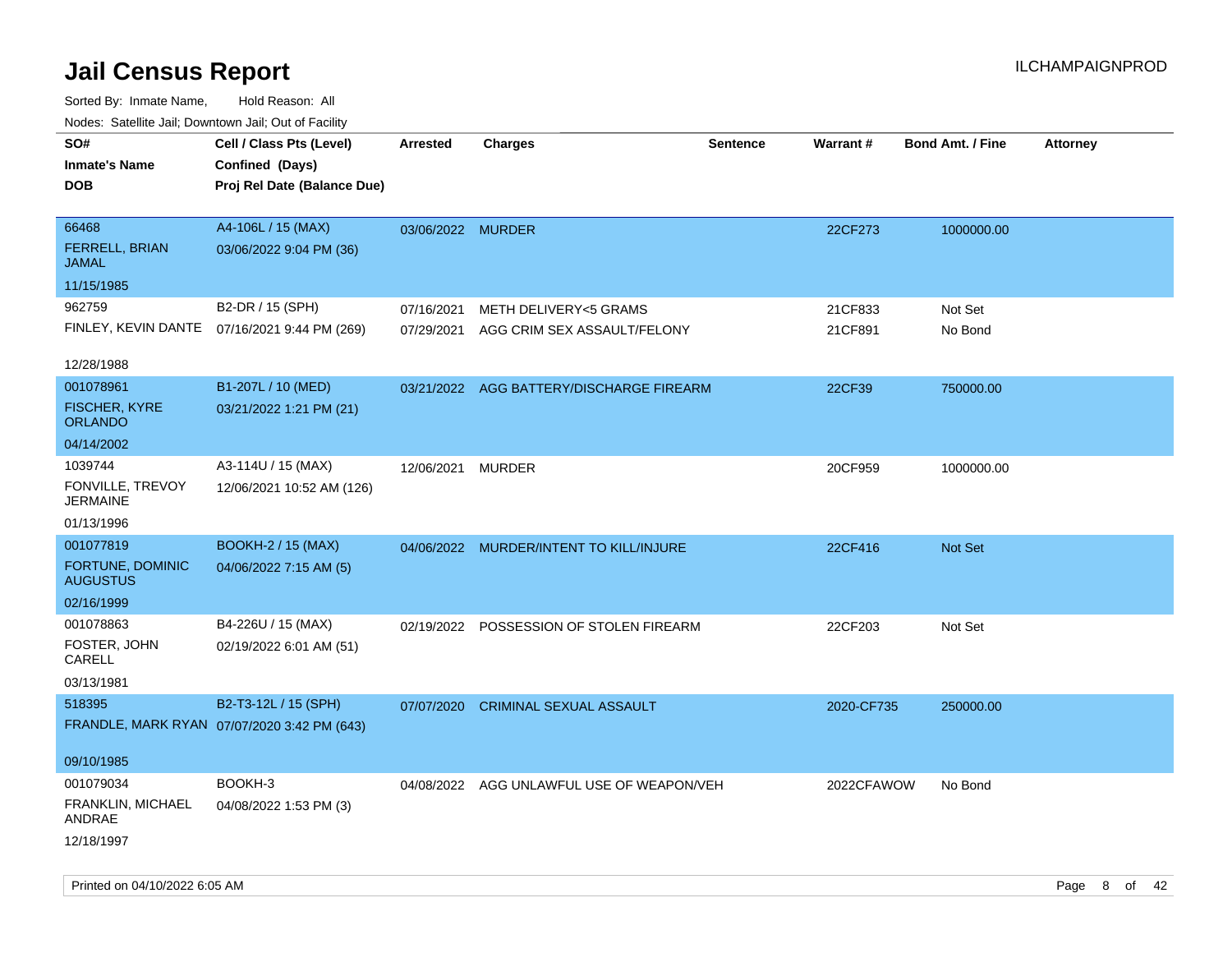| SO#                                        | Cell / Class Pts (Level)                   | Arrested   | <b>Charges</b>                                | <b>Sentence</b> | Warrant#     | <b>Bond Amt. / Fine</b> | <b>Attorney</b> |
|--------------------------------------------|--------------------------------------------|------------|-----------------------------------------------|-----------------|--------------|-------------------------|-----------------|
| <b>Inmate's Name</b>                       | Confined (Days)                            |            |                                               |                 |              |                         |                 |
| <b>DOB</b>                                 | Proj Rel Date (Balance Due)                |            |                                               |                 |              |                         |                 |
|                                            |                                            |            |                                               |                 |              |                         |                 |
| 001077934                                  | A1-125L / 10 (MED)                         | 08/22/2021 | <b>DOMESTIC BATTERY</b>                       |                 | 21 CM 172    | 10000.00                |                 |
| FREED, LOGAN<br><b>SUZANNE</b>             | 08/22/2021 11:45 PM (232)                  | 08/22/2021 | AGG DUI/ACCIDENT/DEATH                        |                 | 21CF1024     | Not Set                 |                 |
| 08/18/1996                                 |                                            |            |                                               |                 |              |                         |                 |
| 001078290                                  | A1-224L / 10 (ADS)                         | 08/19/2021 | MACHINE GUN/AUTO WEAPON/VEH                   |                 | 21CF1012     | Not Set                 |                 |
| <b>FREEMAN, ANGEL</b><br><b>JANILA KAY</b> | 08/19/2021 1:26 AM (235)                   |            |                                               |                 |              |                         |                 |
| 12/25/1995                                 |                                            |            |                                               |                 |              |                         |                 |
| 1075795                                    | BOOKH-7                                    | 04/10/2022 | AGG BATTERY/PEACE OFFICER                     |                 | 2022CFAWOW   | Not Set                 |                 |
| FREEMAN, DANTE                             | 04/10/2022 2:06 AM (1)                     |            | 04/10/2022 RESIST/OBSTRUCTING A PEACE OFFICEI |                 | 2022CMAWOW   | <b>Not Set</b>          |                 |
| 03/23/1992                                 |                                            |            |                                               |                 |              |                         |                 |
| 591514                                     | B2-T2-07U / 10 (SPH)                       |            | 02/25/2022 AGG CRIM SEX ABUSE/VIC 13-17       |                 | 22CF230      | 100000.00               |                 |
|                                            | GAMBLE, SCOTT PAUL 02/25/2022 6:08 PM (45) |            |                                               |                 |              |                         |                 |
| 09/06/1968                                 |                                            |            |                                               |                 |              |                         |                 |
| 1075614                                    | A4-202U / 15 (MAX)                         | 03/19/2022 | AGGRAVATED DOMESTIC BATTERY                   |                 | 22CF333      | Not Set                 |                 |
| <b>GANT, TEVIN</b><br><b>ODELROW</b>       | 03/19/2022 5:29 PM (23)                    | 03/19/2022 | <b>PAROLE REVOCATION</b>                      |                 | CM2201590    | No Bond                 |                 |
| 03/03/1991                                 |                                            |            |                                               |                 |              |                         |                 |
| 001078154                                  | B3-W1-01U / 10 (MED)                       | 01/09/2022 | DRVG UNDER INFLU OF ALCOHOL                   |                 | 2021 DT 182  | 5000.00                 |                 |
| <b>GENTRY, DAMON</b><br><b>LIONEL</b>      | 01/09/2022 4:41 PM (92)                    |            | 01/09/2022 AGG DOMESTIC BATTERY/STRANGLE      |                 | 2021 CF 1396 | 50000.00                |                 |
| 12/25/1971                                 |                                            |            |                                               |                 |              |                         |                 |
| 1075681                                    | BOOKH-5                                    | 04/09/2022 | <b>DOMESTIC BATTERY</b>                       |                 | 2022CMAWOW   | No Bond                 |                 |
| <b>GONZALEZ, CARLOS</b><br><b>GERARDO</b>  | 04/09/2022 2:55 PM (2)                     |            | 04/09/2022 RESIST/OBSTRUCTING A PEACE OFFICEF |                 | 2022CMAWOW   | Not Set                 |                 |
| 11/14/1996                                 |                                            |            |                                               |                 |              |                         |                 |
| 001078633                                  | B2-T4-15U / 25 (SPH)                       | 12/01/2021 | PRED CRIM SEX ASLT/VICTIM <13                 |                 | 21CF1416     | 250000.00               |                 |
| GONZALEZ-GUILLEN,<br>EDWARD                | 12/01/2021 12:08 PM (131)                  |            |                                               |                 |              |                         |                 |
| 08/25/2002                                 |                                            |            |                                               |                 |              |                         |                 |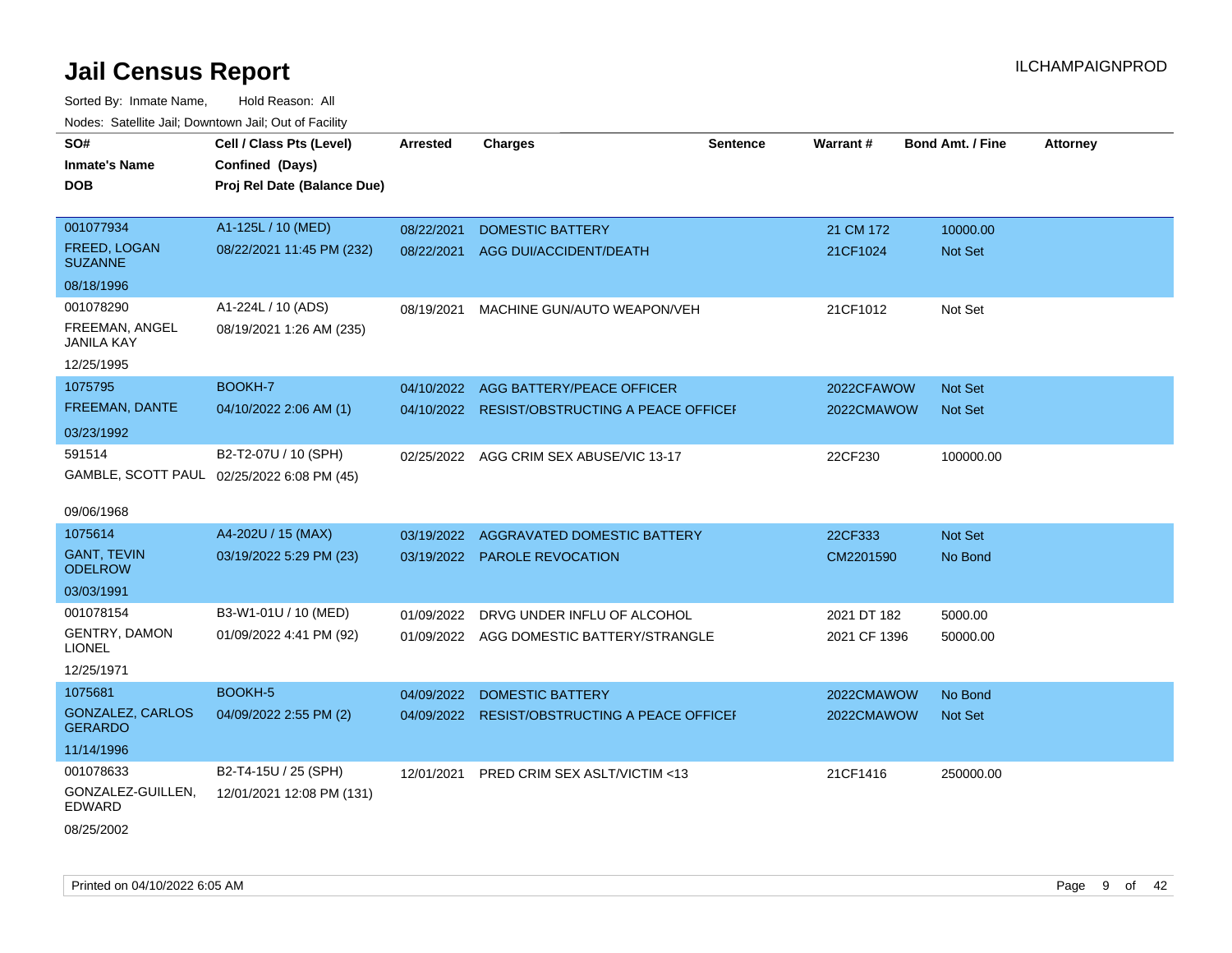| SO#<br><b>Inmate's Name</b><br><b>DOB</b>                 | Cell / Class Pts (Level)<br>Confined (Days)<br>Proj Rel Date (Balance Due) | <b>Arrested</b> | <b>Charges</b>                       | Sentence | Warrant#  | <b>Bond Amt. / Fine</b> | <b>Attorney</b> |
|-----------------------------------------------------------|----------------------------------------------------------------------------|-----------------|--------------------------------------|----------|-----------|-------------------------|-----------------|
|                                                           |                                                                            |                 |                                      |          |           |                         |                 |
| 001078607                                                 | B4-221L / 15 (MAX)                                                         | 11/22/2021      | FELON POSS/USE FIREARM/PAROLE        |          | 21CF1437  | Not Set                 |                 |
| <b>GRAY, WILLIAM</b><br>DA'VON                            | 11/22/2021 2:57 PM (140)                                                   | 11/22/2021      | ATTEMPT (FIRST DEGREE MURDER)        |          | 21CF1435  | Not Set                 |                 |
| 04/18/1984                                                |                                                                            |                 |                                      |          |           |                         |                 |
| 56342                                                     | B1-206L / 10 (MED)                                                         | 10/21/2021      | THEFT CONTROL INTENT <\$500          |          | 17CF1451  | 10000.00                |                 |
| <b>GRIFFIN, NATHAN</b>                                    | 10/21/2021 4:20 PM (172)                                                   | 10/21/2021      | DRIVING ON REVOKED LICENSE           |          | 20TR1979  | 3000.00                 |                 |
| <b>EUGENE</b><br>02/24/1969                               |                                                                            | 10/21/2021      | ARMED HABITUAL CRIMINAL              |          | 21CF1279  | Not Set                 |                 |
| 544770                                                    | A4-105U / 10 (MED)                                                         | 08/14/2021      | AGG DOMESTIC BATTERY/STRANGLE        | 7y (DOC) | 2021CF514 | 25000.00                |                 |
| <b>HAYES, DEVON</b><br><b>JERMAINE</b>                    | 08/14/2021 2:56 AM (240)                                                   |                 |                                      |          |           |                         |                 |
| 11/07/1987                                                |                                                                            |                 |                                      |          |           |                         |                 |
| 975293                                                    | B2-T4-14L / 15 (SPH)                                                       | 07/21/2021      | <b>STALKING</b>                      |          | 2021CF863 | Not Set                 |                 |
| HILL, JACOB MILES                                         | 07/21/2021 8:43 PM (264)                                                   | 07/21/2021      | VIO ORDER/PRIOR VIO OF ORDER         |          | 21CF914   | No Bond                 |                 |
|                                                           |                                                                            | 07/25/2021      | PAROLE REVOCATION                    |          | CH2104646 | Not Set                 |                 |
| 02/06/1988                                                |                                                                            | 08/18/2021      | <b>HARASS WITNESS/FAMILY MBR/REP</b> |          | 21CF992   | Not Set                 |                 |
|                                                           |                                                                            | 09/09/2021      | AGG STALKING/BODILY HARM             |          | 21CF1073  | Not Set                 |                 |
| 980939                                                    | B4-225U / 10 (MED)                                                         | 03/25/2022      | RECEIVE/POSS/SELL STOLEN VEH         |          | 22CF357   | Not Set                 |                 |
| <b>HILL, XAVIER</b><br><b>LENSHAUN</b>                    | 03/25/2022 11:15 AM (17)                                                   |                 |                                      |          |           |                         |                 |
| 06/18/1988                                                |                                                                            |                 |                                      |          |           |                         |                 |
| 1072876                                                   | A1-226U / 5 (MIN)                                                          | 02/10/2022      | METH DELIVERY/5<15 GRAMS             | 4y (DOC) | 21CF143   | No Bond                 |                 |
| HOUTCHINS, SAVANNA 02/10/2022 5:10 PM (60)<br><b>BELL</b> |                                                                            |                 |                                      |          |           |                         |                 |
| 07/10/1996                                                | 2/17/2022 (0.00)                                                           |                 |                                      |          |           |                         |                 |
| 001078884                                                 | A4-103L / 15 (MAX)                                                         |                 | 02/27/2022 ARMED VIOLENCE/CATEGORY I | 6y (DOC) | 22CF234   | Not Set                 |                 |
| HOWARD, TREVON<br><b>TITRESS</b>                          | 02/27/2022 5:07 AM (43)                                                    |                 |                                      |          |           |                         |                 |
| 03/20/1999                                                |                                                                            |                 |                                      |          |           |                         |                 |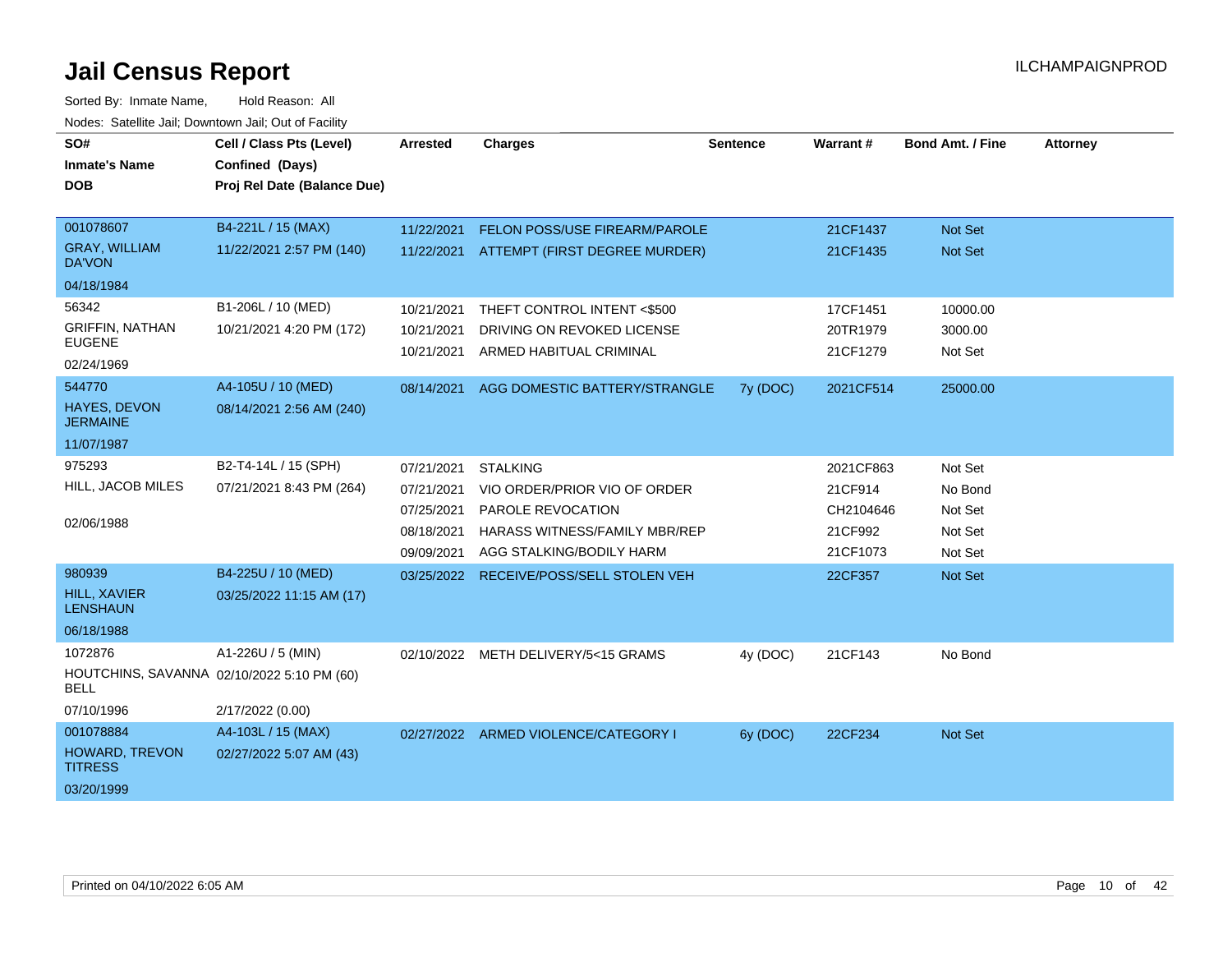| Noues. Salemie Jan, Downtown Jan, Out of Facility |                             |                 |                                     |                 |             |                         |                 |
|---------------------------------------------------|-----------------------------|-----------------|-------------------------------------|-----------------|-------------|-------------------------|-----------------|
| SO#                                               | Cell / Class Pts (Level)    | <b>Arrested</b> | <b>Charges</b>                      | <b>Sentence</b> | Warrant#    | <b>Bond Amt. / Fine</b> | <b>Attorney</b> |
| <b>Inmate's Name</b>                              | Confined (Days)             |                 |                                     |                 |             |                         |                 |
| DOB                                               | Proj Rel Date (Balance Due) |                 |                                     |                 |             |                         |                 |
|                                                   |                             |                 |                                     |                 |             |                         |                 |
| 51028                                             | B3-W6-21U / 10 (MED)        | 02/23/2022      | AGG FLEEING/2+ CON DEVICES          |                 | 19CF1839    | 50000.00                |                 |
| HUFFMAN, MICHAEL<br><b>LEONARD</b>                | 02/23/2022 3:14 AM (47)     |                 | 02/23/2022 POSS STOLEN VEHICLE      |                 | 20-CF-377   | No Bond                 |                 |
| 07/24/1980                                        |                             |                 |                                     |                 |             |                         |                 |
| 1061186                                           | A1-224U / 15 (MAX)          | 03/16/2022      | MURDER/STRONG PROB KILL/INJURE      |                 | 22CF329     | No Bond                 |                 |
| INGRAM, CHERELL<br><b>LETRISE</b>                 | 03/16/2022 10:17 PM (26)    |                 |                                     |                 |             |                         |                 |
| 10/01/1986                                        |                             |                 |                                     |                 |             |                         |                 |
| 38993                                             | A4-101L / 15 (MAX)          | 02/13/2021      | ATTEMPT (FIRST DEGREE MURDER)       |                 | 21CF181     | <b>Not Set</b>          |                 |
| <b>JACKSON, LAMONT</b><br><b>JEREMIE</b>          | 02/13/2021 7:45 AM (422)    |                 |                                     |                 |             |                         |                 |
| 07/31/1973                                        |                             |                 |                                     |                 |             |                         |                 |
| 001077487                                         | B3-W8-30L / 10 (MED)        | 12/03/2020      | FELON POSS/USE WEAPON/FIREARM       | 8y (DOC)        | 20CF1377    | Not Set                 |                 |
| JACKSON, TERRELL<br>DANDRE                        | 12/03/2020 10:18 AM (494)   | 11/09/2021      | AGG DISCHARGE FIREARM/OCC VEH       | 8y (DOC)        | 21CR0331401 | No Bond                 |                 |
| 08/11/1990                                        |                             |                 |                                     |                 |             |                         |                 |
| 001078703                                         | A1-124U / 15 (ADS)          | 12/20/2021      | MURDER/INTENT TO KILL/INJURE        |                 | 21CF1574    | Not Set                 |                 |
| <b>JOHNS, SHANIQUH</b><br><b>THERESA</b>          | 12/22/2021 6:41 AM (110)    |                 |                                     |                 |             |                         |                 |
| 04/03/1992                                        |                             |                 |                                     |                 |             |                         |                 |
| 1073894                                           | BOOKH-1                     |                 | 04/07/2022 PROBATION VIOLATION      |                 | 2021CF920   | Not Set                 |                 |
| JOKICH, ANTON VEGO  04/07/2022 5:40 PM (4)        |                             |                 |                                     |                 |             |                         |                 |
|                                                   |                             |                 |                                     |                 |             |                         |                 |
| 05/30/1969                                        |                             |                 |                                     |                 |             |                         |                 |
| 1042582                                           | B1-107U / 15 (MAX)          |                 | 03/10/2022 VIOLATE ORDER PROTECTION |                 | 22CM61      | <b>Not Set</b>          |                 |
| <b>JONES, DEONTA</b><br><b>DANTRAL</b>            | 03/10/2022 4:50 AM (32)     |                 |                                     |                 |             |                         |                 |
| 02/01/1993                                        |                             |                 |                                     |                 |             |                         |                 |
| 001078645                                         | B4-225L / 10 (MED)          | 12/02/2021      | AGG DISCHARGE FIREARM               |                 | 21CF1478    | No Bond                 |                 |
| JONES, KELVIN<br><b>KHYRIC</b>                    | 12/02/2021 6:56 PM (130)    |                 |                                     |                 |             |                         |                 |
| 02/27/2001                                        |                             |                 |                                     |                 |             |                         |                 |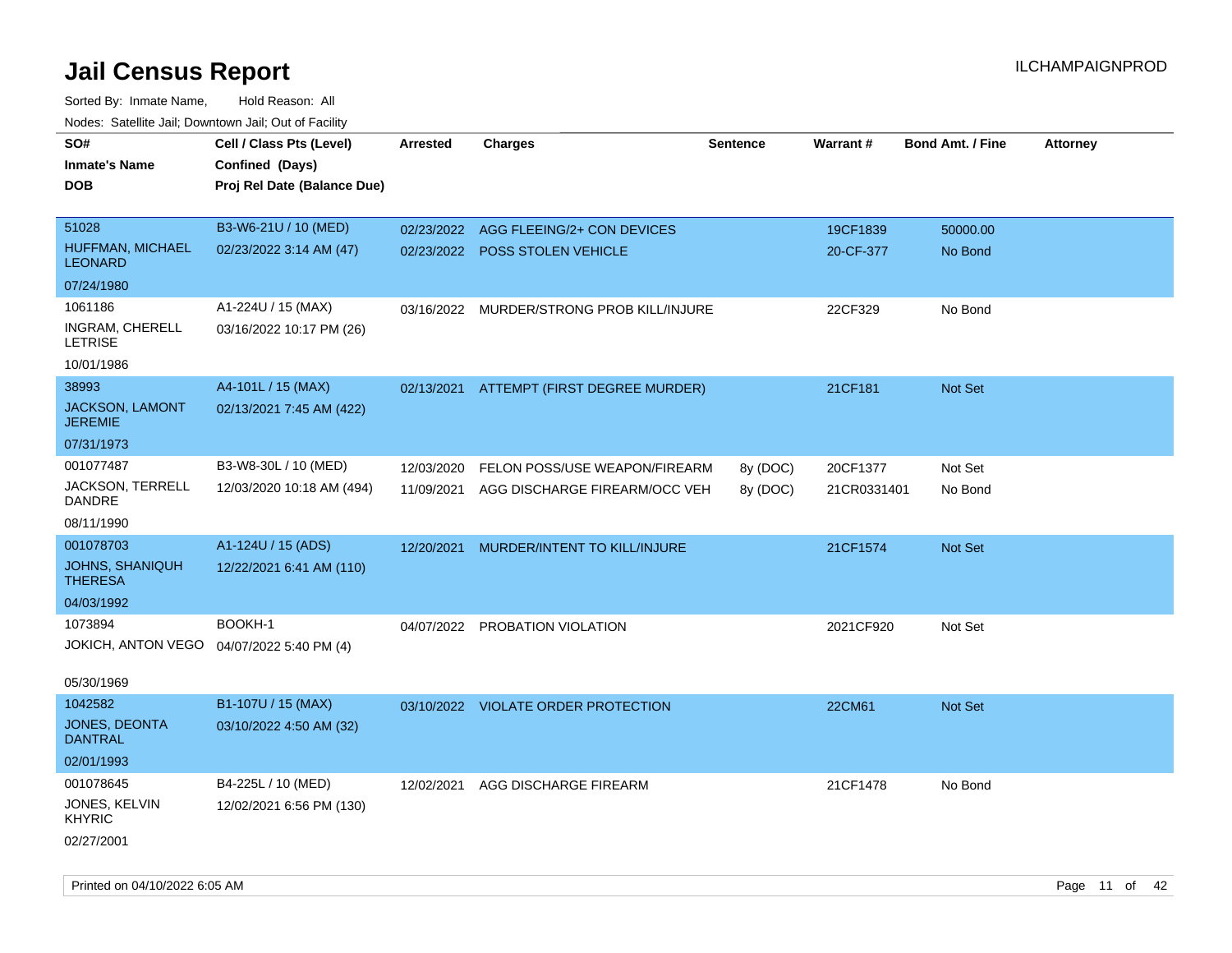| SO#                                | Cell / Class Pts (Level)    | <b>Arrested</b> | <b>Charges</b>                     | <b>Sentence</b> | <b>Warrant#</b> | <b>Bond Amt. / Fine</b> | <b>Attorney</b> |
|------------------------------------|-----------------------------|-----------------|------------------------------------|-----------------|-----------------|-------------------------|-----------------|
| <b>Inmate's Name</b>               | Confined (Days)             |                 |                                    |                 |                 |                         |                 |
| <b>DOB</b>                         | Proj Rel Date (Balance Due) |                 |                                    |                 |                 |                         |                 |
| 956822                             |                             |                 |                                    |                 |                 |                         |                 |
| <b>JONES, MARIO</b>                | A4-101U / 15 (MAX)          | 11/25/2021      | AGGRAVATED DOMESTIC BATTERY        |                 | 21CF1442        | Not Set                 |                 |
| <b>NATHANIEL</b>                   | 11/25/2021 10:37 AM (137)   | 11/25/2021      | <b>PAROLE REVOCATION</b>           |                 | CH2106361       | No Bond                 |                 |
| 10/27/1987                         |                             | 11/25/2021      | <b>UNLAWFUL RESTRAINT</b>          |                 | 21CF1443        | Not Set                 |                 |
| 59668                              | B2-T1-04L / 10 (SPH)        | 02/11/2022      | FAIL TO RPT CHNG ADDRESS/EMPL      |                 | 20 CF 1241      | 75000.00                |                 |
| JONES, MARTELL<br><b>DEANGELO</b>  | 02/11/2022 3:19 PM (59)     | 02/11/2022      | AGGRAVATED ARSON/BODILY HARM       |                 | 22 CF 169       | 75000.00                |                 |
| 07/11/1983                         |                             |                 |                                    |                 |                 |                         |                 |
| 1008468                            | B4-125L / 10 (MED)          | 12/01/2021      | FELON POSS/USE WEAPON/FIREARM      |                 | 21CF1472        | Not Set                 |                 |
| JONES, MARTEZ<br><b>LAMONTE</b>    | 12/01/2021 1:28 PM (131)    | 12/02/2021      | PROBATION VIOLATION                |                 | 20CF1151        | Not Set                 |                 |
| 06/22/1993                         |                             |                 |                                    |                 |                 |                         |                 |
| 1068501                            | B3-W2-06L / 5 (MIN)         | 02/07/2022      | VIO ORDER/NOTICE/PRIOR VIO O/P     | 18m (DOC)       | 22CF156         | No Bond                 |                 |
| KING, JULIUS<br><b>EMANUEL</b>     | 02/07/2022 7:06 PM (63)     | 03/29/2022      | <b>RESIST/OBSTRUCT WITH INJURY</b> | 18m (DOC)       | 2021CF926       | No Bond                 |                 |
| 04/08/1985                         |                             |                 |                                    |                 |                 |                         |                 |
| 65642                              | BOOKH-8                     | 04/08/2022      | RET THEFT/DISP MERCH/>\$300        |                 | 21CF1556        | 970.00                  |                 |
| <b>KRAUS, SIMSON</b>               | 04/08/2022 2:02 AM (3)      |                 |                                    |                 |                 |                         |                 |
| 01/17/1972                         |                             |                 |                                    |                 |                 |                         |                 |
| 24308                              | B2-T1-01U / 15 (SPH)        | 03/19/2022      | <b>RETAIL THEFT</b>                | 30m (DOC)       | 20CF79          | No Bond                 |                 |
| <b>KWIATKOWSKI,</b><br>ROBERT JOHN | 03/19/2022 12:52 PM (23)    |                 |                                    |                 |                 |                         |                 |
| 08/08/1963                         |                             |                 |                                    |                 |                 |                         |                 |
| 1068786                            | B3-W6-22L / 10 (MED)        | 03/04/2022      | DOMESTIC BATTERY/OTHER PRIOR       |                 | 22CF270         | Not Set                 |                 |
| LACY, MALIK SHAKUR                 | 03/04/2022 7:25 PM (38)     | 03/04/2022      | DOMESTIC BATTERY/HARM/VIO O/P      |                 | 18CM478         | 2500.00                 |                 |
| 12/01/1996                         |                             |                 | 03/04/2022 WARRANT OUT OF COUNTY   |                 | 20TR4604        | 3000.00                 |                 |
| 1041648                            | A4-206U / 15 (MAX)          | 01/11/2022      | ARMED HABITUAL CRIMINAL            | 6y (DOC)        | 22CF41          | Not Set                 |                 |
| LANE, DEMETRIUS<br>LAQUAN          | 01/11/2022 5:27 AM (90)     | 01/11/2022      | PAROLE REVOCATION                  |                 | CH2200221       | Not Set                 |                 |
| 07/04/1996                         |                             |                 |                                    |                 |                 |                         |                 |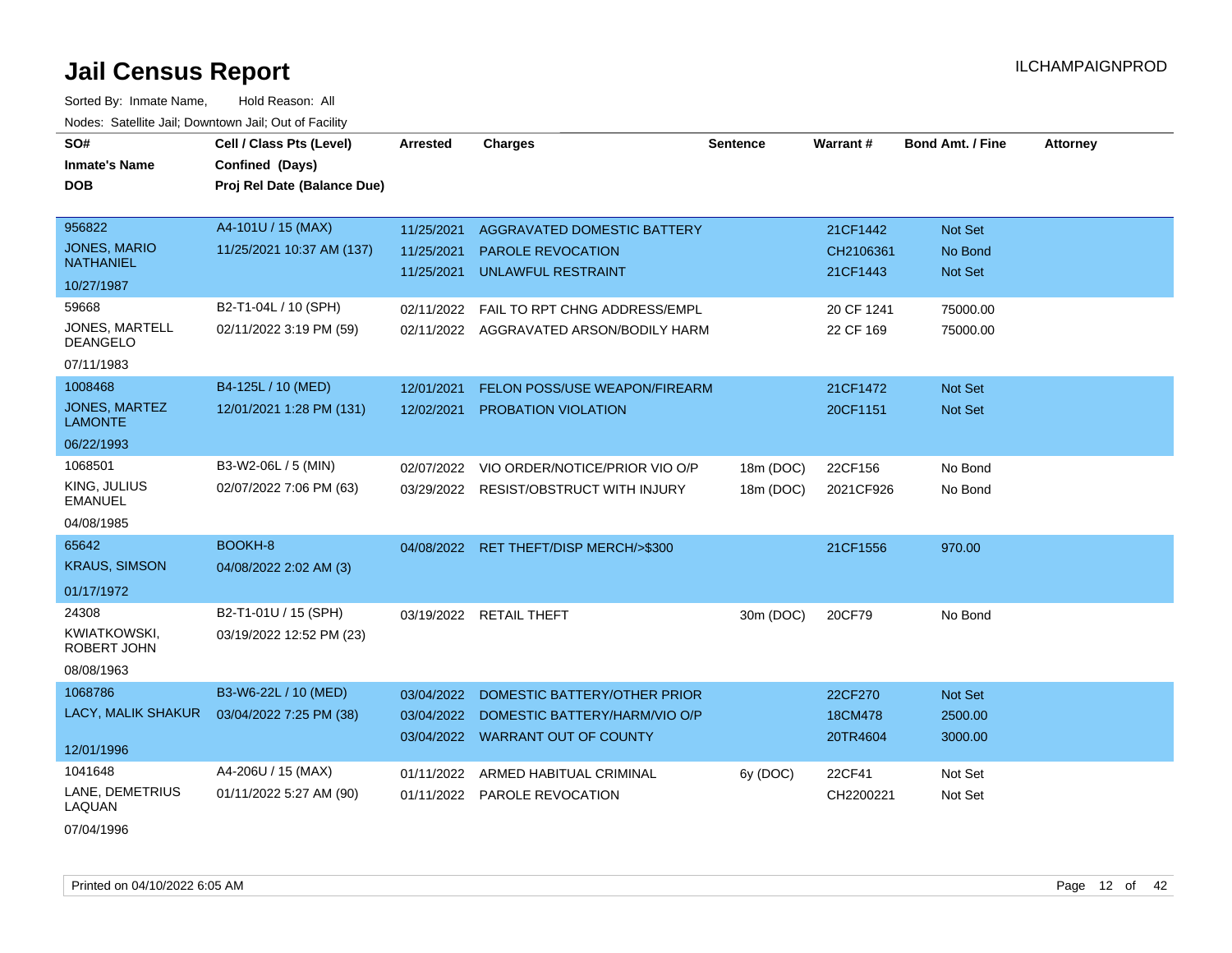| ivouss. Satellite Jali, Downtown Jali, Out of Facility |                             |                 |                                           |                 |             |                         |                 |
|--------------------------------------------------------|-----------------------------|-----------------|-------------------------------------------|-----------------|-------------|-------------------------|-----------------|
| SO#                                                    | Cell / Class Pts (Level)    | <b>Arrested</b> | <b>Charges</b>                            | <b>Sentence</b> | Warrant#    | <b>Bond Amt. / Fine</b> | <b>Attorney</b> |
| <b>Inmate's Name</b>                                   | Confined (Days)             |                 |                                           |                 |             |                         |                 |
| DOB                                                    | Proj Rel Date (Balance Due) |                 |                                           |                 |             |                         |                 |
|                                                        |                             |                 |                                           |                 |             |                         |                 |
| 1070011                                                | B4-122L / 10 (MED)          |                 | 08/03/2021 AGG DISCH FIREARM/1ST AID PERS |                 | 21CF929     | <b>Not Set</b>          |                 |
| LAWS, WILLIAM<br>ZARAK, Third                          | 08/03/2021 3:53 PM (251)    |                 |                                           |                 |             |                         |                 |
| 07/06/1999                                             |                             |                 |                                           |                 |             |                         |                 |
| 548089                                                 | B1-204U / 15 (MAX)          | 12/04/2020      | ATTEMPT (FIRST DEGREE MURDER)             |                 | 20CF1378    | Not Set                 |                 |
| LEWIS, LAWRENCE<br>PAUL, Third                         | 12/04/2020 4:42 AM (493)    |                 |                                           |                 |             |                         |                 |
| 02/08/1993                                             |                             |                 |                                           |                 |             |                         |                 |
| 001078924                                              | A4-205L / 10 (MED)          | 03/09/2022      | DOMESTIC BATTERY/OTHER PRIOR              |                 | 22CF289     | <b>Not Set</b>          |                 |
| LIVINGSTON, MASON<br><b>RICHARD</b>                    | 03/09/2022 4:13 AM (33)     |                 | 03/09/2022 WARRANT OUT OF COUNTY          |                 | 2019 CM 230 | 5000.00                 |                 |
| 08/23/1988                                             |                             |                 |                                           |                 |             |                         |                 |
| 983917                                                 | BOOKH-8                     | 04/07/2022      | AGG DUI/NO VALID DL                       |                 | 2008CF329   | 50000.00                |                 |
| LOPEZ-AGUILAR,<br>SERGIO                               | 04/08/2022 12:35 AM (3)     | 04/07/2022      | LEAVING THE SCENE INVOLV VEHICLE          |                 | 2022MT484   | 2470.00                 |                 |
| 09/10/1981                                             |                             |                 |                                           |                 |             |                         |                 |
| 001078320                                              | A3-215L / 5 (MIN)           | 04/03/2022      | <b>BURGLARY</b>                           |                 | 22CF395     | <b>Not Set</b>          |                 |
| MARSH, PAUL<br>OLUFUNMILAYO                            | 04/03/2022 8:37 PM (8)      | 04/03/2022      | <b>BURGLARY</b>                           |                 | 22CF396     | Not Set                 |                 |
| 07/13/1994                                             |                             |                 |                                           |                 |             |                         |                 |
| 1038892                                                | B2-DR / 10 (MED)            |                 | 02/16/2022 PRED CRIM SEX ASLT/BODILY HARM |                 | 22CF199     | No Bond                 |                 |
| MCCAULEY, TIMOTHY<br>WILLIAM                           | 02/16/2022 8:49 PM (54)     |                 |                                           |                 |             |                         |                 |
| 03/05/1989                                             |                             |                 |                                           |                 |             |                         |                 |
| 48792                                                  | B4-126L / 10 (MED)          | 11/19/2021      | AGG BATTERY/DISCHARGE FIREARM             |                 | 21CF1425    | <b>Not Set</b>          |                 |
| <b>MCCLAIN, HURCHEL</b><br>JOSEPH                      | 11/20/2021 4:11 AM (142)    |                 |                                           |                 |             |                         |                 |
| 05/01/1979                                             |                             |                 |                                           |                 |             |                         |                 |
| 1027034                                                | A2-121L / 10 (ADS)          | 03/19/2022      | ARMED ROBBERY/ARMED W/FIREARM             |                 | 22CF335     | No Bond                 |                 |
| MCFALL-DORSEY,<br><b>ESSENCE LEANN</b>                 | 03/19/2022 1:11 AM (23)     |                 |                                           |                 |             |                         |                 |
| 03/20/1994                                             |                             |                 |                                           |                 |             |                         |                 |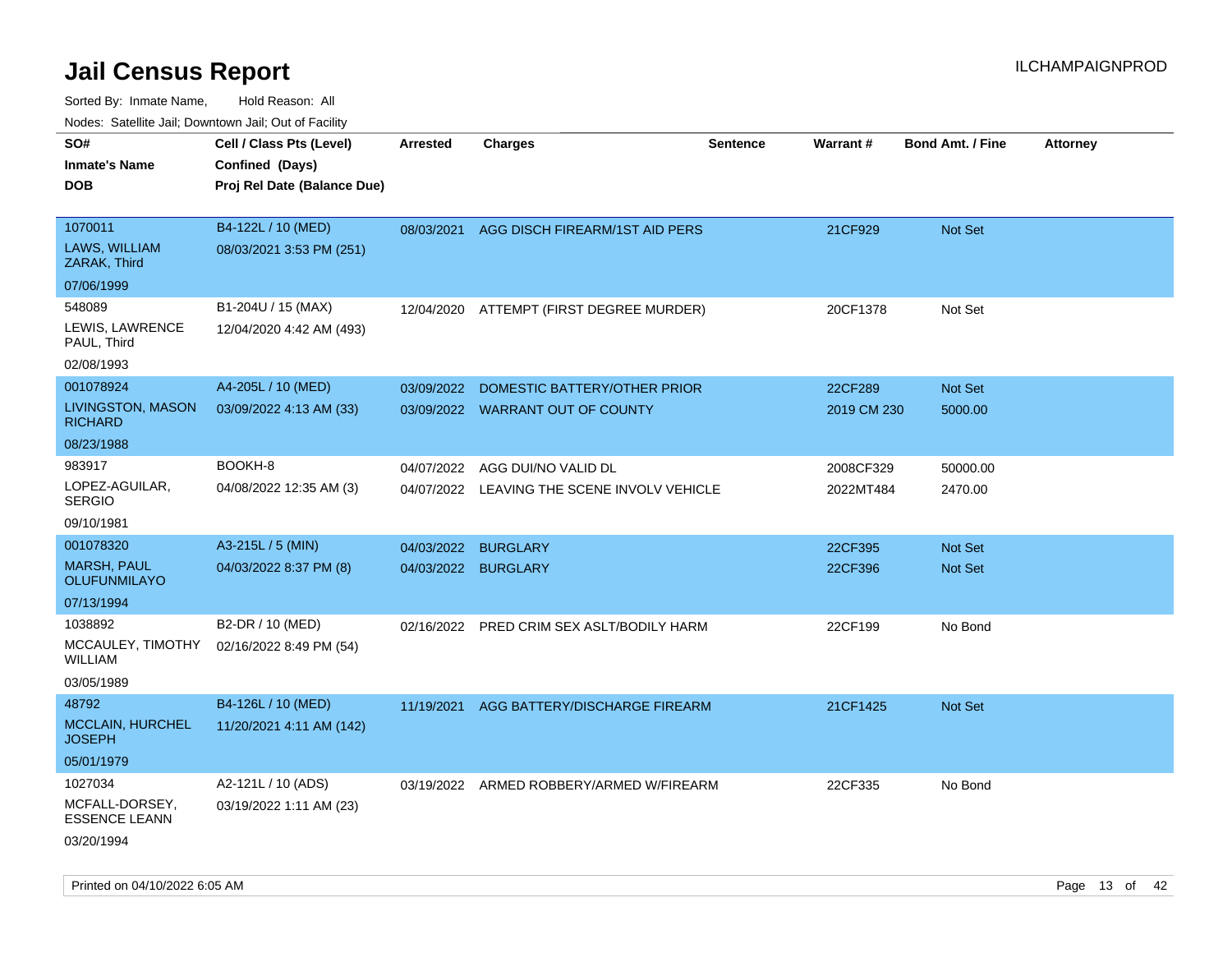| SO#                               | Cell / Class Pts (Level)                     | <b>Arrested</b> | <b>Charges</b>                           | <b>Sentence</b> | Warrant#    | <b>Bond Amt. / Fine</b> | <b>Attorney</b> |
|-----------------------------------|----------------------------------------------|-----------------|------------------------------------------|-----------------|-------------|-------------------------|-----------------|
| <b>Inmate's Name</b>              | Confined (Days)                              |                 |                                          |                 |             |                         |                 |
| <b>DOB</b>                        | Proj Rel Date (Balance Due)                  |                 |                                          |                 |             |                         |                 |
|                                   |                                              |                 |                                          |                 |             |                         |                 |
| 001077938                         | <b>BOOKH-4 / 15 (ADS)</b>                    | 05/10/2021      | AGG KIDNAPING DISCH FIR/HARM             |                 | 21CF532     | Not Set                 |                 |
| MCGAHA,                           | 05/10/2021 7:02 PM (336)                     | 05/11/2021      | <b>MURDER</b>                            |                 | 2021-CF-215 | No Bond                 |                 |
| <b>CHRISTOPHER D</b>              |                                              | 05/27/2021      | ESCAPE FROM DEPT OF CORRECTION           |                 | 21CF600     | Not Set                 |                 |
| 07/27/1991                        |                                              |                 |                                          |                 |             |                         |                 |
| 66710                             | A4-207U / 15 (ADS)                           |                 | 01/19/2022 ARMED VIOLENCE/CATEGORY I     |                 | 22CF88      | Not Set                 |                 |
| MEEKS, CASSARIOUS<br><b>MONTE</b> | 01/20/2022 11:40 AM (81)                     |                 |                                          |                 |             |                         |                 |
| 06/22/1984                        |                                              |                 |                                          |                 |             |                         |                 |
| 1043071                           | A2-120L / 10 (MED)                           | 11/08/2021      | CRIM DMG/GOVT PROP/<\$500                |                 | 21CF1378    | Not Set                 |                 |
| MERRELL-<br>SUTHERLAND, ALICIA    | 11/08/2021 2:22 AM (154)                     |                 |                                          |                 |             |                         |                 |
| 11/26/1972                        |                                              |                 |                                          |                 |             |                         |                 |
| 41584                             | B4-227L / 15 (MAX)                           | 12/01/2021      | ARMED HABITUAL CRIMINAL                  |                 | 21CF1467    | Not Set                 |                 |
|                                   | MILLER, JOSE LOVELL 12/02/2021 1:04 AM (130) |                 |                                          |                 |             |                         |                 |
|                                   |                                              |                 |                                          |                 |             |                         |                 |
| 10/07/1975                        |                                              |                 |                                          |                 |             |                         |                 |
| 39106                             | B3-W3-10L / 10 (MED)                         | 10/12/2021      | DOMESTIC BATTERY/OTHER PRIOR             |                 | 21CF1217    | <b>Not Set</b>          |                 |
| Junior                            | MOORE, ANDREW LEE, 10/12/2021 1:02 AM (181)  |                 |                                          |                 |             |                         |                 |
| 04/12/1973                        | 4/10/2022 (0.00)                             |                 |                                          |                 |             |                         |                 |
| 1052889                           | B4-222U / 10 (MED)                           | 03/31/2022      | AGGRAVATED DOMESTIC BATTERY              |                 | 22CF375     | No Bond                 |                 |
| MOORE, JEREMIAH<br><b>THOMAS</b>  | 03/31/2022 2:39 AM (11)                      |                 | 03/31/2022 DRIVING ON SUSPENDED LICENSE  |                 | 22MT388     | Not Set                 |                 |
| 07/21/1996                        |                                              |                 |                                          |                 |             |                         |                 |
| 539294                            | B1-205L / 10 (MED)                           | 01/11/2022      | AGG DUI/NO VALID DL                      |                 | 22CF49      | Not Set                 |                 |
| MOSLEY, JAMES<br><b>CALVIN</b>    | 01/11/2022 9:43 PM (90)                      |                 | 01/11/2022 PAROLE REVOCATION             |                 | CH2200227   | No Bond                 |                 |
| 12/11/1985                        |                                              |                 |                                          |                 |             |                         |                 |
| 1012617                           | A4-207L / 10 (MED)                           |                 | 04/01/2022 FELON POSS/USE WEAPON/FIREARM | $2y$ (CJ)       | 21CF889     | No Bond                 |                 |
| NEAL, ANDRE<br><b>LORENZO</b>     | 04/01/2022 11:56 AM (10)                     |                 |                                          |                 |             |                         |                 |
| 10/11/1993                        |                                              |                 |                                          |                 |             |                         |                 |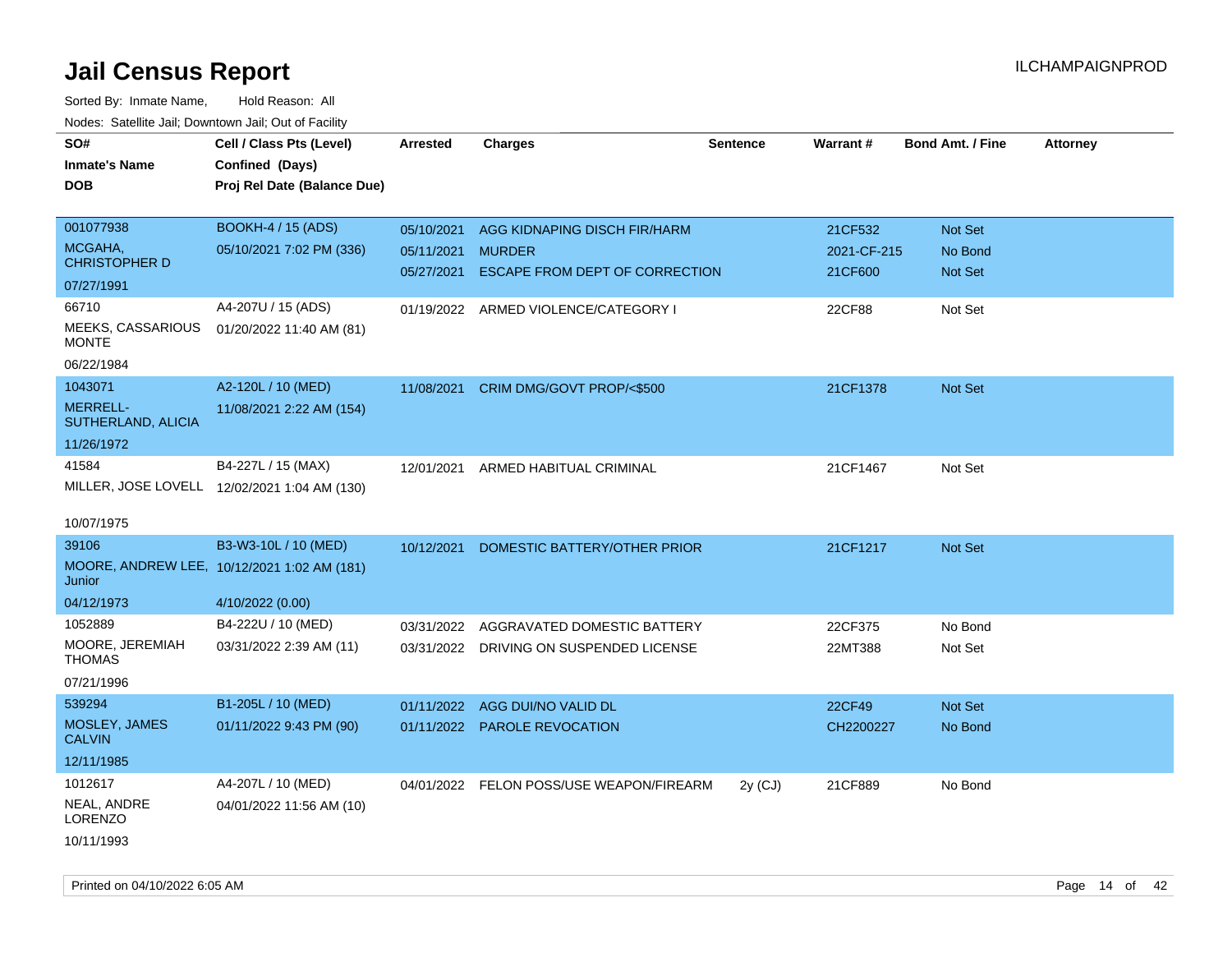Sorted By: Inmate Name, Hold Reason: All Nodes: Satellite Jail; Downtown Jail; Out of Facility

| roaco. Catolino cali, Downtown cali, Out of Fability |                             |                 |                                           |                 |               |                         |                 |
|------------------------------------------------------|-----------------------------|-----------------|-------------------------------------------|-----------------|---------------|-------------------------|-----------------|
| SO#                                                  | Cell / Class Pts (Level)    | <b>Arrested</b> | <b>Charges</b>                            | <b>Sentence</b> | Warrant#      | <b>Bond Amt. / Fine</b> | <b>Attorney</b> |
| <b>Inmate's Name</b>                                 | Confined (Days)             |                 |                                           |                 |               |                         |                 |
| <b>DOB</b>                                           | Proj Rel Date (Balance Due) |                 |                                           |                 |               |                         |                 |
|                                                      |                             |                 |                                           |                 |               |                         |                 |
| 001078517                                            | B1-102L / 15 (MAX)          |                 | 10/19/2021 ATTEMPT (FIRST DEGREE MURDER)  |                 | 21CF1267      | Not Set                 |                 |
| <b>NELSON, RORY</b><br><b>DEMOND</b>                 | 10/19/2021 3:55 AM (174)    |                 |                                           |                 |               |                         |                 |
| 08/14/1984                                           |                             |                 |                                           |                 |               |                         |                 |
| 001078854                                            | B2-T2-05U / 15 (MAX)        | 02/15/2022      | AGG BATTERY/DISCHARGE FIREARM             |                 | 2019JD22      | No Bond                 |                 |
| PATNAUDE, MARTY<br><b>WW</b>                         | 02/15/2022 5:12 PM (55)     |                 | 02/15/2022 ARMED VIOLENCE/CATEGORY I      |                 | 22CF190       | Not Set                 |                 |
| 08/26/2003                                           |                             |                 |                                           |                 |               |                         |                 |
| 1026607                                              | B3-W2-07U / 5 (ADS)         |                 | 04/04/2022 RETAIL THEFT/DISP MERCH/<\$300 |                 | 2021CF760     | No Bond                 |                 |
| PETERSON, KEVIN<br><b>JOSEPH</b>                     | 04/04/2022 2:24 PM (7)      |                 |                                           |                 |               |                         |                 |
| 03/12/1963                                           | 4/11/2022 (0.00)            |                 |                                           |                 |               |                         |                 |
| 61251                                                | BOOKF-1 / 15 (ADS)          | 12/27/2021      | PRED CRIM SEX ASLT/VICTIM <13             |                 | 21CF651       | No Bond                 |                 |
| PETMECKY, JOHN<br><b>ROBERT</b>                      | 12/27/2021 1:52 PM (105)    |                 |                                           |                 |               |                         |                 |
| 03/09/1983                                           |                             |                 |                                           |                 |               |                         |                 |
| 1030954                                              | B4-223U / 15 (MAX)          |                 | 01/14/2022 ARMED VIOLENCE/CATEGORY I      |                 | 22CF76        | Not Set                 |                 |
| PETTIGREW.<br><b>MALCOME JAMIESON</b>                | 01/15/2022 4:35 AM (86)     |                 | 01/14/2022 MFG/DEL CANNABIS/10-30 GRAMS   |                 | 2020CF9       | 15000.00                |                 |
| 02/20/1995                                           |                             |                 |                                           |                 |               |                         |                 |
| 1059394                                              | B3-W1-04L / 5 (MIN)         |                 | 02/16/2022 AGG DUI/NO VALID DL            |                 | 2020CF1396    | No Bond                 |                 |
| PHILLIPS, ISAAC<br><b>TERRELL</b>                    | 02/16/2022 9:00 AM (54)     |                 |                                           |                 |               |                         |                 |
| 12/27/1996                                           | 5/15/2022 (0.00)            |                 |                                           |                 |               |                         |                 |
| 1069766                                              | A2-221L / 5 (ADS)           | 04/05/2022      | POSS HYPO/SYRINGE/NEEDLES/2ND+            |                 | 20CF460       | 940.00                  |                 |
| PHILLIPS, REBEKAH<br><b>LOUISE</b>                   | 04/05/2022 2:44 PM (6)      |                 | 04/05/2022 DUI ANY AMOUNT OF DRUG         |                 | 17-DT-00267-1 | No Bond                 |                 |
| 09/06/1985                                           |                             |                 |                                           |                 |               |                         |                 |
| 1015033                                              | B1-203U / 10 (MED)          | 03/05/2022      | POSSESSION OF STOLEN FIREARM              |                 | 21CF1172      | 500000.00               |                 |
| PICKENS, DANTE<br><b>DEVON</b>                       | 03/05/2022 4:01 AM (37)     |                 | 03/05/2022 POSS AMT CON SUB EXCEPT(A)/(D) |                 | 20CF109       | 20000.00                |                 |
| 01/05/1993                                           |                             |                 |                                           |                 |               |                         |                 |

Printed on 04/10/2022 6:05 AM Page 15 of 42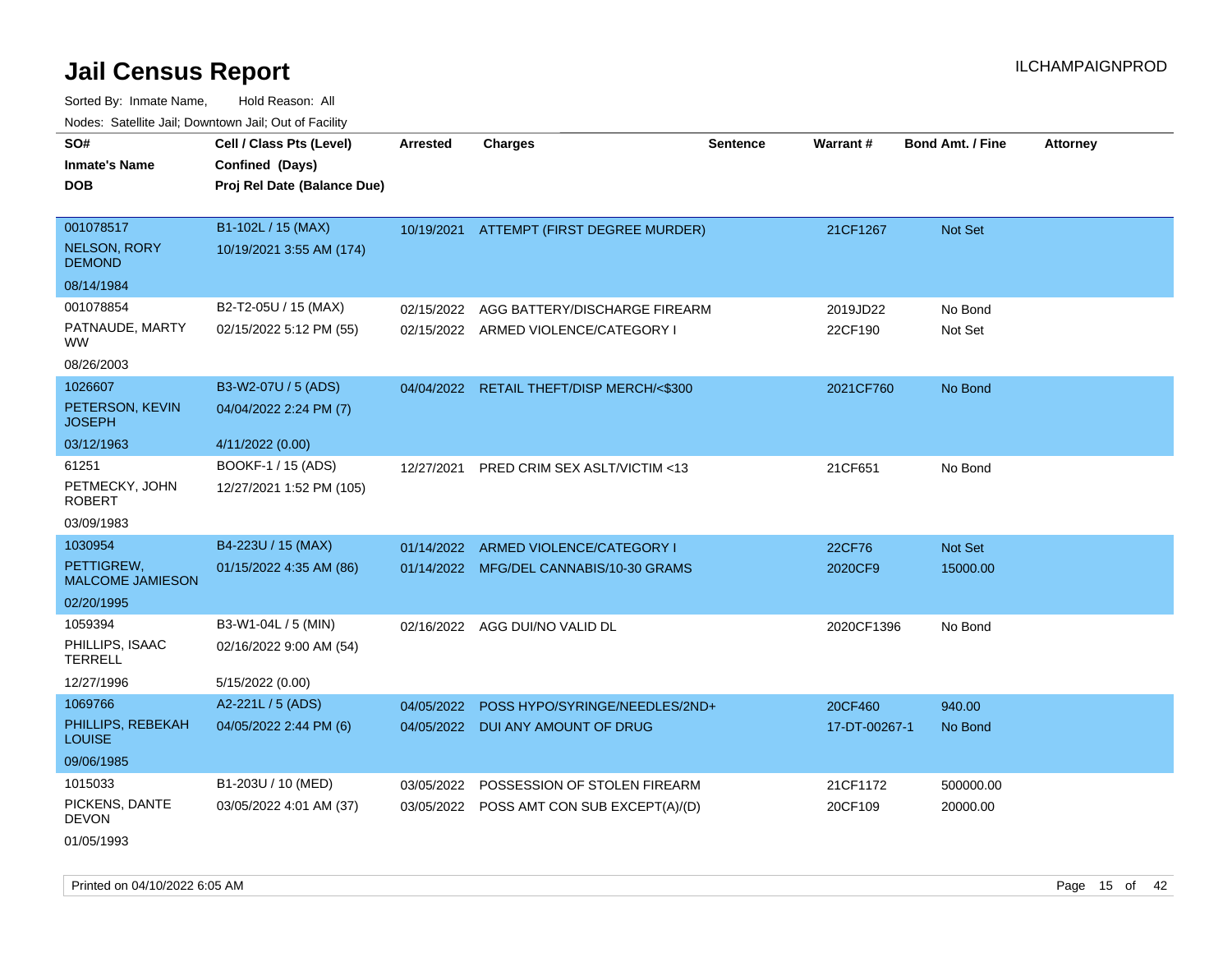| roaco. Catolino cali, Domntonn cali, Out of Facility |                             |                 |                                          |                 |              |                         |                 |
|------------------------------------------------------|-----------------------------|-----------------|------------------------------------------|-----------------|--------------|-------------------------|-----------------|
| SO#                                                  | Cell / Class Pts (Level)    | <b>Arrested</b> | Charges                                  | <b>Sentence</b> | Warrant#     | <b>Bond Amt. / Fine</b> | <b>Attorney</b> |
| <b>Inmate's Name</b>                                 | Confined (Days)             |                 |                                          |                 |              |                         |                 |
| <b>DOB</b>                                           | Proj Rel Date (Balance Due) |                 |                                          |                 |              |                         |                 |
|                                                      |                             |                 |                                          |                 |              |                         |                 |
| 1022441                                              | B2-T1-03U / 10 (SPH)        | 10/27/2021      | AGG BATTERY/PEACE OFFICER                |                 | 2021 CF 12   | No Bond                 |                 |
| PICKENS, DONTRELL<br><b>DEMAR</b>                    | 10/27/2021 1:39 PM (166)    |                 | 10/27/2021 AGG BATTERY/PEACE OFFICER     |                 | 2020 CF 1488 | No Bond                 |                 |
| 12/10/1993                                           |                             |                 |                                          |                 |              |                         |                 |
| 1069524                                              | B3-W5-18L / 10 (MED)        | 08/08/2021      | MFG/DEL CANNABIS/30-500 GRAMS            |                 | 21CF953      | Not Set                 |                 |
| RAY-DAVIS, KAMARI<br><b>DAYVON</b>                   | 08/09/2021 2:44 AM (245)    |                 |                                          |                 |              |                         |                 |
| 03/30/2000                                           |                             |                 |                                          |                 |              |                         |                 |
| 001078482                                            | B1-204L / 10 (MED)          |                 | 03/14/2022 AGG DISCHARGE FIREARM/VEH/SCH |                 |              | 250000.00               |                 |
| <b>REED, MONTRES</b><br><b>ANTRON</b>                | 03/14/2022 12:06 PM (28)    |                 |                                          |                 |              |                         |                 |
| 02/26/2004                                           |                             |                 |                                          |                 |              |                         |                 |
| 982660                                               | A4-203U / 10 (MED)          |                 | 03/22/2022 BURGLARY                      |                 | 22CF339      | No Bond                 |                 |
| REYNOLDS, DAVID<br>ALLEN                             | 03/22/2022 4:11 AM (20)     |                 |                                          |                 |              |                         |                 |
| 03/27/2002                                           |                             |                 |                                          |                 |              |                         |                 |
| 979485                                               | B2-T4-16L / 15 (SPH)        | 03/12/2021      | <b>PRED CRIM SEX ASLT/VICTIM &lt;13</b>  |                 | 21CF282      | Not Set                 |                 |
| RODRIGUEZ, JOSHUA<br><b>ANTHONY</b>                  | 03/12/2021 1:57 PM (395)    |                 |                                          |                 |              |                         |                 |
| 04/06/1990                                           |                             |                 |                                          |                 |              |                         |                 |
| 61330                                                | B4-224L / 15 (MAX)          | 12/01/2021      | ARMED HABITUAL CRIMINAL                  |                 | 21CF1473     | Not Set                 |                 |
| RUFFIN, JONATHON<br>CECIL                            | 12/01/2021 5:34 AM (131)    | 12/01/2021      | <b>PAROLE REVOCATION</b>                 |                 | CH2107545    | No Bond                 |                 |
| 05/10/1984                                           |                             |                 |                                          |                 |              |                         |                 |
| 001077681                                            | BOOKH-3                     | 04/08/2022      | FELON ESCAPE/PEACE OFFICER               |                 | 2022CFAWOW   | Not Set                 |                 |
| <b>SALES, ANDREW</b><br><b>KEVIN</b>                 | 04/08/2022 6:03 PM (3)      |                 | 04/08/2022 CRIM DMG/GOVT PROP/<\$500     |                 | 2022CFAWOW   | Not Set                 |                 |
| 02/25/1979                                           |                             |                 | 04/08/2022 VIO BAIL BOND/CLASS A OFFENSE |                 | 2022CMAWOW   | No Bond                 |                 |
| 1071161                                              | B4-124L / 15 (MAX)          | 08/18/2021      | DELIVERY OF OR POSSESSION OF W/INT       |                 | 21CF1008     | No Bond                 |                 |
| SANDERS, MARKELL<br>LAMAR                            | 08/18/2021 6:18 PM (236)    |                 |                                          |                 |              |                         |                 |
| 02/02/2000                                           |                             |                 |                                          |                 |              |                         |                 |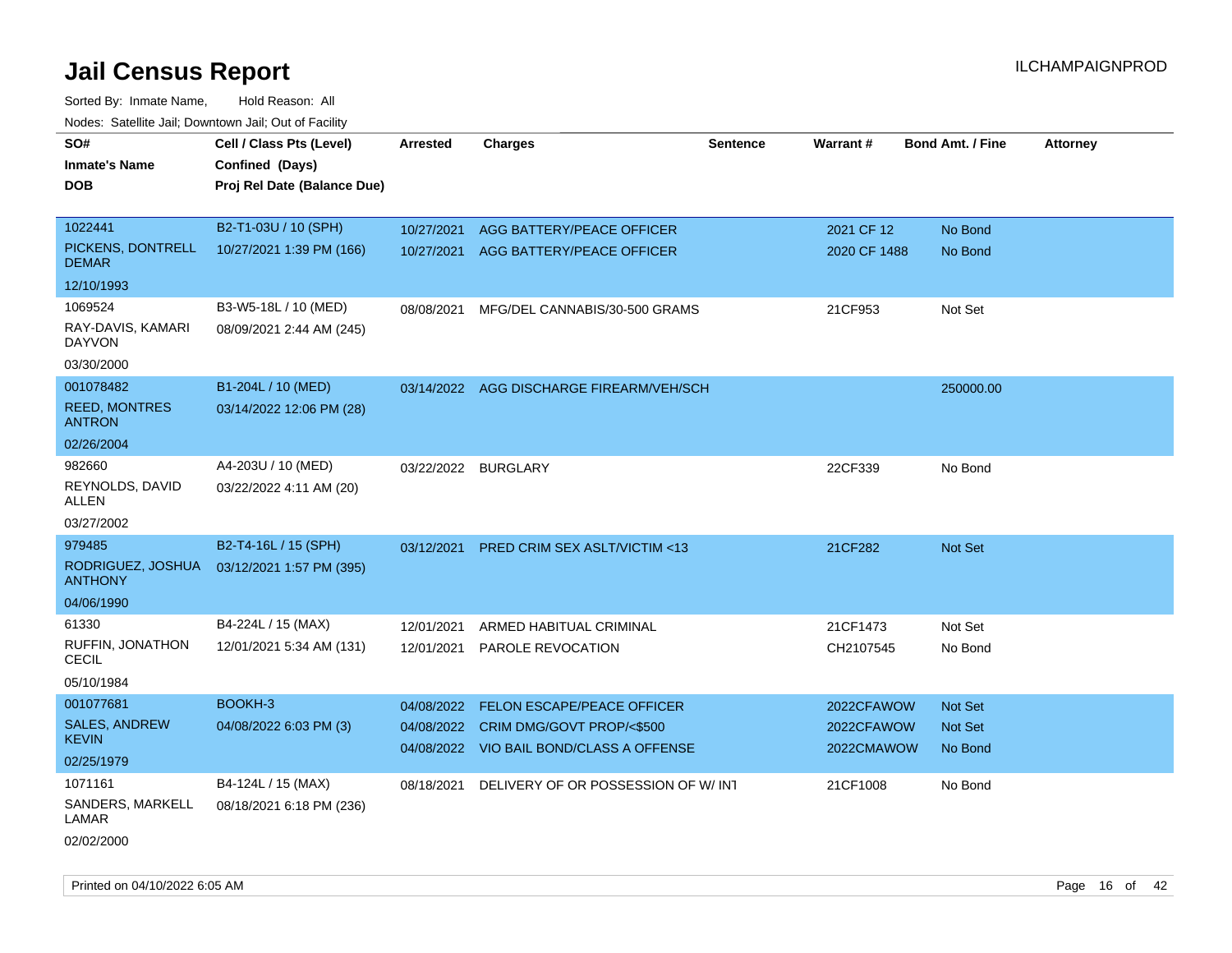Sorted By: Inmate Name, Hold Reason: All Nodes: Satellite Jail; Downtown Jail; Out of Facility

| Noucs. Catchitic sail, Downtown sail, Out of Facility |                                             |                     |                                            |                 |                 |                         |                 |
|-------------------------------------------------------|---------------------------------------------|---------------------|--------------------------------------------|-----------------|-----------------|-------------------------|-----------------|
| SO#                                                   | Cell / Class Pts (Level)                    | Arrested            | <b>Charges</b>                             | <b>Sentence</b> | <b>Warrant#</b> | <b>Bond Amt. / Fine</b> | <b>Attorney</b> |
| <b>Inmate's Name</b>                                  | Confined (Days)                             |                     |                                            |                 |                 |                         |                 |
| <b>DOB</b>                                            | Proj Rel Date (Balance Due)                 |                     |                                            |                 |                 |                         |                 |
|                                                       |                                             |                     |                                            |                 |                 |                         |                 |
| 001078898                                             | A4-205U / 15 (MAX)                          |                     | 03/02/2022 AGG DISCHARGE FIREARM           |                 | 22CF254         | <b>Not Set</b>          |                 |
| E.                                                    | SAROLAS, JONATHAN  03/02/2022 9:20 AM (40)  |                     |                                            |                 |                 |                         |                 |
| 07/16/1988                                            |                                             |                     |                                            |                 |                 |                         |                 |
| 001078441                                             | BOOKF-3 / 15 (ADS)                          | 10/01/2021          | ARMED HABITUAL CRIMINAL                    |                 | 21CF1182        | Not Set                 |                 |
| SINGLETON, CORRIE<br><b>DERRELL</b>                   | 10/01/2021 12:36 PM (192)                   | 12/20/2021          | SPEEDING 26-34 MPH OVER LIMIT              |                 | 2021TR2701      | 1000.00                 |                 |
| 05/07/1983                                            |                                             |                     |                                            |                 |                 |                         |                 |
| 001078765                                             | B4-223L / 10 (MED)                          |                     | 01/13/2022 FELON POSS/USE WEAPON/FIREARM   |                 | 22CF66          | <b>Not Set</b>          |                 |
|                                                       | SMITH, COREY ADRIAN 01/13/2022 7:32 PM (88) |                     |                                            |                 |                 |                         |                 |
|                                                       |                                             |                     |                                            |                 |                 |                         |                 |
| 09/01/1987                                            |                                             |                     |                                            |                 |                 |                         |                 |
| 62924                                                 | B4-226L / 10 (MED)                          |                     | 03/11/2022 FELON POSS/USE WEAPON/FIREARM   |                 | 22CF294         | Not Set                 |                 |
| STARKS, JUSTIN<br><b>COURTNEY</b>                     | 03/11/2022 2:29 AM (31)                     |                     | 03/11/2022 CRIM DMG TO PROP \$500-10K      |                 | 19CF63          | 3000.00                 |                 |
| 08/12/1984                                            |                                             |                     |                                            |                 |                 |                         |                 |
| 001077770                                             | A1-225U / 5 (MIN)                           |                     | 01/06/2022 RESIDENTIAL BURGLARY            |                 | 21CF319         | Not Set                 |                 |
|                                                       | STOFFLE, KELLY ANNE 01/06/2022 3:14 PM (95) |                     |                                            |                 |                 |                         |                 |
|                                                       |                                             |                     |                                            |                 |                 |                         |                 |
| 04/12/1989                                            |                                             |                     |                                            |                 |                 |                         |                 |
| 38305                                                 | B2-T2-06L / 10 (SPH)                        |                     | 03/18/2020 CRIMINAL SEXUAL ABUSE           |                 | 20CF-343        | 500000.00               |                 |
| STOVER, JOSH<br><b>ANDREW</b>                         | 03/18/2020 10:24 AM (754)                   |                     |                                            |                 |                 |                         |                 |
| 08/18/1973                                            |                                             |                     |                                            |                 |                 |                         |                 |
| 1035647                                               | A3-113L                                     | 04/04/2022          | CRIM DMG TO PROP \$500-10K                 |                 | 21CF983         | 3000.00                 |                 |
| SUMO, DAVID KLON                                      | 04/04/2022 9:33 AM (7)                      |                     | 04/04/2022 CRIM DMG/GOVT PROP/>\$500-\$10K |                 | 21CF984         | 3000.00                 |                 |
| 06/23/1975                                            |                                             |                     |                                            |                 |                 |                         |                 |
| 001078742                                             | A2-122L / 5 (ADS)                           | 04/01/2022 BURGLARY |                                            |                 | 22CF33          | 10000.00                |                 |
| TAYLOR, ERIKA LYNN                                    | 04/01/2022 10:15 AM (10)                    |                     |                                            |                 |                 |                         |                 |

04/09/1996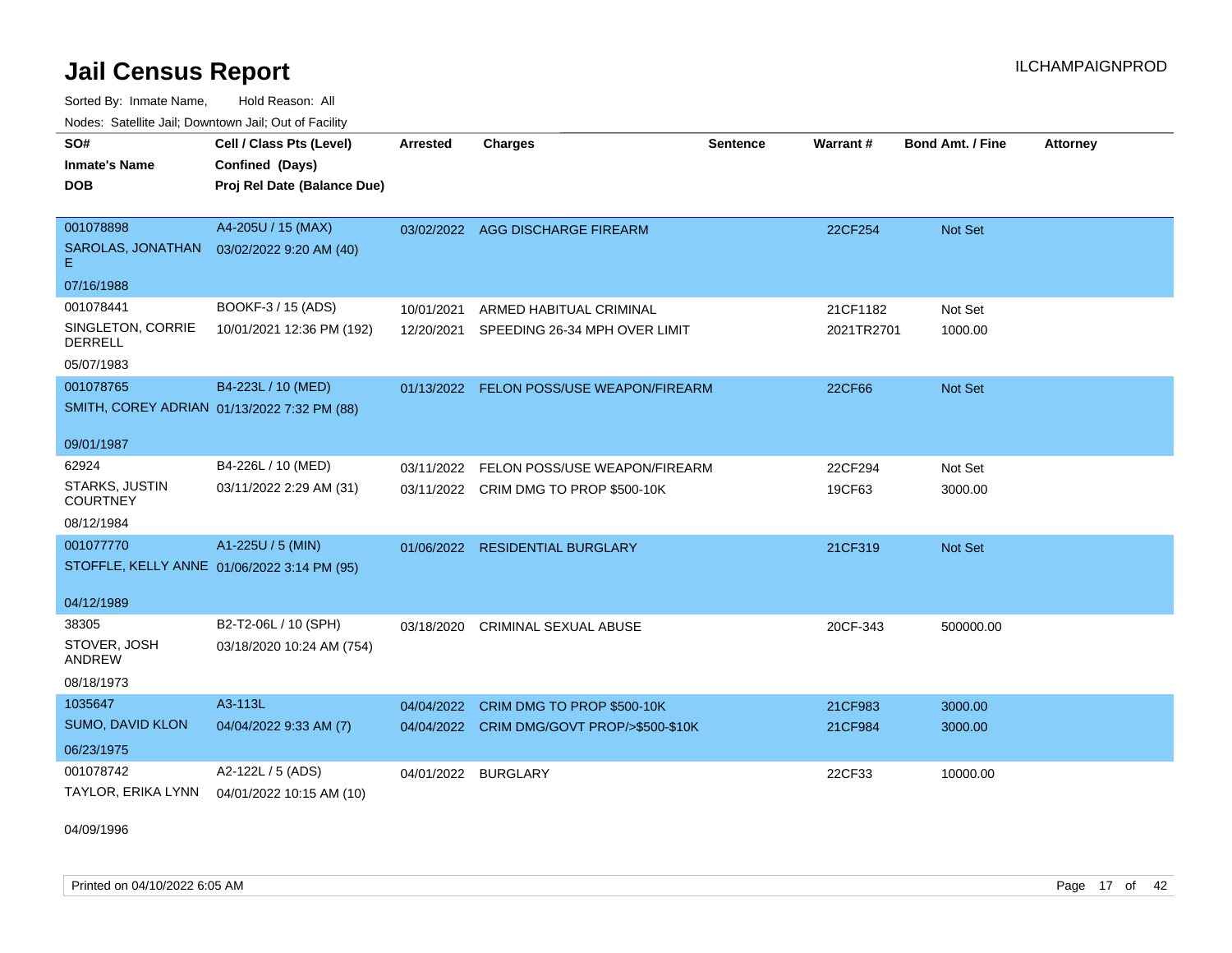Sorted By: Inmate Name, Hold Reason: All

Nodes: Satellite Jail; Downtown Jail; Out of Facility

| SO#                                                      | Cell / Class Pts (Level)                    | Arrested          | <b>Charges</b>                            | <b>Sentence</b> | <b>Warrant#</b> | <b>Bond Amt. / Fine</b> | <b>Attorney</b> |
|----------------------------------------------------------|---------------------------------------------|-------------------|-------------------------------------------|-----------------|-----------------|-------------------------|-----------------|
| <b>Inmate's Name</b>                                     | Confined (Days)                             |                   |                                           |                 |                 |                         |                 |
| <b>DOB</b>                                               | Proj Rel Date (Balance Due)                 |                   |                                           |                 |                 |                         |                 |
|                                                          |                                             |                   |                                           |                 |                 |                         |                 |
| 001078471                                                | B4-221U / 10 (MED)                          | 10/11/2021        | AGG UUW/VEHICLE/<21                       | 18m (DOC)       | 21CF1210        | 100.00                  |                 |
| <b>THATCH, OMARION</b><br><b>DIAMONTE</b>                | 10/11/2021 1:26 AM (182)                    |                   |                                           |                 |                 |                         |                 |
| 09/05/2003                                               |                                             |                   |                                           |                 |                 |                         |                 |
| 001078997                                                | A4-203L / 10 (MED)                          |                   | 03/30/2022 UNLAWFUL USE OF A WEAPON       |                 | 22CF374         | No Bond                 |                 |
| <b>DEON</b>                                              | THOMAS, THEOPHILUS 03/30/2022 10:52 PM (12) |                   |                                           |                 |                 |                         |                 |
| 09/17/2003                                               |                                             |                   |                                           |                 |                 |                         |                 |
| 32058                                                    | B4-123U / 15 (MAX)                          | 06/14/2021        | <b>AGG DISCH FIREARM</b>                  |                 | 21CF690         | <b>Not Set</b>          |                 |
| THOMPSON, STEVEN<br><b>ONEAL</b>                         | 06/14/2021 6:44 AM (301)                    |                   |                                           |                 |                 |                         |                 |
| 03/14/1969                                               |                                             |                   |                                           |                 |                 |                         |                 |
| 001078792                                                | B4-121U / 15 (MAX)                          | 01/24/2022        | <b>FUGITIVE FROM JUSTICE</b>              |                 | 22CF99          | Not Set                 |                 |
| TRAMBLE, TOM                                             | 01/24/2022 10:24 AM (77)                    | 01/24/2022        | <b>FUGITIVE FROM JUSTICE</b>              |                 | 22CF100         | Not Set                 |                 |
| <b>MARCUS</b>                                            |                                             |                   | 01/24/2022 ARMED VIOLENCE/CATEGORY I      |                 | 22CF101         | Not Set                 |                 |
| 02/28/1985                                               |                                             |                   |                                           |                 |                 |                         |                 |
| 1076325                                                  | B1-201U / 15 (MAX)                          | 03/25/2022        | AGG UUW/LOADED/NO FCCA/FOID               |                 | 2020CF742       | 25000.00                |                 |
| <b>TURNER, PRINTISS</b><br>VASHAWN-DEMAN,                | 03/25/2022 3:15 PM (17)                     | 03/25/2022 MURDER |                                           |                 | 2021CF1071      | 1500000.00              |                 |
| 11/10/2001                                               |                                             | 03/25/2022        | <b>DOMESTIC BATTERY</b>                   |                 | 20CM468         | 1000.00                 |                 |
|                                                          |                                             | 03/25/2022        | AGG UUW/LOADED/NO FCCA/FOID               |                 | 21CF1520        | 50000.00                |                 |
|                                                          |                                             |                   | 03/28/2022 FUGITIVE FROM JUSTICE          |                 | 22CF360         | 50000.00                |                 |
| 001079035                                                | BOOKH-3                                     | 04/08/2022        | AGG CRIM SEXUAL ABUSE/FELONY              |                 | 2022CFAWOW      | Not Set                 |                 |
| VALESCO-FRANCISCO, 04/08/2022 2:52 PM (3)<br><b>ENRI</b> |                                             |                   |                                           |                 |                 |                         |                 |
| 06/22/1996                                               |                                             |                   |                                           |                 |                 |                         |                 |
| 50548                                                    | B3-W2-08L / 10 (MED)                        |                   | 03/29/2022 AGG UNLAWFUL USE OF WEAPON/VEH |                 | 21CF1067        | No Bond                 |                 |
| <b>VINEYARD, SHORNOR</b><br><b>JAMAL</b>                 | 03/29/2022 8:51 AM (13)                     |                   |                                           |                 |                 |                         |                 |
| 12/14/1979                                               | 5/19/2022 (0.00)                            |                   |                                           |                 |                 |                         |                 |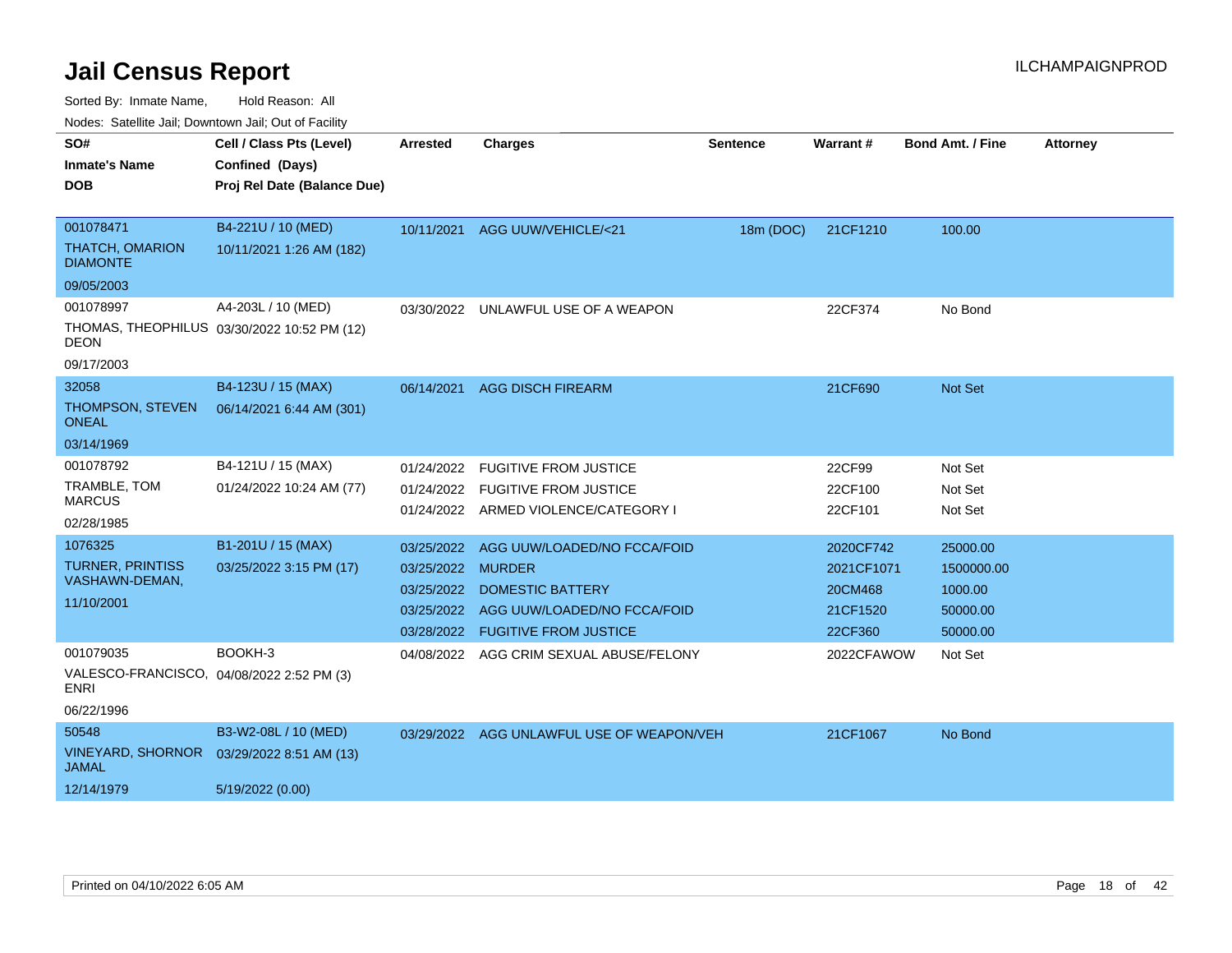| ivouss. Saleline Jali, Downtown Jali, Out of Facility |                             |            |                                     |                 |                 |                         |                 |
|-------------------------------------------------------|-----------------------------|------------|-------------------------------------|-----------------|-----------------|-------------------------|-----------------|
| SO#                                                   | Cell / Class Pts (Level)    | Arrested   | <b>Charges</b>                      | <b>Sentence</b> | <b>Warrant#</b> | <b>Bond Amt. / Fine</b> | <b>Attorney</b> |
| Inmate's Name                                         | Confined (Days)             |            |                                     |                 |                 |                         |                 |
| DOB                                                   | Proj Rel Date (Balance Due) |            |                                     |                 |                 |                         |                 |
|                                                       |                             |            |                                     |                 |                 |                         |                 |
| 001077992                                             | B4-127L / 15 (MAX)          |            | 03/31/2022 ARMED ROBBERY/NO FIREARM |                 | 21CF590         | 100000.00               |                 |
| <b>WADE, DONTE</b><br>LAMONT                          | 03/31/2022 1:25 PM (11)     |            |                                     |                 |                 |                         |                 |
| 09/05/1986                                            |                             |            |                                     |                 |                 |                         |                 |
| 001079004                                             | A4-107U / 15 (MED)          | 04/02/2022 | FELON POSS/USE WEAPON/FIREARM       |                 | 22CF391         | No Bond                 |                 |
| <b>WALLS, MICHAEL</b><br>DIANSIO                      | 04/02/2022 4:16 AM (9)      |            |                                     |                 |                 |                         |                 |
| 06/21/1991                                            |                             |            |                                     |                 |                 |                         |                 |
| 996098                                                | B3-W7-28L / 10 (MED)        |            | 03/25/2022 AGG UUW/PERSON/NO FOID   |                 | 21CF1007        | No Bond                 |                 |
| WASHINGTON,<br><b>DANTAEVIOUS</b>                     | 03/25/2022 10:18 AM (17)    |            |                                     |                 |                 |                         |                 |
| 11/14/1991                                            | 4/23/2022 (0.00)            |            |                                     |                 |                 |                         |                 |
| 1070737                                               | A1-126L / 15 (MAX)          | 10/14/2021 | AGG KIDNAPG/<13/INTEL DISABL        | (DHS)           | 2020CF418       | 250000.00               |                 |
| WASHINGTON.<br>JASTINA VIRGINIA                       | 10/14/2021 12:02 PM (179)   |            |                                     |                 |                 |                         |                 |
| 04/11/2000                                            |                             |            |                                     |                 |                 |                         |                 |
| 977140                                                | B1-203L / 10 (MED)          | 10/24/2021 | ARMED HABITUAL CRIMINAL             |                 | 21CF1289        | Not Set                 |                 |
| <b>WEBSTER, DERRIAL</b><br><b>DEVON</b>               | 10/24/2021 2:46 AM (169)    |            |                                     |                 |                 |                         |                 |
| 01/14/1990                                            |                             |            |                                     |                 |                 |                         |                 |
| 001078328                                             | B1-105L / 15 (MAX)          | 08/30/2021 | FELON POSS/USE WEAPON/FIREARM       |                 | 21CF1045        | Not Set                 |                 |
| WHITE, JUSTIN<br>STEVEN                               | 08/30/2021 10:48 AM (224)   |            |                                     |                 |                 |                         |                 |
| 10/25/1995                                            |                             |            |                                     |                 |                 |                         |                 |
| 638552                                                | B2-T2-08L / 5 (SPH)         | 10/07/2021 | CHILD PORNOGRAPHY/PHOTOGRAPH        |                 | 2021CF1207      | No Bond                 |                 |
| WILLIAMS, MICHAEL<br>JAMES                            | 10/07/2021 12:20 PM (186)   |            |                                     |                 |                 |                         |                 |
| 03/29/1964                                            |                             |            |                                     |                 |                 |                         |                 |
| 1066370                                               | B1-101L / 15 (MAX)          | 07/28/2021 | ARMED VIOLENCE/CATEGORY III         |                 | 2021 CF 882     | Not Set                 |                 |
| WILLIAMS, REONTE<br>REMIR                             | 07/28/2021 5:40 AM (257)    |            |                                     |                 |                 |                         |                 |
| 05/14/1999                                            |                             |            |                                     |                 |                 |                         |                 |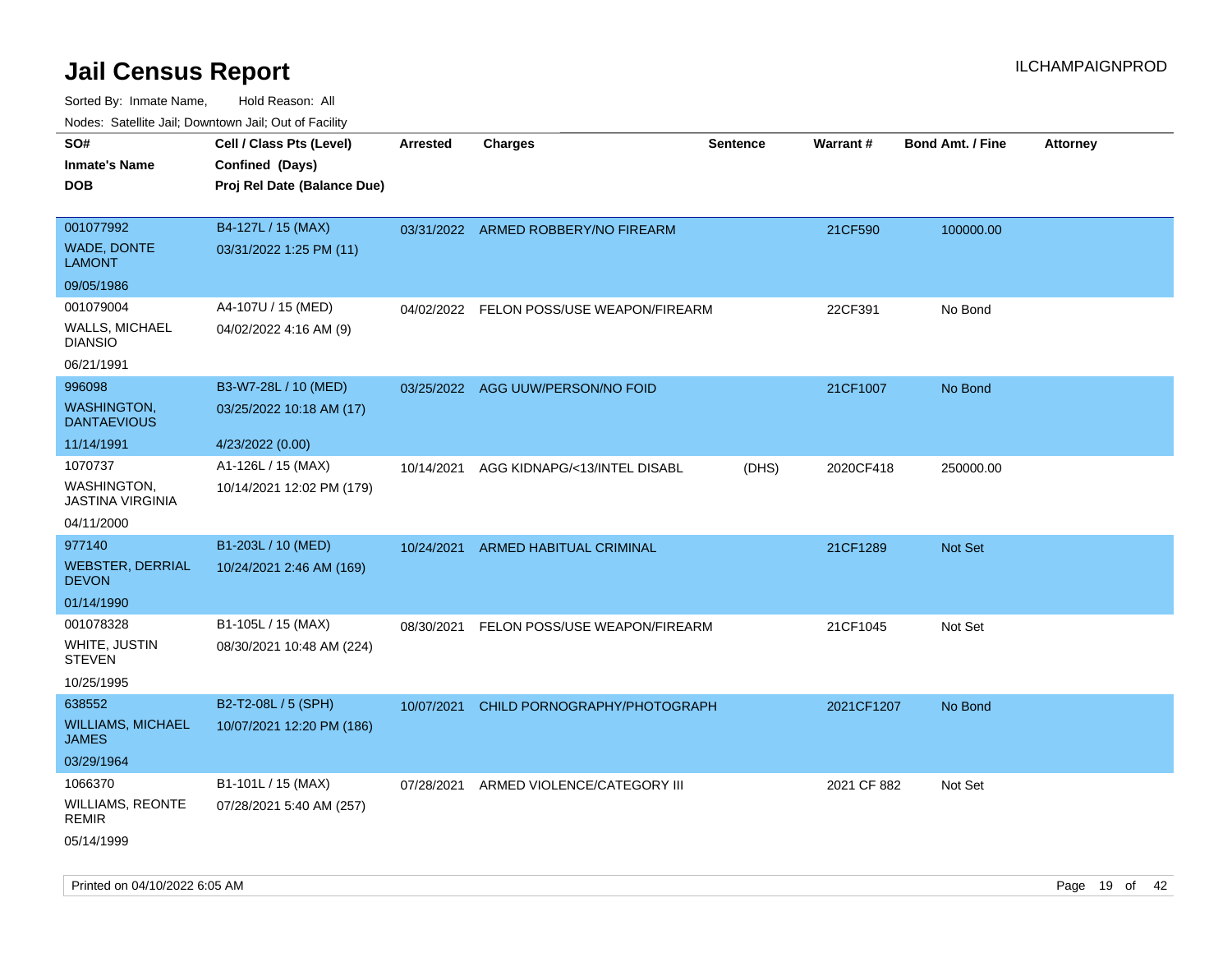| SO#                                        | Cell / Class Pts (Level)    | <b>Arrested</b>   | <b>Charges</b>                 | <b>Sentence</b> | Warrant#     | <b>Bond Amt. / Fine</b> | <b>Attorney</b> |
|--------------------------------------------|-----------------------------|-------------------|--------------------------------|-----------------|--------------|-------------------------|-----------------|
| <b>Inmate's Name</b>                       | Confined (Days)             |                   |                                |                 |              |                         |                 |
| <b>DOB</b>                                 | Proj Rel Date (Balance Due) |                   |                                |                 |              |                         |                 |
|                                            |                             |                   |                                |                 |              |                         |                 |
| 001079013                                  | A3-117U / 10 (ADS)          | 04/03/2022        | <b>DOMESTIC BATTERY</b>        |                 | 22DV50       | <b>Not Set</b>          |                 |
| <b>WILLIAMS, TRAVIS</b><br><b>CENTRELL</b> | 04/03/2022 7:49 AM (8)      |                   |                                |                 |              |                         |                 |
| 07/23/1984                                 |                             |                   |                                |                 |              |                         |                 |
| 1051953                                    | A1-226L / 10 (ADS)          | 02/02/2022        | DOMESTIC BATTERY/OTHER PRIOR   |                 | 22CF144      | Not Set                 |                 |
| WINSTON, ALYSSIA<br><b>LETEECE</b>         | 02/02/2022 4:29 AM (68)     | 03/28/2022        | AGG ROBBERY/INDICATE ARM W/FIR |                 | 22CF353      | Not Set                 |                 |
| 03/17/1996                                 |                             |                   |                                |                 |              |                         |                 |
| 001078246                                  | BOOKH-6                     | 04/09/2022        | POSS STOLEN VEHICLE > \$25,000 |                 | 2022-CF-AWOW | <b>Not Set</b>          |                 |
| ZAWISZA, JOSEPHINE<br><b>DORTHORY</b>      | 04/09/2022 7:30 PM (2)      |                   |                                |                 |              |                         |                 |
| 10/10/1991                                 |                             |                   |                                |                 |              |                         |                 |
| 001079007                                  | A3-116L / 10 (ADS)          | 04/02/2022        | <b>BURGLARY</b>                |                 | 22CF180      | 30000.00                |                 |
| ZIEBART, LANCE<br><b>DANIEL</b>            | 04/03/2022 12:33 AM (8)     | 04/02/2022        | DOMESTIC BATTERY/OTHER PRIOR   |                 | 22CF393      | Not Set                 |                 |
| 12/17/1982                                 |                             |                   |                                |                 |              |                         |                 |
| <b>Total Satellite Jail: 152</b>           |                             | <b>Males: 132</b> | Females: 20<br>Unknown: 0      |                 |              |                         |                 |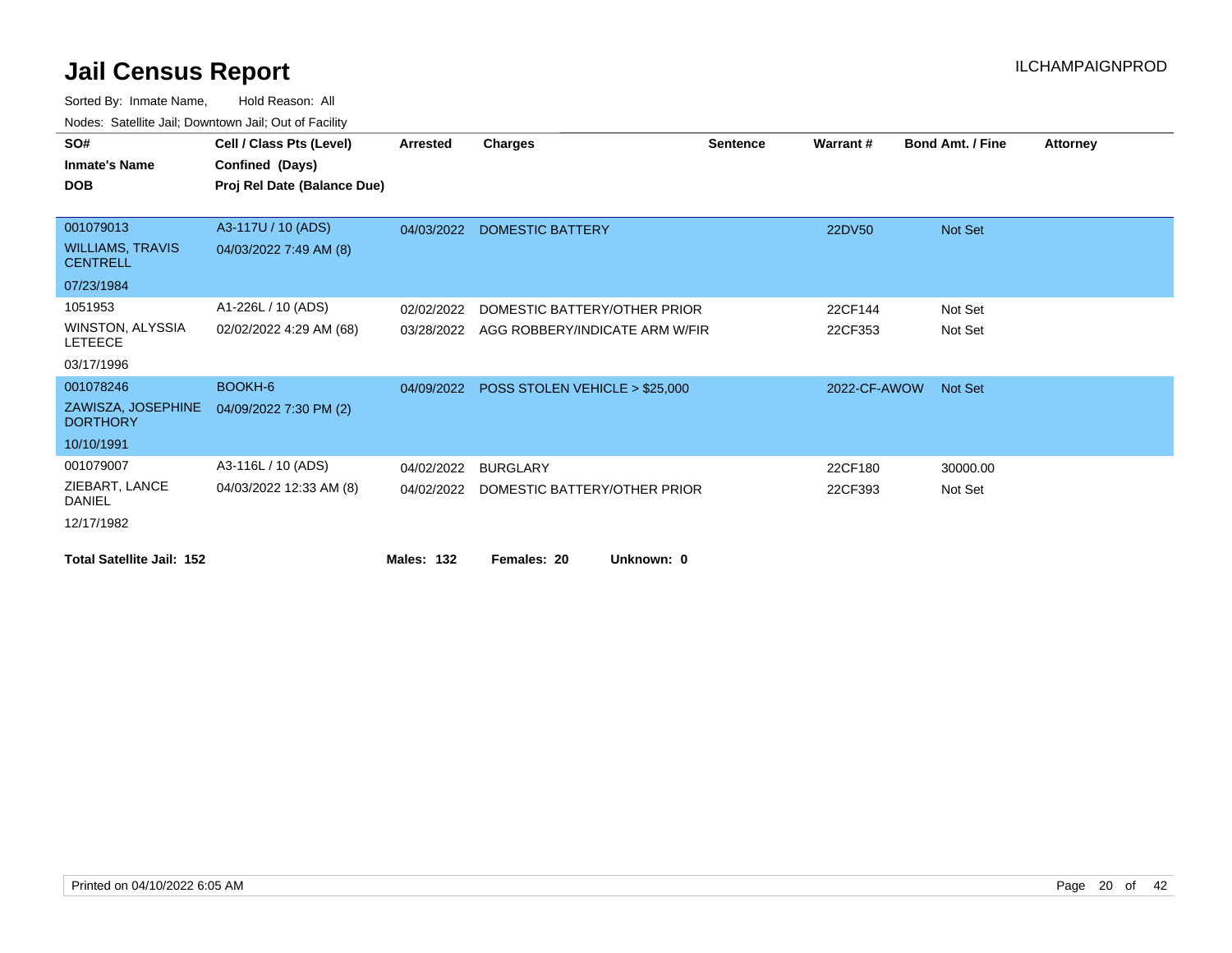| <b>Downtown Jail</b>                             |                             |            |                                   |                 |                 |                         |                 |
|--------------------------------------------------|-----------------------------|------------|-----------------------------------|-----------------|-----------------|-------------------------|-----------------|
| SO#                                              | Cell / Class Pts (Level)    | Arrested   | <b>Charges</b>                    | <b>Sentence</b> | <b>Warrant#</b> | <b>Bond Amt. / Fine</b> | <b>Attorney</b> |
| <b>Inmate's Name</b>                             | Confined (Days)             |            |                                   |                 |                 |                         |                 |
| <b>DOB</b>                                       | Proj Rel Date (Balance Due) |            |                                   |                 |                 |                         |                 |
|                                                  |                             |            |                                   |                 |                 |                         |                 |
| 983810                                           | C7L / 15 (ADS)              | 12/14/2021 | <b>ARMED HABITUAL CRIMINAL</b>    |                 | 21CF1526        | Not Set                 |                 |
| AKINS, KEVIN IVAN                                | 12/14/2021 5:34 PM (118)    |            |                                   |                 |                 |                         |                 |
| 09/23/1990                                       |                             |            |                                   |                 |                 |                         |                 |
| 952871                                           | G3U / 5 (MIN)               | 03/13/2022 | METH DELIVERY/5<15 GRAMS          |                 | 22CF300         | No Bond                 |                 |
| AUTEBERRY, JOSHUA<br>DAVID                       | 03/13/2022 7:24 PM (29)     |            |                                   |                 |                 |                         |                 |
| 12/28/1984                                       |                             |            |                                   |                 |                 |                         |                 |
| 001078218                                        | D1 / 5 (ADS)                | 03/23/2022 | <b>CRIMINAL TRESPASS TO LAND</b>  |                 | 21CM340         | 1000.00                 |                 |
| <b>BAKER, REED ALLEN</b>                         | 03/23/2022 6:55 PM (19)     | 03/23/2022 | <b>DISORDERLY CONDUCT</b>         |                 | 20OV0267        | 1000.00                 |                 |
|                                                  |                             |            | 03/24/2022 RETAIL THEFT           |                 | 20CM658         | 5000.00                 |                 |
| 07/28/1981                                       |                             |            |                                   |                 |                 |                         |                 |
| 001077899                                        | G7U / 5 (MIN)               | 03/20/2022 | POSSESSION OF METH/5<15 GRAMS     |                 | 21CF655         | 20000.00                |                 |
| <b>BARKSDALE, RAY</b><br><b>SHAWN</b>            | 03/20/2022 2:40 PM (22)     | 03/20/2022 | <b>POSS STOLEN VEHICLE</b>        |                 | 21CF505         | 20000.00                |                 |
| 10/31/1990                                       |                             | 03/20/2022 | <b>BURGLARY</b>                   |                 | 21CF593         | 20000.00                |                 |
| 517915                                           | C2L / 5 (MIN)               |            |                                   |                 |                 |                         |                 |
| <b>BOXLEY, CHARLES</b>                           |                             | 08/03/2021 | FORGERY/ISSUE/DELIVER DOCUMENT    |                 |                 | No Bond                 |                 |
| <b>OMAR</b>                                      | 08/03/2021 2:18 PM (251)    | 08/03/2021 | <b>BURGLARY</b>                   |                 | 21CF289         | 20000.00                |                 |
| 01/10/1985                                       |                             | 08/03/2021 | <b>BURGLARY</b>                   |                 | 21CF679         | 20000.00                |                 |
| 47897                                            | J5L / 15 (ADS)              | 01/19/2022 | VIOLATE ORDER PROTECTION          |                 | 22CF85          | Not Set                 |                 |
| BRANAMAN,                                        | 01/19/2022 9:21 PM (82)     | 01/19/2022 | DRVG REVOKED/2+/PERS INJ/DEATH    |                 | 22CF84          | Not Set                 |                 |
| <b>CLIFFORD EARL</b>                             |                             | 01/19/2022 | PAROLE REVOCATION                 |                 | VA2201139       | No Bond                 |                 |
| 03/09/1975                                       |                             | 02/08/2022 | DRIVE REVOKED/RECK HOMIC/3        |                 | 21CF1280        | Not Set                 |                 |
|                                                  |                             | 02/08/2022 | DRIVING ON REVOKED LICENSE        |                 | 21TR8305        | Not Set                 |                 |
| 1027929                                          | F6L / 15 (MAX)              | 12/18/2021 | <b>HOME INVASION/CAUSE INJURY</b> |                 | 21CF1560        | No Bond                 |                 |
| <b>BROUGHTON, MARK</b><br><b>ANTHONY, Junior</b> | 12/18/2021 2:55 AM (114)    |            |                                   |                 |                 |                         |                 |
| 02/15/1990                                       |                             |            |                                   |                 |                 |                         |                 |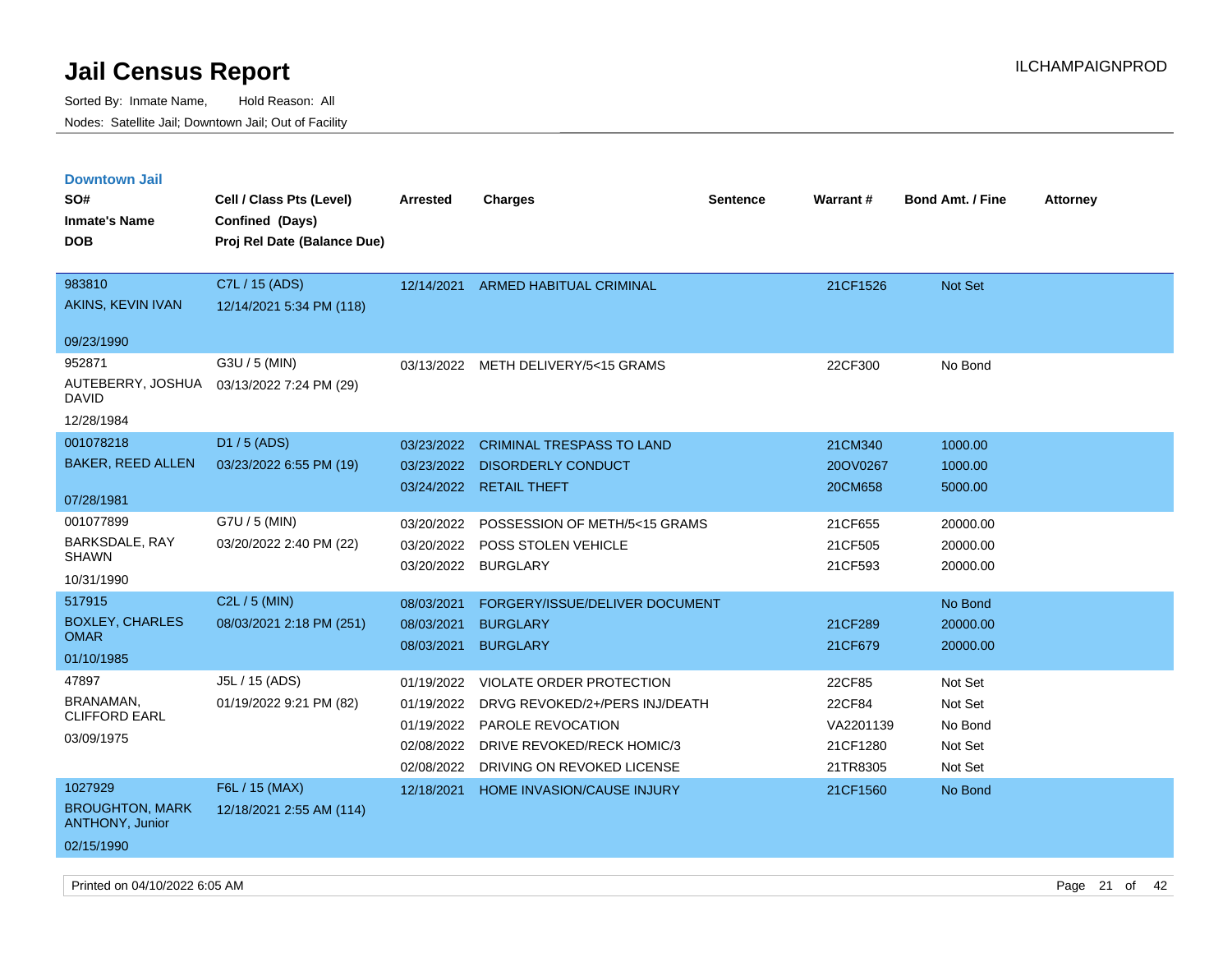| roaco. Oatomto dan, Downtown dan, Oat or Fability |                                              |                 |                                           |                 |            |                         |                 |
|---------------------------------------------------|----------------------------------------------|-----------------|-------------------------------------------|-----------------|------------|-------------------------|-----------------|
| SO#                                               | Cell / Class Pts (Level)                     | <b>Arrested</b> | <b>Charges</b>                            | <b>Sentence</b> | Warrant#   | <b>Bond Amt. / Fine</b> | <b>Attorney</b> |
| <b>Inmate's Name</b>                              | Confined (Days)                              |                 |                                           |                 |            |                         |                 |
| <b>DOB</b>                                        | Proj Rel Date (Balance Due)                  |                 |                                           |                 |            |                         |                 |
|                                                   |                                              |                 |                                           |                 |            |                         |                 |
| 1067476                                           | F7U / 10 (MED)                               | 11/13/2021      | AGG DOMESTIC BATTERY/STRANGLE             |                 | 20CF575    | 5000.00                 |                 |
| <b>BROWN, JAMES</b><br><b>BRONELL</b>             | 11/13/2021 2:35 AM (149)                     | 11/13/2021      | <b>RESIDENTIAL BURGLARY</b>               |                 | 21CF385    | 25000.00                |                 |
| 01/08/1996                                        |                                              |                 |                                           |                 |            |                         |                 |
| 995432                                            | H5L / 10 (ADS)                               | 12/20/2021      | FAIL TO RPT WKLY/NO FIXED ADDR            |                 | 21CF1559   | Not Set                 |                 |
| BROWN, JAVON<br><b>SHANTEZ</b>                    | 12/20/2021 2:06 AM (112)                     |                 |                                           |                 |            |                         |                 |
| 10/14/1991                                        |                                              |                 |                                           |                 |            |                         |                 |
| 001078900                                         | J7L / 15 (ADS)                               |                 | 03/02/2022 MURDER/INTENT TO KILL/INJURE   |                 | 22CF252    | <b>Not Set</b>          |                 |
| <b>BYRD, ANDREW</b><br><b>DARNELL</b>             | 03/02/2022 11:59 PM (40)                     |                 |                                           |                 |            |                         |                 |
| 12/30/2003                                        |                                              |                 |                                           |                 |            |                         |                 |
| 001077954                                         | F9L / 10 (MED)                               | 12/21/2021      | <b>RESIDENTIAL BURGLARY</b>               |                 | 21CF1570   | Not Set                 |                 |
|                                                   | CALKINS, STEVEN RAY 12/21/2021 6:35 AM (111) |                 |                                           |                 |            |                         |                 |
|                                                   |                                              |                 |                                           |                 |            |                         |                 |
| 01/01/1992                                        |                                              |                 |                                           |                 |            |                         |                 |
| 001078092                                         | H2U / 10 (ADS)                               | 12/27/2021      | AGG BATTERY/PUBLIC PLACE                  |                 | 2021CF1042 | 5000.00                 |                 |
| <b>WILLIAM</b>                                    | CHOUNARD, STANLEY 12/27/2021 10:47 PM (105)  |                 |                                           |                 |            |                         |                 |
| 06/25/1986                                        |                                              |                 |                                           |                 |            |                         |                 |
| 56241                                             | E2U / 5 (MIN)                                | 01/13/2022      | VIOLATE ORDER/PRIOR DOM BTRY              |                 | 22CF59     | Not Set                 |                 |
| CLARK, DAMON<br><b>GILLMORE</b>                   | 01/13/2022 4:36 AM (88)                      |                 | 04/04/2022 CIVIL FTA WARRANT              |                 | 2007D200   | 100000.00               |                 |
| 12/21/1976                                        |                                              |                 |                                           |                 |            |                         |                 |
| 001078838                                         | D <sub>2</sub> / 15 (ADS)                    |                 | 02/12/2022 PRED CRIM SEX ASLT/BODILY HARM |                 | 21CF30     | 150000.00               |                 |
| <b>CLAYTON, KAREEM</b><br><b>JAMAL</b>            | 02/12/2022 8:55 AM (58)                      |                 |                                           |                 |            |                         |                 |
| 02/03/1974                                        |                                              |                 |                                           |                 |            |                         |                 |
| 1075361                                           | $15/5$ (ADS)                                 | 04/16/2021      | <b>BURGLARY</b>                           |                 | 21CF414    | Not Set                 |                 |
| COWART, TORREY<br>BENJAMEN, Junior                | 04/16/2021 9:17 PM (360)                     |                 |                                           |                 |            |                         |                 |
| 11/22/1987                                        |                                              |                 |                                           |                 |            |                         |                 |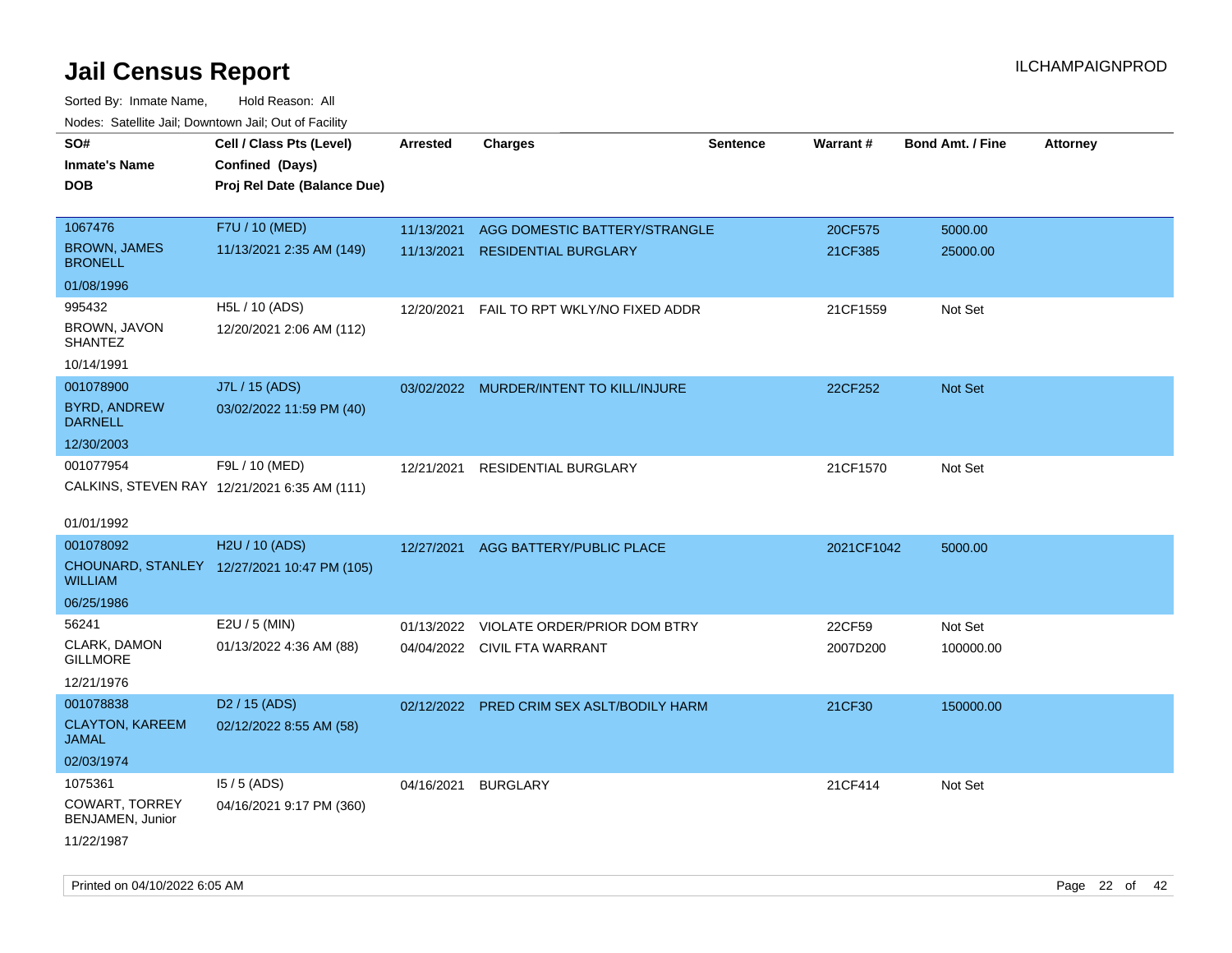| rouco. Calcinic Jan, Downtown Jan, Out of Facility |                                                                            |                     |                                          |                 |                 |                         |                 |
|----------------------------------------------------|----------------------------------------------------------------------------|---------------------|------------------------------------------|-----------------|-----------------|-------------------------|-----------------|
| SO#<br><b>Inmate's Name</b><br><b>DOB</b>          | Cell / Class Pts (Level)<br>Confined (Days)<br>Proj Rel Date (Balance Due) | <b>Arrested</b>     | <b>Charges</b>                           | <b>Sentence</b> | <b>Warrant#</b> | <b>Bond Amt. / Fine</b> | <b>Attorney</b> |
|                                                    |                                                                            |                     |                                          |                 |                 |                         |                 |
| 1067370                                            | E6L / 15 (ADS)                                                             |                     | 11/05/2021 FIREARM/FOID INVALID/NOT ELIG | 2y (DOC)        | 21CF1370        | Not Set                 |                 |
| <b>DAVIS, AUSTIN</b><br><b>CHRISTOPHER</b>         | 11/06/2021 12:23 AM (156)                                                  |                     |                                          |                 |                 |                         |                 |
| 08/11/1997                                         |                                                                            |                     |                                          |                 |                 |                         |                 |
| 001077214                                          | F8L / 15 (MAX)                                                             | 12/20/2021          | <b>MURDER</b>                            |                 | 21CF1572        | Not Set                 |                 |
| DAVIS-MURDOCK,<br><b>ERION VASSHAD</b>             | 12/21/2021 10:13 AM (111)                                                  |                     |                                          |                 |                 |                         |                 |
| 06/22/1998                                         |                                                                            |                     |                                          |                 |                 |                         |                 |
| 64070                                              | C8L / 10 (MED)                                                             | 02/18/2022 BURGLARY |                                          |                 | 21CF1176        | 20000.00                |                 |
| DECKER, ANTHONY V                                  | 02/18/2022 6:52 PM (52)                                                    |                     |                                          |                 |                 |                         |                 |
| 11/27/1982                                         |                                                                            |                     |                                          |                 |                 |                         |                 |
| 001078223                                          | G6L / 5 (MIN)                                                              | 11/09/2021          | AGG DUI/NO VALID DL                      |                 | 21CF1382        | Not Set                 |                 |
| DIEGO-MATEO,<br><b>JOAQUIN</b>                     | 11/09/2021 10:52 PM (153)                                                  |                     |                                          |                 |                 |                         |                 |
| 01/23/2002                                         |                                                                            |                     |                                          |                 |                 |                         |                 |
| 571307                                             | J3L / 15 (ADS)                                                             | 09/14/2020          | <b>CRIM SEXUAL ABUSE/CONSENT</b>         |                 | 2020CF1026      | <b>Not Set</b>          |                 |
| DOMINGO-<br>CASTANEDA,                             | 09/14/2020 11:19 PM (574)                                                  | 09/14/2020          | PRED CRIM SEX ASLT/VICTIM <13            |                 | 2020CF1025      | Not Set                 |                 |
| 09/29/1989                                         |                                                                            |                     |                                          |                 |                 |                         |                 |
| 527379                                             | D6 / 15 (ADS)                                                              | 10/25/2021          | ARMED HABITUAL CRIMINAL                  |                 | 21CF1297        | Not Set                 |                 |
| DRAKE, MARCELL<br>DEON                             | 10/25/2021 5:05 PM (168)                                                   | 10/27/2021          | AGG DOMESTIC BATTERY/STRANGLE            |                 | 21CF1245        | Not Set                 |                 |
| 04/20/1987                                         |                                                                            |                     |                                          |                 |                 |                         |                 |
| 959292                                             | K1 / 15 (ADS)                                                              | 04/01/2021          | ATTEMPT (FIRST DEGREE MURDER)            |                 | 2020CF565       | 2000000.00              |                 |
| DUNCAN, COREYON<br><b>ANTHONY</b>                  | 04/01/2021 8:46 PM (375)                                                   | 12/17/2021          | <b>MURDER</b>                            |                 | 21CF1542        | Not Set                 |                 |
| 01/17/1989                                         |                                                                            |                     |                                          |                 |                 |                         |                 |
| 1053207                                            | K3 / 15 (SPH)                                                              |                     | 06/06/2019 MURDER/INTENT TO KILL/INJURE  |                 | 2019-CF849      | 2000000.00              |                 |
| FAUST, JAQUAVEON<br>LAVELL                         | 06/06/2019 2:24 PM (1,040)                                                 |                     |                                          |                 |                 |                         |                 |
| 07/25/1996                                         |                                                                            |                     |                                          |                 |                 |                         |                 |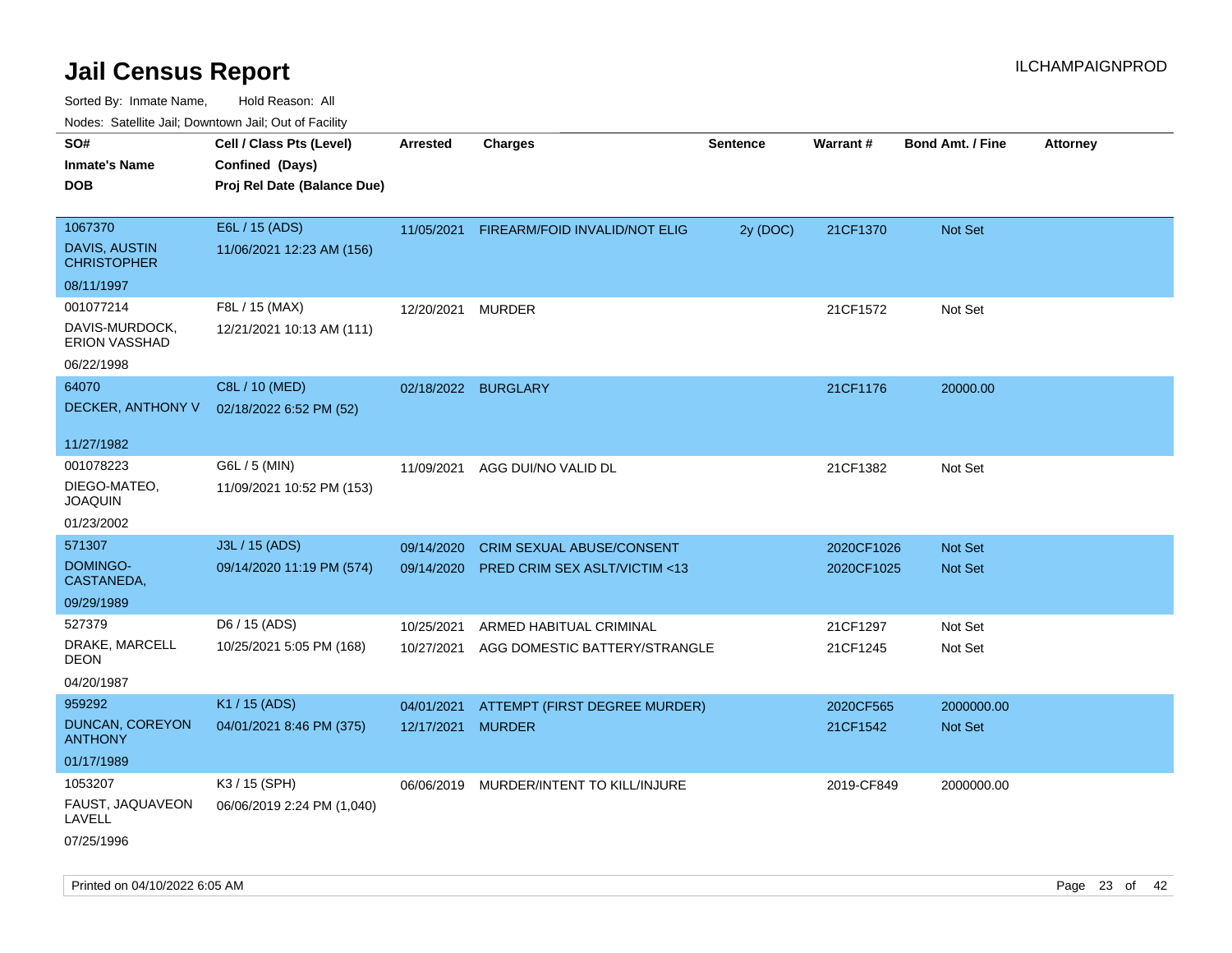Sorted By: Inmate Name, Hold Reason: All Nodes: Satellite Jail; Downtown Jail; Out of Facility

| rougs. Calcinic Jan, Downtown Jan, Out of Facility |                             |            |                                           |                 |             |                         |                 |
|----------------------------------------------------|-----------------------------|------------|-------------------------------------------|-----------------|-------------|-------------------------|-----------------|
| SO#                                                | Cell / Class Pts (Level)    | Arrested   | <b>Charges</b>                            | <b>Sentence</b> | Warrant#    | <b>Bond Amt. / Fine</b> | <b>Attorney</b> |
| <b>Inmate's Name</b>                               | Confined (Days)             |            |                                           |                 |             |                         |                 |
| <b>DOB</b>                                         | Proj Rel Date (Balance Due) |            |                                           |                 |             |                         |                 |
|                                                    |                             |            |                                           |                 |             |                         |                 |
| 527081                                             | F9U / 10 (MED)              |            | 09/06/2021 ARSON/REAL/PERSONAL PROP>\$150 |                 | 2021 CF 797 | 25000.00                |                 |
| FERGUSON,<br><b>CHRISTOPHER</b>                    | 09/06/2021 1:18 PM (217)    |            |                                           |                 |             |                         |                 |
| 12/21/1981                                         |                             |            |                                           |                 |             |                         |                 |
| 524764                                             | G3L / 5 (MIN)               | 09/18/2021 | METH DELIVERY/15<100 GRAMS                |                 | 21CF627     | 50000.00                |                 |
| <b>FISCUS, ROBERT</b><br><b>LOWELL</b>             | 09/18/2021 10:50 AM (205)   |            |                                           |                 |             |                         |                 |
| 02/17/1986                                         |                             |            |                                           |                 |             |                         |                 |
| 1068917                                            | $12/5$ (ADS)                |            | 08/11/2021 VIO ORDER/PRIOR VIO OF ORDER   |                 | 21CF965     | Not Set                 |                 |
| <b>GARCIA, JUAN</b><br><b>CARLOS</b>               | 08/11/2021 9:24 PM (243)    |            |                                           |                 |             |                         |                 |
| 10/21/1997                                         |                             |            |                                           |                 |             |                         |                 |
| 32913                                              | $11 / 15$ (ADS)             | 12/03/2021 | PRED CRIM SEX ASLT/VICTIM <13             |                 | 21CF1481    | Not Set                 |                 |
| GROB, WARREN A,<br>Junior                          | 12/03/2021 4:24 PM (129)    |            |                                           |                 |             |                         |                 |
| 12/07/1950                                         |                             |            |                                           |                 |             |                         |                 |
| 001078871                                          | G9U / 5 (ADS)               | 02/22/2022 | <b>ESCAPE/VIOLATE ELEC MONITORING</b>     |                 | 22CF316     | 150000.00               |                 |
| <b>HARRIS, MARTELL</b>                             | 02/22/2022 3:44 PM (48)     |            | 02/22/2022 RESIDENTIAL BURGLARY           |                 | 2020JD14    | No Bond                 |                 |
| <b>TE'SHAWN</b>                                    |                             |            | 02/22/2022 INDIRECT CRIMINAL CONTEMPT     |                 | 2020CC9     | 20000.00                |                 |
| 07/02/2003                                         |                             |            |                                           |                 |             |                         |                 |
| 001078868                                          | C6L / 5 (ADS)               |            | 02/24/2022 STALKING/CAUSE FEAR FOR SAFETY |                 | 22CF227     | 150000.00               |                 |
| HARRIS-MINER,<br><b>NICHOLAS</b>                   | 02/24/2022 3:56 PM (46)     |            |                                           |                 |             |                         |                 |
| 07/08/1998                                         |                             |            |                                           |                 |             |                         |                 |
| 1073611                                            | G4L / 5 (MIN)               | 02/09/2021 | DELIVERY OF OR POSSESSION OF W/INT        |                 | 21CF160     | Not Set                 |                 |
| HAYES, CAMERON<br><b>TAYLOR MALEEK</b>             | 02/09/2021 3:10 PM (426)    | 02/09/2021 | MFG 15>100 GR ECSTASY/ANALOG              |                 | 21CF121     | 500000.00               |                 |
| 08/10/1998                                         |                             |            |                                           |                 |             |                         |                 |
| 987949                                             | B1 / 10 (ADS)               | 03/29/2022 | <b>FELON POSS/FIREARM</b>                 |                 | 22CF365     | Not Set                 |                 |
| HOLT, TERRELL<br>VALENTINO                         | 03/29/2022 12:53 AM (13)    |            | 03/29/2022 FUGITIVE FROM JUSTICE          |                 | 22CF364     | Not Set                 |                 |
| 02/17/1991                                         |                             |            |                                           |                 |             |                         |                 |

Printed on 04/10/2022 6:05 AM Page 24 of 42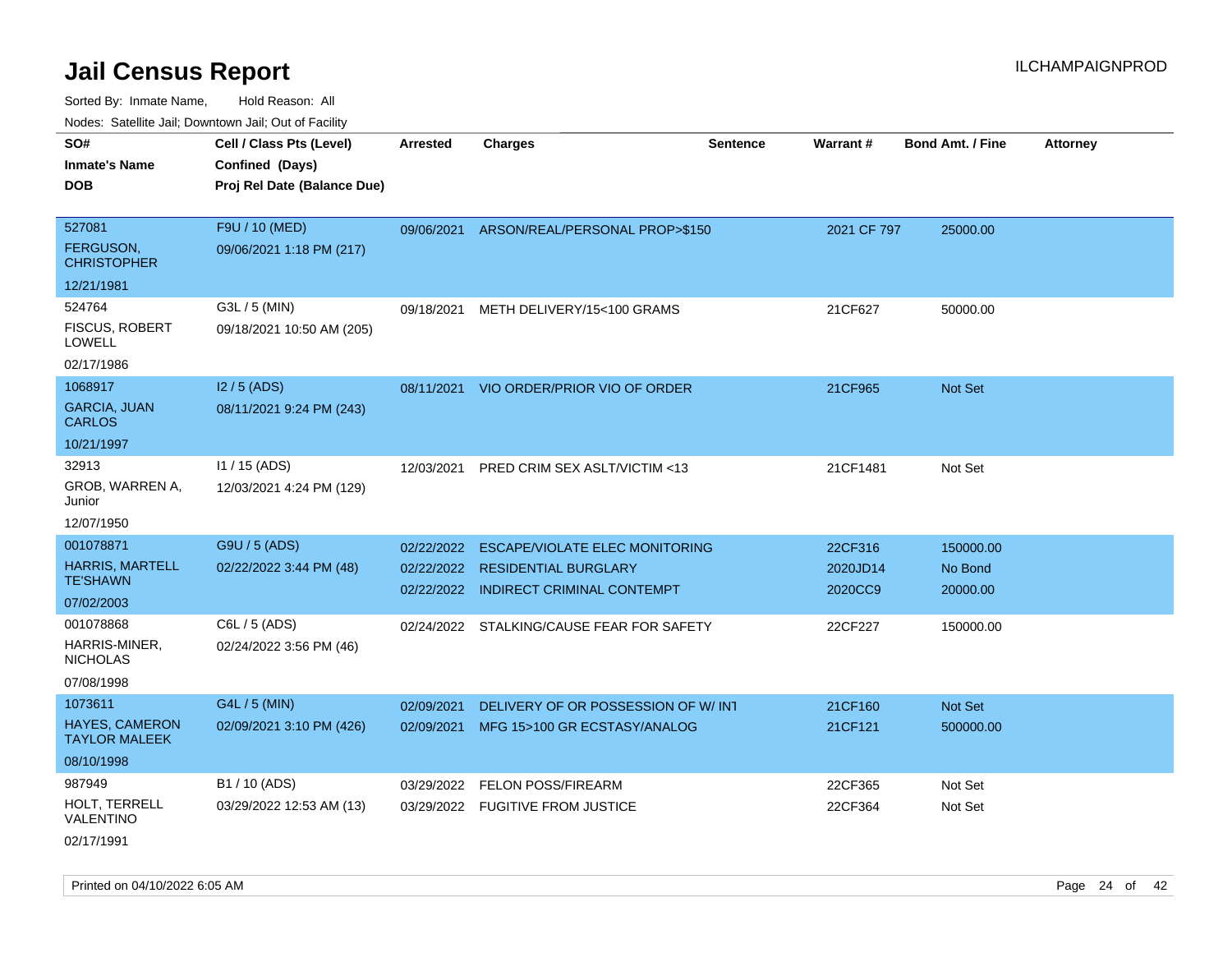Sorted By: Inmate Name, Hold Reason: All

Nodes: Satellite Jail; Downtown Jail; Out of Facility

| SO#<br><b>Inmate's Name</b><br><b>DOB</b>        | Cell / Class Pts (Level)<br>Confined (Days)<br>Proj Rel Date (Balance Due) | <b>Arrested</b>      | <b>Charges</b>                           | <b>Sentence</b> | Warrant# | <b>Bond Amt. / Fine</b> | <b>Attorney</b> |
|--------------------------------------------------|----------------------------------------------------------------------------|----------------------|------------------------------------------|-----------------|----------|-------------------------|-----------------|
| 518711<br><b>INGERSON, LUCUS</b><br><b>JAMES</b> | G5L / 5 (MIN)<br>01/30/2022 4:57 PM (71)                                   | 01/30/2022 THEFT     |                                          |                 | 22CF133  | Not Set                 |                 |
| 09/16/1979                                       |                                                                            |                      |                                          |                 |          |                         |                 |
| 001078766                                        | $13/5$ (ADS)                                                               | 02/08/2022           | AGGRAVATED BATTERY                       |                 | 22CF160  | Not Set                 |                 |
| JOHNSON, IYONZI<br>07/16/1994                    | 02/08/2022 11:56 AM (62)                                                   | 02/08/2022 BURGLARY  |                                          |                 | 22CF63   | 3000.00                 |                 |
| 001078818                                        | D3 / 10 (MED)                                                              |                      | 02/04/2022 DOMESTIC BATTERY/OTHER PRIOR  |                 | 22CF148  | Not Set                 |                 |
| KINSEL, EVERAL<br><b>MICHAEL WILLIAM</b>         | 02/04/2022 7:37 PM (66)                                                    |                      |                                          |                 |          |                         |                 |
| 10/16/1985                                       |                                                                            |                      |                                          |                 |          |                         |                 |
| 527447                                           | J1L / 10 (ADS)                                                             | 02/22/2022           | <b>BURGLARY</b>                          |                 | 22CF224  | Not Set                 |                 |
| KIRKWOOD, TYLER                                  | 02/22/2022 10:47 AM (48)                                                   | 02/22/2022           | AGG BATTERY/GREAT BODILY HARM            |                 | 22CF223  | Not Set                 |                 |
| <b>JAMES</b>                                     |                                                                            | 02/23/2022           | <b>BURGLARY</b>                          |                 | 22CF152  | Not Set                 |                 |
| 10/04/1985                                       |                                                                            |                      | 04/05/2022 RESIDENTIAL BURGLARY          |                 | 22CF383  | Not Set                 |                 |
| 001077710                                        | G2L / 5 (MIN)                                                              | 03/31/2022           | AGG DOMESTIC BATTERY/STRANGLE            |                 | 21CF212  | No Bond                 |                 |
| LANGE, DEVONTAE<br><b>AND'RE</b>                 | 03/31/2022 2:21 PM (11)                                                    |                      | 03/31/2022 AGG BATTERY/PUBLIC PLACE      |                 | 21CF279  | No Bond                 |                 |
| 03/05/1994                                       |                                                                            |                      |                                          |                 |          |                         |                 |
| 29681                                            | J2L / 15 (ADS)                                                             | 07/14/2020           | PREDATORY CRIMINAL SEX ASSLT/CHILE       |                 | 20CF-781 | 250000.00               |                 |
| LENOIR, JOHN<br><b>CHRISTOPHER</b>               | 07/14/2020 12:51 PM (636)                                                  |                      |                                          |                 |          |                         |                 |
| 04/20/1966                                       |                                                                            |                      |                                          |                 |          |                         |                 |
| 001078797                                        | 14 / 10 (ADS)                                                              |                      | 01/26/2022 VIO STALKING NO CONTACT ORDER |                 | 22CM31   | Not Set                 |                 |
| LEVIN, DANIEL DAVID                              | 01/26/2022 3:00 PM (75)                                                    |                      |                                          |                 |          |                         |                 |
| 08/08/1984                                       |                                                                            |                      |                                          |                 |          |                         |                 |
| 1005717                                          | G9L / 5 (MIN)                                                              | 03/31/2022           | AGG DUI/3                                |                 | 22CF372  | 100000.00               |                 |
| LEWIS, ORLANDO<br><b>DESHONE</b>                 | 03/31/2022 1:56 PM (11)                                                    | 03/31/2022 AGG DUI/3 |                                          |                 | 22CF373  | 100000.00               |                 |
| 01/31/1987                                       |                                                                            |                      |                                          |                 |          |                         |                 |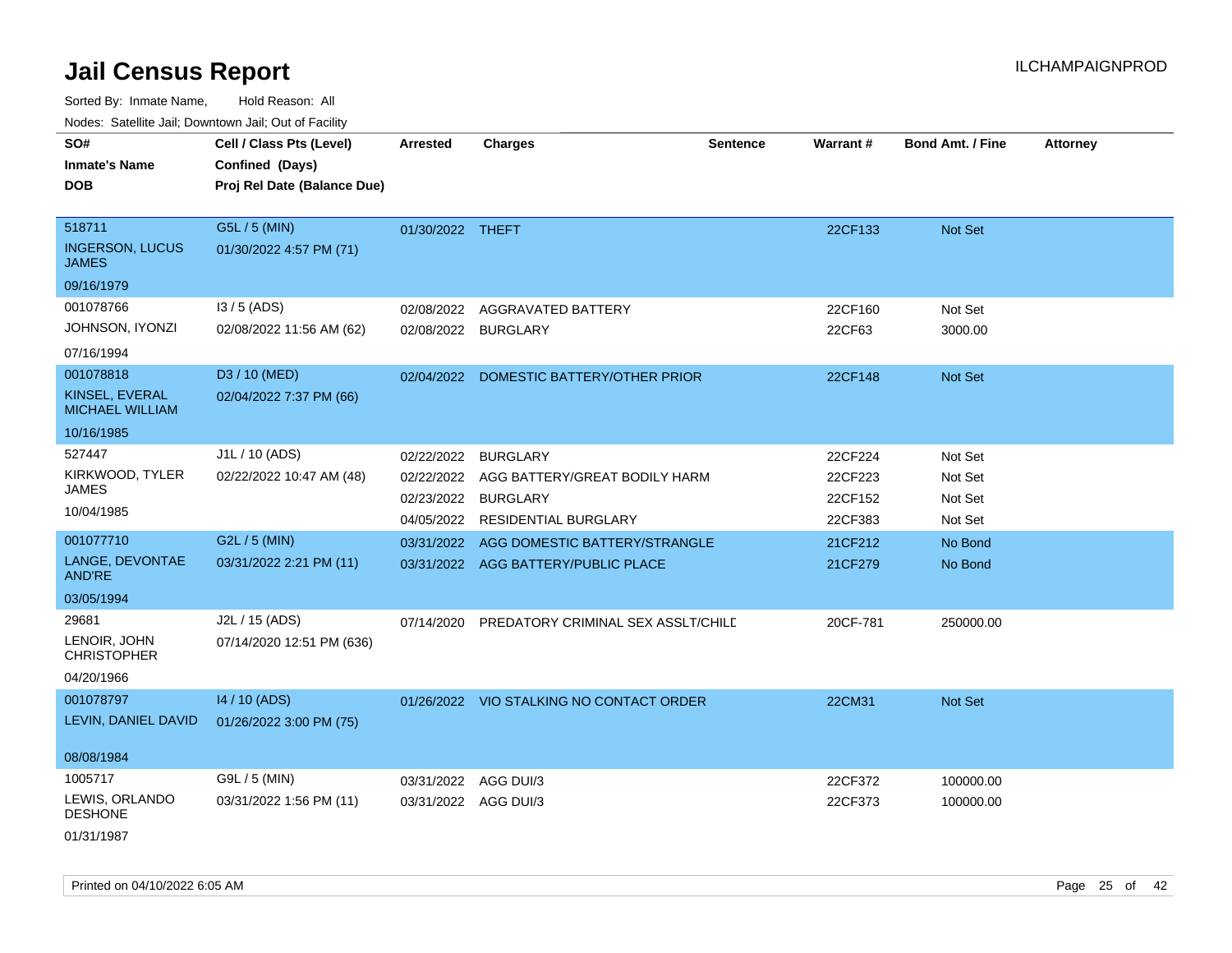Sorted By: Inmate Name, Hold Reason: All Nodes: Satellite Jail; Downtown Jail; Out of Facility

| SO#<br><b>Inmate's Name</b><br><b>DOB</b>          | Cell / Class Pts (Level)<br>Confined (Days)<br>Proj Rel Date (Balance Due) | <b>Arrested</b>                 | <b>Charges</b>                     | <b>Sentence</b> | Warrant#             | <b>Bond Amt. / Fine</b> | <b>Attorney</b> |
|----------------------------------------------------|----------------------------------------------------------------------------|---------------------------------|------------------------------------|-----------------|----------------------|-------------------------|-----------------|
| 45113<br><b>MARTIN, JEREMIAH</b><br><b>FRANCIS</b> | H <sub>4</sub> L<br>11/20/2021 1:18 AM (142)                               | 11/20/2021                      | ARMED HABITUAL CRIMINAL            |                 | 6y/6m (DOC) 21CF1424 | No Bond                 |                 |
| 01/18/1977                                         |                                                                            |                                 |                                    |                 |                      |                         |                 |
| 1063030                                            | D4 / 15 (ADS)                                                              | 12/20/2021                      | <b>MURDER</b>                      |                 | 21CF1571             | Not Set                 |                 |
|                                                    | MASON, RYAN ONEIAL 12/21/2021 9:30 AM (111)                                | 12/22/2021                      | PAROLE REVOCATION                  |                 | CH2107979            | Not Set                 |                 |
| 02/22/1991                                         |                                                                            |                                 |                                    |                 |                      |                         |                 |
| 1066623                                            | G6U / 5 (MIN)                                                              | 11/17/2021                      | MFG/DEL 15<100 GR COCA/ANALOG      |                 | 17CF1093             | 75000.00                |                 |
| MATA-OROZCO,<br><b>OLEGARIO</b>                    | 11/17/2021 5:08 PM (145)                                                   |                                 |                                    |                 |                      |                         |                 |
| 03/06/1995                                         |                                                                            |                                 |                                    |                 |                      |                         |                 |
| 1076591                                            | G8U / 5 (MIN)                                                              | 02/22/2022                      | DELIVERY OF OR POSSESSION OF W/INT |                 | 20CF961              | 500000.00               |                 |
| MATTHEWS,<br><b>CHRISTIAN ANTHONY</b>              | 02/22/2022 7:42 PM (48)                                                    |                                 | 02/23/2022 MAIL FRAUD              |                 | 2:21CR173            | No Bond                 |                 |
| 03/15/1989                                         |                                                                            |                                 |                                    |                 |                      |                         |                 |
| 40235                                              | G1L / 5 (MIN)                                                              | 10/04/2021                      | AGG DUI/4                          |                 | 2021CF1145           | 35000.00                |                 |
| MERRIWEATHER,<br><b>MARCUS TODD</b>                | 10/04/2021 4:41 PM (189)                                                   |                                 |                                    |                 |                      |                         |                 |
| 11/28/1967                                         |                                                                            |                                 |                                    |                 |                      |                         |                 |
| 1040273                                            | E5U / 15 (ADS)                                                             | 09/30/2021                      | PRED CRIM SEX ASLT/VICTIM <13      |                 | 21CF329              | 500000.00               |                 |
| METCALFE, LANELL<br>JARON                          | 09/30/2021 11:32 PM (193)                                                  |                                 |                                    |                 |                      |                         |                 |
| 09/22/1988                                         |                                                                            |                                 |                                    |                 |                      |                         |                 |
| 1075635                                            | K <sub>2</sub> / 10 (ADS)                                                  | 05/11/2021                      | MFG/DEL CANNABIS/30-500 GRAMS      |                 | 20CF1402             | 100000.00               |                 |
| MILES, DEVLON VON,<br>Junior                       | 05/11/2021 10:39 PM (335)                                                  | 05/11/2021<br>02/23/2022 MURDER | AGG DISCHARGE FIREARM/OCC VEH      |                 | 21CF538<br>22CF219   | Not Set<br>Not Set      |                 |
| 11/04/2000                                         |                                                                            |                                 |                                    |                 |                      |                         |                 |
| 1042168<br>MONTALVO, ANTONIO                       | G5U / 5 (MIN)<br>02/26/2022 6:14 AM (44)                                   | 02/26/2022 AGG DUI/4            |                                    |                 | 22CF238              | Not Set                 |                 |

05/03/1976

Printed on 04/10/2022 6:05 AM Page 26 of 42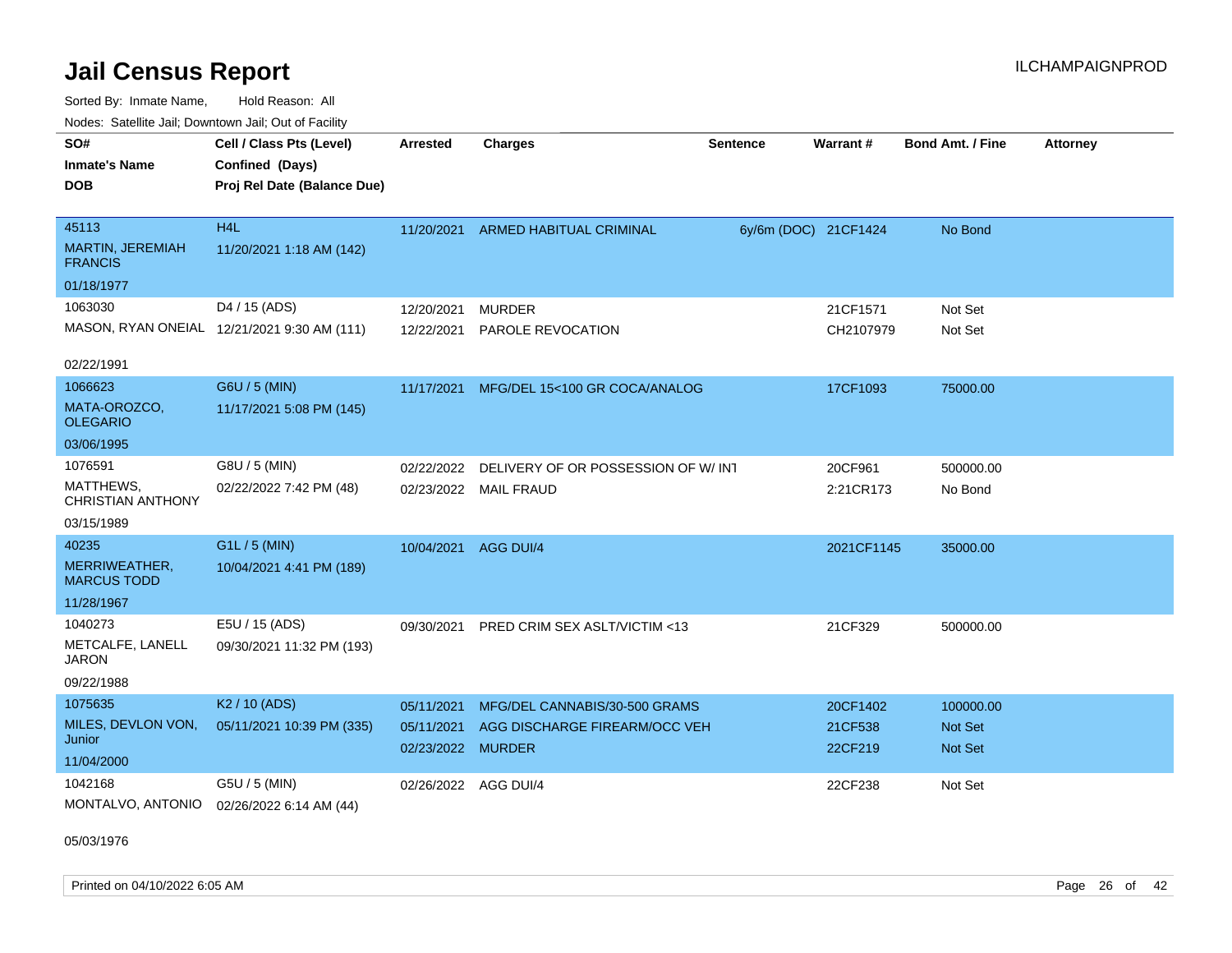| roaco. Catolino cali, Domntonn cali, Out of Facility |                             |                 |                                                         |                 |            |                         |                 |
|------------------------------------------------------|-----------------------------|-----------------|---------------------------------------------------------|-----------------|------------|-------------------------|-----------------|
| SO#                                                  | Cell / Class Pts (Level)    | <b>Arrested</b> | <b>Charges</b>                                          | <b>Sentence</b> | Warrant#   | <b>Bond Amt. / Fine</b> | <b>Attorney</b> |
| <b>Inmate's Name</b>                                 | Confined (Days)             |                 |                                                         |                 |            |                         |                 |
| <b>DOB</b>                                           | Proj Rel Date (Balance Due) |                 |                                                         |                 |            |                         |                 |
|                                                      |                             |                 |                                                         |                 |            |                         |                 |
| 1069209                                              | <b>H1L / 10 (ADS)</b>       | 04/07/2021      | AGG BATTERY/GREAT BODILY HARM                           |                 | 21CF376    | Not Set                 |                 |
| MOORE, DEVONTE<br>JAMAL                              | 04/07/2021 6:25 PM (369)    |                 |                                                         |                 |            |                         |                 |
| 09/24/1995                                           |                             |                 |                                                         |                 |            |                         |                 |
| 001078993                                            | E1L / 10 (ADS)              |                 | 03/29/2022 AGG ASLT PEACE OFF/FIRE/ER WRK               |                 | 22CM87     | Not Set                 |                 |
| MURPHY, JUSTIN RAY                                   | 03/29/2022 6:40 PM (13)     |                 |                                                         |                 |            |                         |                 |
| 03/12/1997                                           |                             |                 |                                                         |                 |            |                         |                 |
| 1067146                                              | G7L / 5 (MIN)               |                 | 03/23/2022 LEAVING SCENE-ACCIDENT/DEATH/INJUF 13y (DOC) |                 | 2020CF1197 | No Bond                 |                 |
| <b>OMALLEY, ROBERT</b><br><b>FRED</b>                | 03/23/2022 5:10 PM (19)     |                 |                                                         |                 |            |                         |                 |
| 04/30/1979                                           |                             |                 |                                                         |                 |            |                         |                 |
| 001078357                                            | A2L / 15 (SPH)              | 09/17/2021      | ARMED ROBBERY/ARMED W/FIREARM                           |                 | 22-CF-7    | 500000.00               |                 |
| PETTIGREW, CAREY                                     | 09/17/2021 9:56 AM (206)    | 09/17/2021      | ARMED ROBBERY/ARMED W/FIREARM                           |                 | 21CF1128   | Not Set                 |                 |
| <b>CORNITRIAS DEOBLO</b>                             |                             | 09/17/2021      | ARMED ROBBERY/ARMED W/FIREARM                           |                 | 21CF1129   | Not Set                 |                 |
| 08/31/1986                                           |                             | 09/17/2021      | ARMED ROBBERY/ARMED W/FIREARM                           |                 | 21CF1230   | Not Set                 |                 |
| 1008308                                              | F5L / 10 (MED)              | 01/30/2022      | ASSAULT                                                 |                 | 19CM364    | 4000.00                 |                 |
| PETTIGREW, MARIO<br><b>TRAVINIO</b>                  | 01/30/2022 6:15 AM (71)     |                 | 01/30/2022 AGG BTRY/GREAT BOD HARM/60+                  |                 | 22CF131    | No Bond                 |                 |
| 08/11/1992                                           |                             |                 |                                                         |                 |            |                         |                 |
| 1070610                                              | J6L / 10 (ADS)              | 03/03/2022      | AGG BATTERY/PUBLIC PLACE                                |                 | 21CF930    | Not Set                 |                 |
| PHILLIS, AARON<br><b>MONTRELL</b>                    | 03/03/2022 2:49 PM (39)     |                 | 03/03/2022 AGG BATTERY/GREAT BODILY HARM                |                 | 21CF482    | 5000.00                 |                 |
| 03/26/1999                                           |                             |                 |                                                         |                 |            |                         |                 |
| 001078005                                            | E4L / 10 (MED)              | 03/08/2022      | HOME INVASION/CAUSE INJURY                              |                 | 22CF280    | <b>Not Set</b>          |                 |
| PINEX, MARCHELLO D                                   | 03/08/2022 2:54 AM (34)     |                 | 03/08/2022 AGGRAVATED BATTERY/STRANGLE                  |                 | 19CR605101 | No Bond                 |                 |
|                                                      |                             |                 |                                                         |                 |            |                         |                 |
| 12/25/1991                                           |                             |                 |                                                         |                 |            |                         |                 |
| 001078942                                            | G2U / 5 (MIN)               | 03/13/2022      | MFG/DEL CANNABIS/500<2000 GR                            |                 | 22CF307    | Not Set                 |                 |
| <b>QATTOUM, ADHAM M</b>                              | 03/13/2022 11:31 PM (29)    |                 |                                                         |                 |            |                         |                 |
| 07/22/1994                                           |                             |                 |                                                         |                 |            |                         |                 |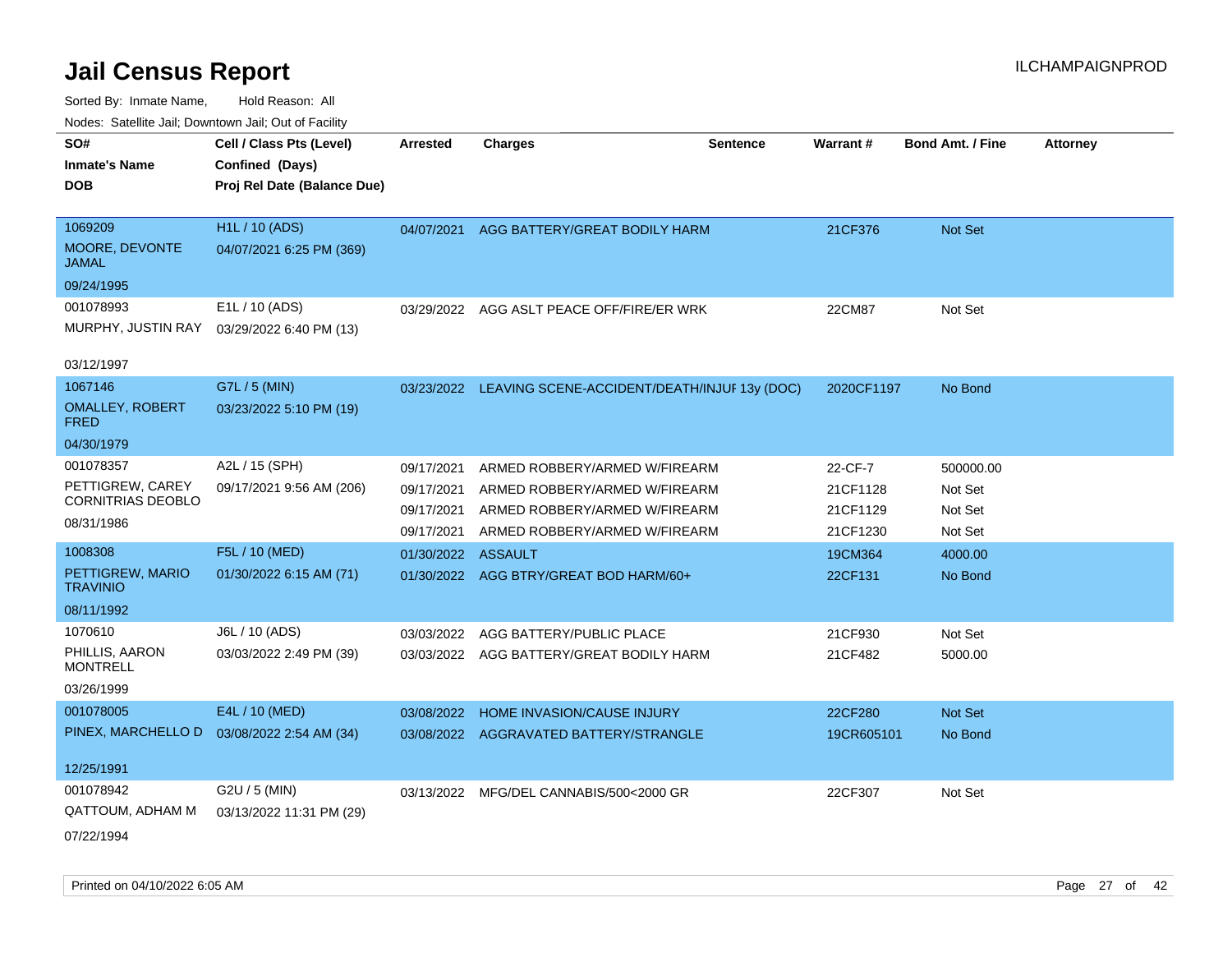| roacs. Catellite Jall, Downtown Jall, Out of Facility |                                                                            |                          |                                                       |                 |            |                         |                 |
|-------------------------------------------------------|----------------------------------------------------------------------------|--------------------------|-------------------------------------------------------|-----------------|------------|-------------------------|-----------------|
| SO#<br><b>Inmate's Name</b><br><b>DOB</b>             | Cell / Class Pts (Level)<br>Confined (Days)<br>Proj Rel Date (Balance Due) | <b>Arrested</b>          | <b>Charges</b>                                        | <b>Sentence</b> | Warrant#   | <b>Bond Amt. / Fine</b> | <b>Attorney</b> |
|                                                       |                                                                            |                          |                                                       |                 |            |                         |                 |
| 001077783                                             | H6L / 10 (ADS)                                                             |                          | 01/05/2022 AGGRAVATED BATTERY                         |                 | 21CF325    | Not Set                 |                 |
| <b>RIVERA, DARYL</b><br><b>ANTONIO</b>                | 01/05/2022 4:20 PM (96)                                                    |                          |                                                       |                 |            |                         |                 |
| 11/14/1981                                            |                                                                            |                          |                                                       |                 |            |                         |                 |
| 1072114                                               | A1U / 15 (SPH)                                                             | 01/17/2021               | ATTEMPT (FIRST DEGREE MURDER)                         |                 | 2021CF65   | Not Set                 |                 |
| ROBINSON, DONNELL<br><b>LEVON</b>                     | 01/17/2021 2:40 PM (449)                                                   | 01/17/2021<br>02/17/2021 | ARMED ROBBERY/NO FIREARM<br><b>AGGRAVATED BATTERY</b> | 4y (DOC)        | 2020CF824  | 75000.00<br>250000.00   |                 |
| 10/23/2000                                            |                                                                            |                          |                                                       |                 |            |                         |                 |
| 1000820                                               | F2U / 15 (MAX)                                                             | 01/24/2022               | FELON POSS/USE WEAPON/FIREARM                         |                 | 22CF105    | Not Set                 |                 |
| <b>MICHAEL</b>                                        | SCHNEIDER, SONGAN 01/24/2022 8:20 AM (77)                                  |                          | 01/24/2022 AGGRAVATED DOMESTIC BATTERY                |                 | 21CF1433   | 25000.00                |                 |
| 08/18/1992                                            |                                                                            |                          |                                                       |                 |            |                         |                 |
| 47195                                                 | G8L / 5 (MIN)                                                              | 12/27/2021               | RESIDENTIAL BURGLARY                                  |                 | 2020CF1222 | 10000.00                |                 |
| SIMMONS, JAMES<br><b>ROBERT</b>                       | 12/27/2021 8:42 AM (105)                                                   | 12/28/2021               | <b>RESIDENTIAL BURGLARY</b>                           |                 | 2021CF1596 | Not Set                 |                 |
| 03/13/1975                                            |                                                                            |                          |                                                       |                 |            |                         |                 |
| 1064798                                               | B3 / 15 (ADS)                                                              | 01/17/2022               | <b>MURDER</b>                                         |                 | 2021CF695  | 1500000.00              |                 |
| <b>STENNIS, BRUCE</b><br><b>DEONTAY</b>               | 01/17/2022 1:29 PM (84)                                                    |                          | 01/17/2022 MFG/DEL 1<15 GR COCAINE/ANLG               |                 | 21CF520    | 50000.00                |                 |
| 08/12/1998                                            |                                                                            |                          |                                                       |                 |            |                         |                 |
| 1036650                                               | F4U / 10 (MED)                                                             |                          | 02/16/2022 ARMED VIOLENCE/CATEGORY I                  | 10y (DOC)       | 21CF845    | 250000.00               |                 |
| TAYLOR, KORRION<br>VELEZ                              | 02/16/2022 4:33 PM (54)                                                    |                          |                                                       |                 |            |                         |                 |
| 03/18/1997                                            |                                                                            |                          |                                                       |                 |            |                         |                 |
| 1056971                                               | B2 / 10 (SPH)                                                              | 08/07/2021               | <b>FELON POSS/USE WEAPON/FIREARM</b>                  |                 | 21CF948    | No Bond                 |                 |
| <b>TRAVIS, DENZEL</b><br><b>DANTRELL</b>              | 08/07/2021 7:36 AM (247)                                                   | 08/08/2021               | AGG BATTERY/PUBLIC PLACE                              |                 | 2020CF647  | 25000.00                |                 |
| 03/21/1993                                            |                                                                            |                          |                                                       |                 |            |                         |                 |
| 001078250                                             | C9L / 10 (ADS)                                                             | 08/07/2021               | FELON POSS WEAPON/BODY ARMOR                          |                 | 21CF950    | Not Set                 |                 |
| TRAVIS, JORDAN<br><b>TESHAUN</b>                      | 08/07/2021 10:27 AM (247)                                                  |                          |                                                       |                 |            |                         |                 |
| 03/03/1996                                            |                                                                            |                          |                                                       |                 |            |                         |                 |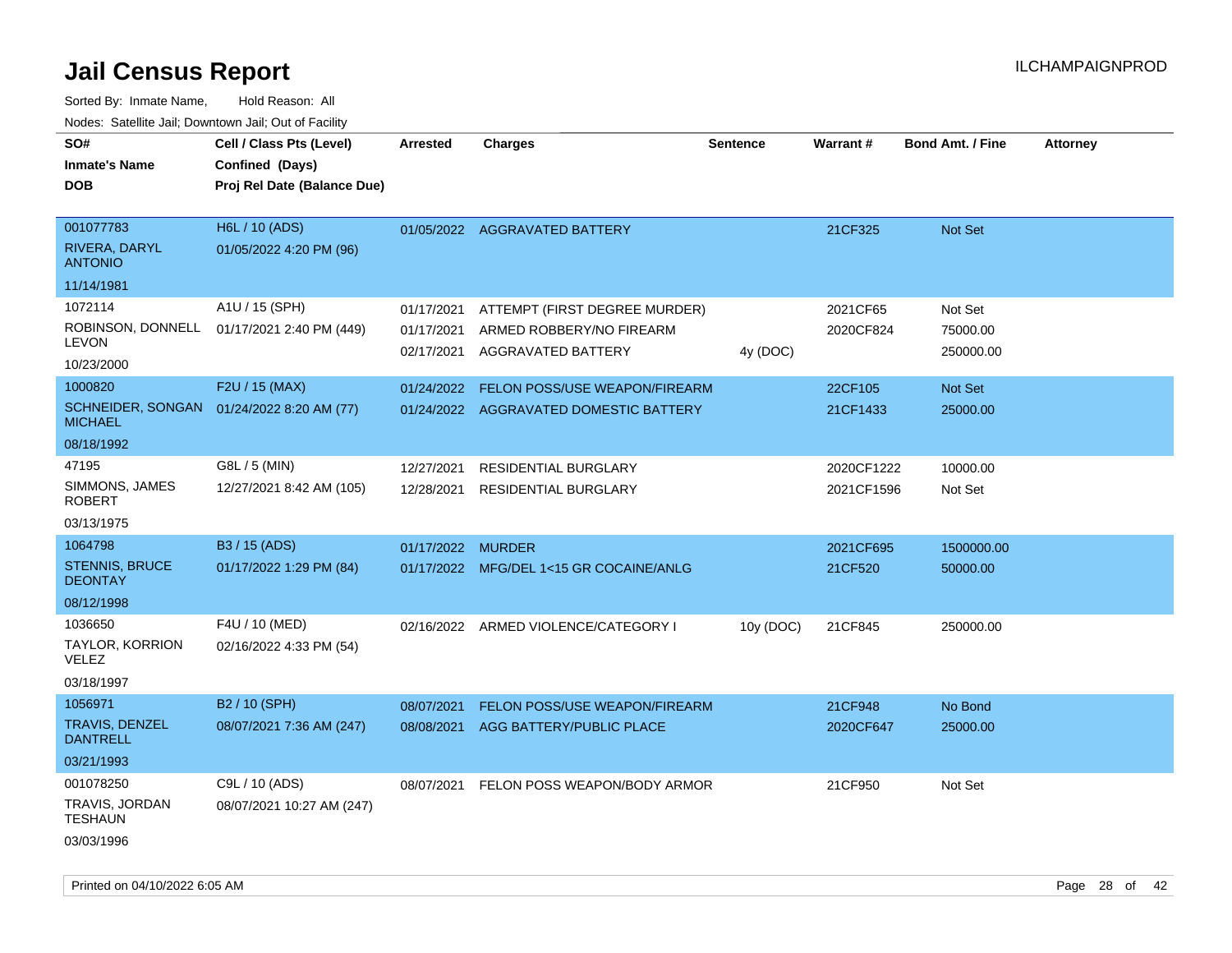| roaco. Catolino cali, Domntonn cali, Out of Facility |                             |                 |                                 |                 |           |                         |                 |
|------------------------------------------------------|-----------------------------|-----------------|---------------------------------|-----------------|-----------|-------------------------|-----------------|
| SO#                                                  | Cell / Class Pts (Level)    | <b>Arrested</b> | <b>Charges</b>                  | <b>Sentence</b> | Warrant#  | <b>Bond Amt. / Fine</b> | <b>Attorney</b> |
| <b>Inmate's Name</b>                                 | Confined (Days)             |                 |                                 |                 |           |                         |                 |
| <b>DOB</b>                                           | Proj Rel Date (Balance Due) |                 |                                 |                 |           |                         |                 |
|                                                      |                             |                 |                                 |                 |           |                         |                 |
| 512160                                               | F1L / 15 (MAX)              | 03/10/2022      | ARMED HABITUAL CRIMINAL         |                 | 22CF296   | Not Set                 |                 |
| <b>TURNER, CHARLES</b><br><b>EDWARD</b>              | 03/10/2022 12:00 PM (32)    |                 | 03/11/2022 PAROLE REVOCATION    |                 | CH2201422 | No Bond                 |                 |
| 09/05/1986                                           |                             |                 |                                 |                 |           |                         |                 |
| 30108                                                | J4L / 15 (ADS)              | 07/30/2021      | <b>MURDER</b>                   |                 | 21CF902   | 2000000.00              |                 |
| VANDYKE, DARYL<br><b>ANTHONY</b>                     | 07/30/2021 8:29 PM (255)    |                 |                                 |                 |           |                         |                 |
| 10/04/1965                                           |                             |                 |                                 |                 |           |                         |                 |
| 968681                                               | D5 / 15 (ADS)               | 08/27/2021      | AGG CRIM SX AB/VIC 13<18/TRUST  |                 | 2020CF499 | 250000.00               |                 |
| <b>WADE, DEMETRIUS</b><br><b>DARYL</b>               | 08/27/2021 2:25 AM (227)    | 08/27/2021      | INDIRECT CRIMINAL CONTEMPT      | 3y (DOC)        | 2021CC16  | No Bond                 |                 |
| 01/07/1987                                           |                             |                 |                                 |                 |           |                         |                 |
| 1035462                                              | C7U / 15 (ADS)              | 03/25/2022      | ARMED HABITUAL CRIMINAL         |                 | 22CF186   | 750000.00               |                 |
| <b>WASHINGTON, MARK</b><br><b>ANTHONY</b>            | 03/25/2022 8:47 AM (17)     |                 |                                 |                 |           |                         |                 |
| 01/06/1994                                           |                             |                 |                                 |                 |           |                         |                 |
| 1070971                                              | H3L / 5 (ADS)               | 12/07/2021      | <b>IDENTITY THEFT/&lt;\$300</b> |                 | 20CF922   | <b>Not Set</b>          |                 |
| <b>WEIR, CLINTON</b><br><b>HOWARD</b>                | 12/08/2021 3:45 AM (124)    | 12/07/2021      | <b>RECKLESS DRIVING</b>         |                 | 19TR2348  | Not Set                 |                 |
| 03/15/1983                                           |                             |                 |                                 |                 |           |                         |                 |
| 54212                                                | E3U / 10 (ADS)              | 12/21/2021      | RECEIVE/POSS/SELL STOLEN VEH    |                 | 2021CF669 | 10000.00                |                 |
| WHITLOCK, GEORGE                                     | 12/21/2021 1:20 PM (111)    | 12/21/2021      | VIOLATE ORDER PROTECTION        |                 | 2021CM391 | 1000.00                 |                 |
| ABRAM                                                |                             | 12/21/2021      | ARMED VIOLENCE/CATEGORY I       |                 | 21CF1576  | Not Set                 |                 |
| 11/10/1978                                           |                             |                 |                                 |                 |           |                         |                 |
| 001077917                                            | G4U / 5 (MIN)               | 03/15/2022      | <b>RESIDENTIAL BURGLARY</b>     |                 | 2022CF311 | <b>Not Set</b>          |                 |
| WILLIAMS, EDDIE SIM                                  | 03/15/2022 3:17 AM (27)     |                 |                                 |                 |           |                         |                 |
|                                                      |                             |                 |                                 |                 |           |                         |                 |
| 02/04/1972                                           |                             |                 |                                 |                 |           |                         |                 |
| 1058072                                              | A2U / 15 (SPH)              | 02/25/2021      | ARMED HABITUAL CRIMINAL         |                 |           | Not Set                 |                 |
| WILLIAMS, KENNETH<br><b>BERNARD</b>                  | 02/25/2021 3:24 PM (410)    |                 |                                 |                 |           |                         |                 |
| 10/04/1985                                           |                             |                 |                                 |                 |           |                         |                 |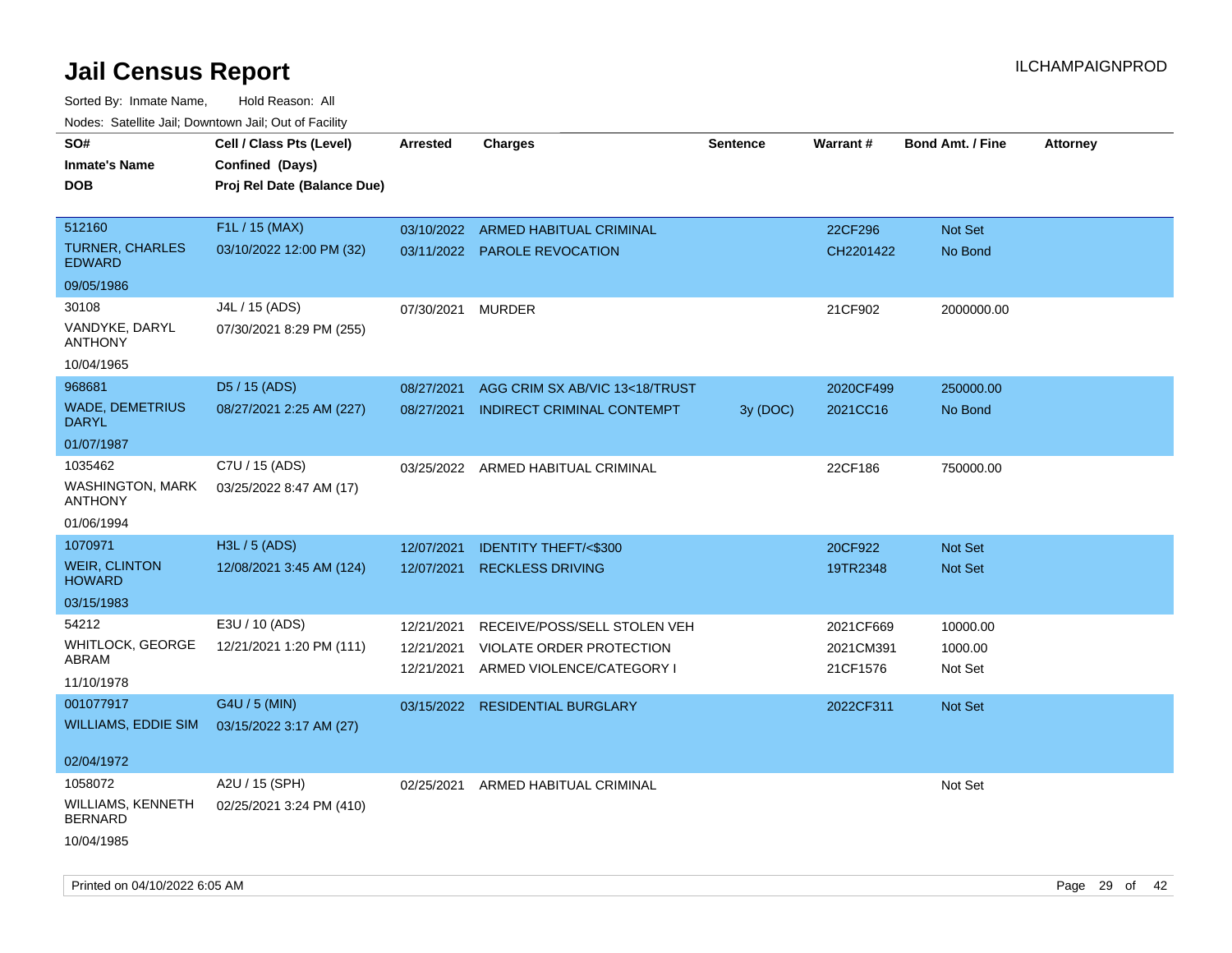| SO#<br><b>Inmate's Name</b><br><b>DOB</b> | Cell / Class Pts (Level)<br>Confined (Days)<br>Proj Rel Date (Balance Due) | Arrested   | <b>Charges</b>                   | <b>Sentence</b> | Warrant# | <b>Bond Amt. / Fine</b> | <b>Attorney</b> |
|-------------------------------------------|----------------------------------------------------------------------------|------------|----------------------------------|-----------------|----------|-------------------------|-----------------|
|                                           |                                                                            |            |                                  |                 |          |                         |                 |
| 1020914                                   | F3L / 10 (MED)                                                             | 03/06/2022 | FELON POSS/USE WEAPON/FIREARM    |                 | 21CF1337 | 250000.00               |                 |
| <b>WILSON, BRANDON</b><br><b>LARON</b>    | 03/06/2022 11:46 AM (36)                                                   |            |                                  |                 |          |                         |                 |
| 07/05/1994                                |                                                                            |            |                                  |                 |          |                         |                 |
| 001078995                                 | $G1U / 5$ (MIN)                                                            | 03/29/2022 | METH DELIVERY<5 GRAMS            |                 | 22CF371  | Not Set                 |                 |
| ZINK, PRESTIN L                           | 03/29/2022 11:33 PM (13)                                                   |            | 03/29/2022 FUGITIVE FROM JUSTICE |                 | 22CF370  | Not Set                 |                 |
| 08/19/1997                                |                                                                            |            |                                  |                 |          |                         |                 |
| <b>Total Downtown Jail: 73</b>            |                                                                            | Males: 73  | Unknown: 0<br>Females: 0         |                 |          |                         |                 |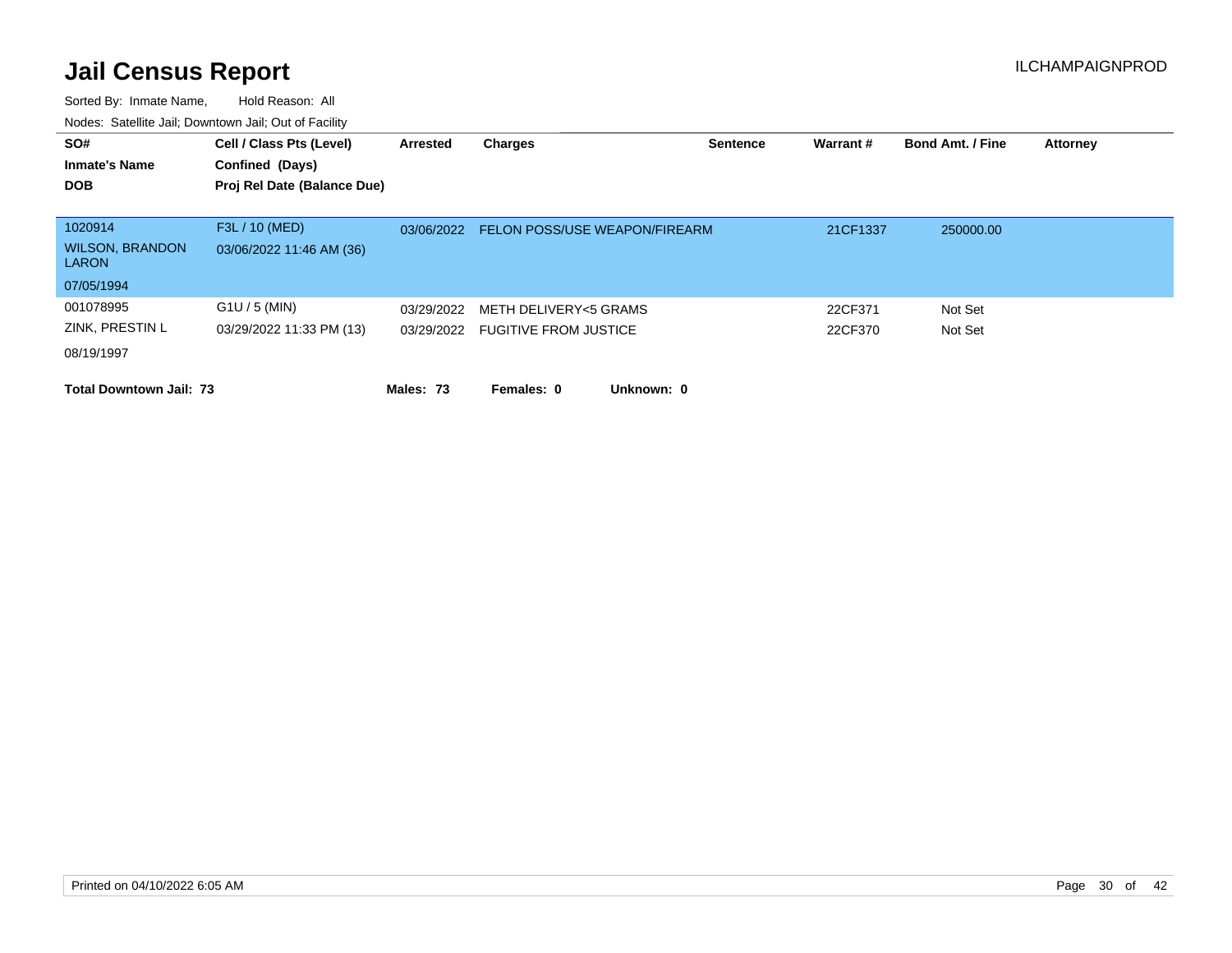**Out of Facility**

| SO#                                      | Cell / Class Pts (Level)                      | <b>Arrested</b> | Charges                      | <b>Sentence</b> | Warrant#   | <b>Bond Amt. / Fine</b> | <b>Attorney</b> |
|------------------------------------------|-----------------------------------------------|-----------------|------------------------------|-----------------|------------|-------------------------|-----------------|
| <b>Inmate's Name</b>                     | Confined (Days)                               |                 |                              |                 |            |                         |                 |
| <b>DOB</b>                               | Proj Rel Date (Balance Due)                   |                 |                              |                 |            |                         |                 |
|                                          |                                               |                 |                              |                 |            |                         |                 |
| 001078621                                | <b>KAN / 10 (MED)</b>                         | 12/23/2021      | <b>RESIDENTIAL BURGLARY</b>  |                 | 21CF1582   | Not Set                 |                 |
|                                          | BAILEY, DANIEL SCOTT 12/23/2021 9:44 AM (109) | 01/14/2022      | <b>PROBATION VIOLATION</b>   |                 | 21CF1445   | Not Set                 |                 |
| 05/09/1999                               |                                               |                 |                              |                 |            |                         |                 |
| 548350                                   | <b>EHD</b>                                    | 03/29/2022      | AGG DUI/NO VALID DL          |                 | 2020CF268  | Not Set                 |                 |
| <b>BAILEY, NORBERT</b><br><b>WILLIAM</b> | 03/29/2022 9:11 AM (13)                       |                 |                              |                 |            |                         |                 |
| 02/14/1992                               | 5/23/2022 (0.00)                              |                 |                              |                 |            |                         |                 |
| 19971                                    | <b>EHD</b>                                    | 11/09/2021      | DRIVING RVK/SUSP DUI/SSS 4-9 |                 | 2021CF968  | Not Set                 |                 |
| BARNESKE, RAYMOND<br><b>LYNN</b>         | 11/09/2021 9:32 AM (153)                      |                 |                              |                 |            |                         |                 |
| 08/17/1961                               | 5/6/2022 (0.00)                               |                 |                              |                 |            |                         |                 |
| 001078220                                | EHD                                           | 04/05/2022      | AGG DUI/NO VALID DL          |                 | 2021CF1097 | Not Set                 |                 |
|                                          | BASILIO, MARIA ELENA 04/05/2022 12:16 PM (6)  |                 |                              |                 |            |                         |                 |
| 07/30/2001                               | 4/17/2022 (0.00)                              |                 |                              |                 |            |                         |                 |
| 516062                                   | <b>KAN</b> / 15 (MAX)                         | 02/22/2021      | <b>PHONE HARASSMENT/2+</b>   |                 | 20CF194    | 5000.00                 |                 |

| <b>SOUGLC</b>                              | KAIN / 10 (MAA)           | 02/22/2021 | <b>PHONE HARASSMENT/2+</b>       | 20CF194    | 5000.00 |
|--------------------------------------------|---------------------------|------------|----------------------------------|------------|---------|
| <b>BENNETT, JOHN</b><br><b>MICHAEL</b>     | 02/22/2021 10:47 AM (413) | 02/22/2021 | AGG DISCH FIR/VEH/PC OFF/FRMAN   | 21CF210    | No Bond |
| 04/30/1986                                 |                           |            |                                  |            |         |
| 33993                                      | KAN / 10 (MED)            | 06/14/2021 | AGGRAVATED DOMESTIC BATTERY      | 21CF688    | Not Set |
| <b>BOOKER, STEPHON</b>                     | 06/14/2021 7:42 PM (301)  | 06/14/2021 | POSSESSING A CONTROLLED SUBSTANC | 21CF657    | Not Set |
| <b>MONTELL</b>                             |                           | 06/14/2021 | PAROLE REVOCATION                | CH2103612  | No Bond |
| 06/11/1971                                 |                           |            |                                  |            |         |
| 35366                                      | EHD.                      | 04/05/2022 | DRIVING RVK/SUSP DUI/SSS 4-9     | 2020CF1405 | Not Set |
| <b>BRADLEY, EARNEST</b><br>ANGELO VALENTIN | 04/05/2022 8:58 AM (6)    | 04/05/2022 | DRIVING RVK/SUSP DUI/SSS 4-9     | 2021CF361  | Not Set |
| 07/30/1968                                 | 6/2/2022(0.00)            |            |                                  |            |         |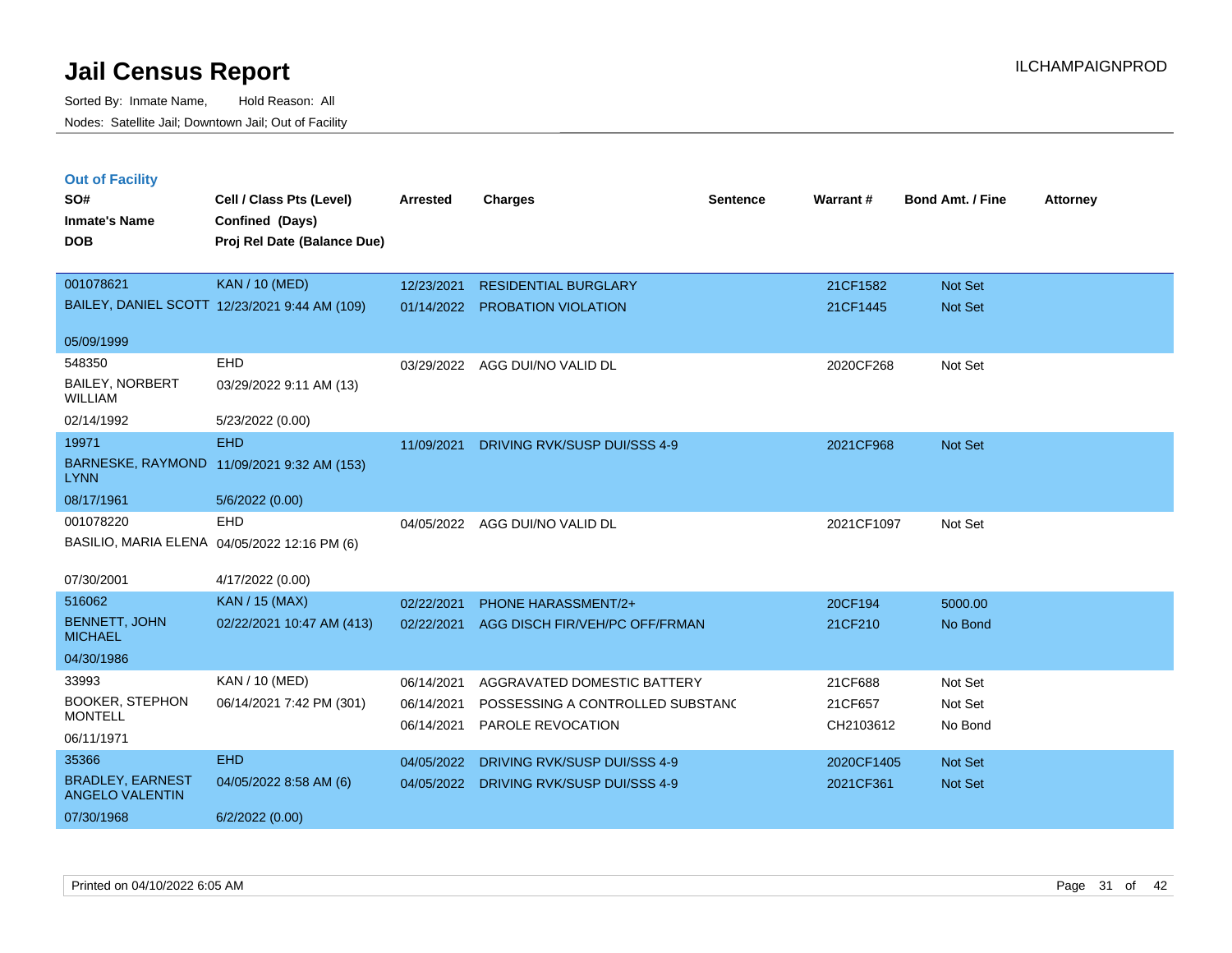| SO#<br><b>Inmate's Name</b><br><b>DOB</b>          | Cell / Class Pts (Level)<br>Confined (Days)<br>Proj Rel Date (Balance Due) | <b>Arrested</b> | <b>Charges</b>                      | <b>Sentence</b> | Warrant#    | <b>Bond Amt. / Fine</b> | <b>Attorney</b> |
|----------------------------------------------------|----------------------------------------------------------------------------|-----------------|-------------------------------------|-----------------|-------------|-------------------------|-----------------|
| 1074315<br><b>BRIGGS, PATRICK</b><br><b>MONTAY</b> | <b>KAN / 15 (MAX)</b><br>08/03/2021 4:56 PM (251)                          | 07/27/2021      | AGG DISCHARGE FIREARM/VEH/SCH       |                 | 21CF927     | <b>Not Set</b>          |                 |
| 08/05/2001                                         |                                                                            |                 |                                     |                 |             |                         |                 |
| 001078880                                          | KAN / 15 (MAX)                                                             | 02/25/2022      | PAROLE REVOCATION                   |                 | HN-2200660  | No Bond                 |                 |
| <b>BROACH, CAREU</b>                               | 02/25/2022 3:58 PM (45)                                                    | 02/25/2022      | ARMED VIOLENCE/CATEGORY I           |                 | 22CF237     | Not Set                 |                 |
| 02/27/2003                                         |                                                                            | 02/25/2022      | AGG DISCHARGE FIREARM/BLDG/SCH      |                 | 22600096201 | No Bond                 |                 |
| 001078065                                          | <b>KAN / 10 (ADS)</b>                                                      | 06/17/2021      | AGG BATTERY/DISCHARGE FIREARM       |                 | 21CF704     | 1000000.00              |                 |
| <b>BROWN, CHARMAN</b><br><b>LAKEEF</b>             | 06/17/2021 12:32 PM (298)                                                  |                 |                                     |                 |             |                         |                 |
| 11/30/2002                                         |                                                                            |                 |                                     |                 |             |                         |                 |
| 001078008<br><b>BROWN, CODY</b>                    | KAN / 15 (MAX)<br>02/15/2022 9:17 AM (55)                                  | 02/15/2022      | AGG BATTERY/DISCHARGE FIREARM       |                 | 21CF1090    | 500000.00               |                 |
| <b>RUSSELL</b><br>02/15/2004                       |                                                                            |                 |                                     |                 |             |                         |                 |
| 1038554                                            | <b>KAN / 15 (MAX)</b>                                                      | 08/18/2021      | DELIVERY OF OR POSSESSION OF W/ INT |                 | 21CF1009    | No Bond                 |                 |
| <b>BROWN, CORRION</b><br><b>DEVONTAE</b>           | 08/18/2021 5:40 PM (236)                                                   | 08/18/2021      | ARMED HABITUAL CRIMINAL             |                 | 21CF1162    | <b>Not Set</b>          |                 |
| 04/19/1995                                         |                                                                            |                 |                                     |                 |             |                         |                 |
| 1038579                                            | KAN / 15 (MAX)                                                             | 08/18/2021      | FELON POSS/USE WEAPON/FIREARM       |                 | 21CF1010    | Not Set                 |                 |
| <b>BROWN, MARKEL</b><br>rikki                      | 08/18/2021 2:05 PM (236)                                                   |                 |                                     |                 |             |                         |                 |
| 01/06/1995                                         |                                                                            |                 |                                     |                 |             |                         |                 |
| 1003006                                            | <b>KAN / 15 (MAX)</b>                                                      | 08/19/2021      | FELON POSS/USE MACHINE GUN          |                 | 21CF1011    | No Bond                 |                 |
| <b>BROWN, ROCKEITH</b><br><b>JAVONTE</b>           | 08/19/2021 12:55 AM (235)                                                  |                 |                                     |                 |             |                         |                 |
| 07/23/1991                                         |                                                                            |                 |                                     |                 |             |                         |                 |
| 1068812                                            | KAN / 15 (MAX)                                                             | 12/21/2021      | FELON POSS/USE FIREARM PRIOR        |                 | 21CF1568    | Not Set                 |                 |
| BRYANT, DANNY<br><b>EUGENE</b>                     | 12/21/2021 1:50 PM (111)                                                   | 12/21/2021      | AGG DISCHARGE FIREARM/OCC VEH       |                 | 21CF741     | Not Set                 |                 |
| 11/22/1989                                         |                                                                            |                 |                                     |                 |             |                         |                 |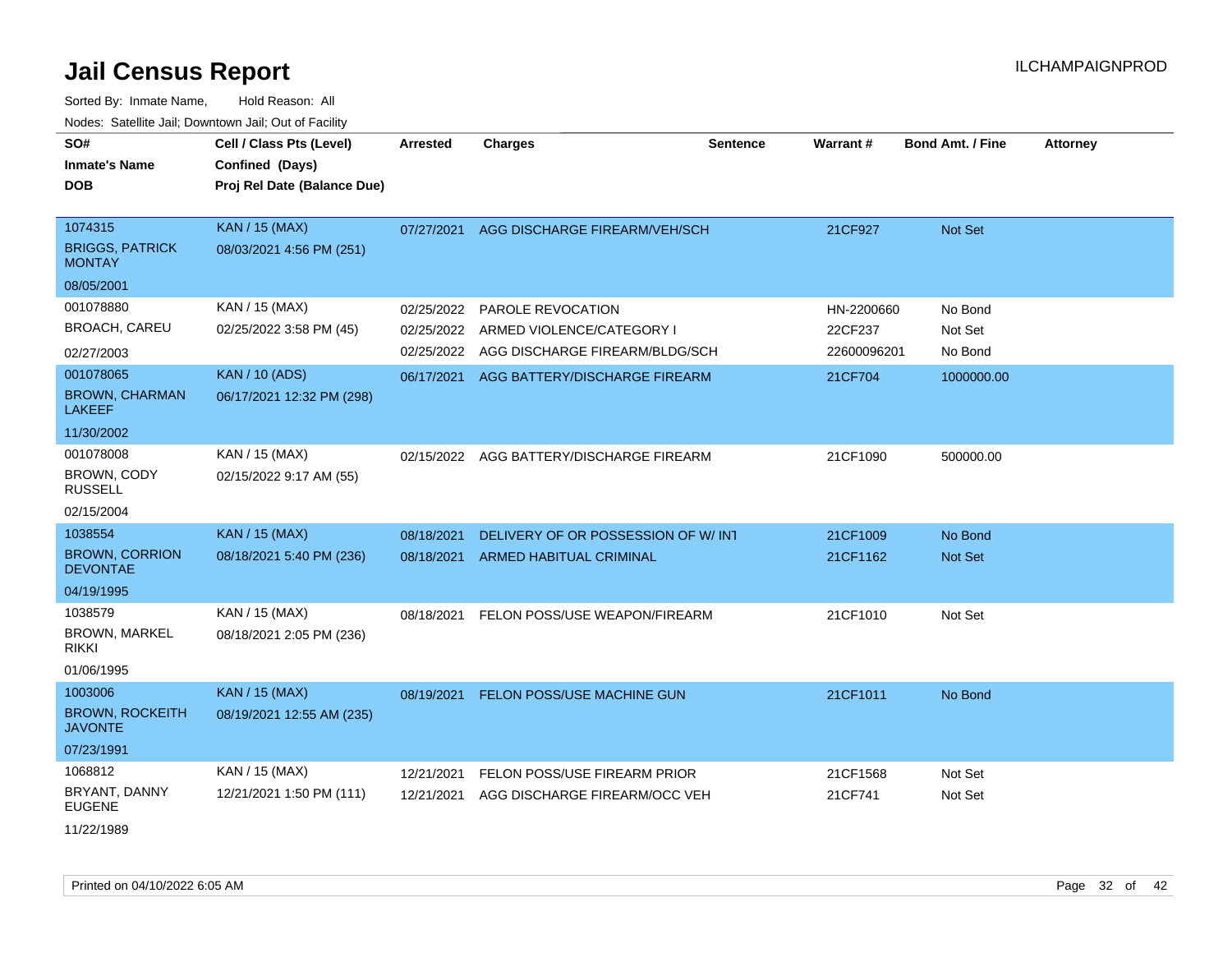| rouco. Calcillo Jali, Downtown Jali, Out of Facility |                                                                            |                 |                                |                 |            |                         |                 |
|------------------------------------------------------|----------------------------------------------------------------------------|-----------------|--------------------------------|-----------------|------------|-------------------------|-----------------|
| SO#<br>Inmate's Name<br><b>DOB</b>                   | Cell / Class Pts (Level)<br>Confined (Days)<br>Proj Rel Date (Balance Due) | <b>Arrested</b> | <b>Charges</b>                 | <b>Sentence</b> | Warrant#   | <b>Bond Amt. / Fine</b> | <b>Attorney</b> |
| 987334                                               | <b>KAN / 15 (MAX)</b>                                                      | 03/10/2021      | ATTEMPT (FIRST DEGREE MURDER)  |                 | 19CF689    | <b>Not Set</b>          |                 |
| <b>CAIN, ISAIAH</b><br><b>DEPRIEST</b>               | 03/10/2021 2:22 PM (397)                                                   |                 |                                |                 |            |                         |                 |
| 12/23/1990                                           |                                                                            |                 |                                |                 |            |                         |                 |
| 992962                                               | KAN / 15 (ADS)                                                             | 05/25/2021      | MURDER/INTENT TO KILL/INJURE   |                 | 2018CF1045 | 1000000.00              |                 |
| CAMPBELL, KEITH<br>KNAQEEB                           | 05/25/2021 1:19 PM (321)                                                   |                 |                                |                 |            |                         |                 |
| 07/22/1991                                           |                                                                            |                 |                                |                 |            |                         |                 |
| 001078576                                            | <b>KAN / 15 (MAX)</b>                                                      | 11/09/2021      | UNLAWFUL USE OF A WEAPON       |                 | 21CF1383   | <b>Not Set</b>          |                 |
| <b>CARTER, DEMONDRE</b><br><b>DAVON</b>              | 11/09/2021 6:01 PM (153)                                                   |                 |                                |                 |            |                         |                 |
| 05/27/2001                                           |                                                                            |                 |                                |                 |            |                         |                 |
| 1064992                                              | KAN / 15 (MAX)                                                             | 09/20/2021      | ARMED VIOLENCE/CATEGORY I      |                 | 21CF1137   | Not Set                 |                 |
| CARTER, KEJUAN<br><b>JAVONTE</b>                     | 09/20/2021 11:42 PM (203)                                                  |                 |                                |                 |            |                         |                 |
| 06/27/1998                                           |                                                                            |                 |                                |                 |            |                         |                 |
| 001078729                                            | <b>KAN / 15 (ADS)</b>                                                      | 01/02/2022      | MURDER/INTENT TO KILL/INJURE   |                 | 20CF396    | 1000000.00              |                 |
| CARTER, TROY<br><b>DEMON</b>                         | 01/02/2022 10:29 AM (99)                                                   |                 |                                |                 |            |                         |                 |
| 01/02/2004                                           |                                                                            |                 |                                |                 |            |                         |                 |
| 001078159                                            | EHD                                                                        | 04/05/2022      | AGG DUI/LIC SUSP OR REVOKED    |                 | 2021CF813  | Not Set                 |                 |
| CERVANTES, DANIEL                                    | 04/05/2022 9:54 AM (6)                                                     |                 |                                |                 |            |                         |                 |
| 01/31/2000                                           | 4/15/2022 (0.00)                                                           |                 |                                |                 |            |                         |                 |
| 001078461                                            | <b>KAN / 10 (MED)</b>                                                      | 10/07/2021      | AGG UNLAWFUL USE WEAPON/PERSON |                 | 2021CF1209 | No Bond                 |                 |
| COLE, ERIC JOSE                                      | 10/08/2021 12:25 AM (185)                                                  | 10/07/2021      | AGG DOMESTIC BATTERY/STRANGLE  |                 | 2021CF1208 | <b>Not Set</b>          |                 |
| 01/24/2002                                           |                                                                            |                 |                                |                 |            |                         |                 |
| 1048488                                              | KAN / 10 (ADS)                                                             | 12/30/2021      | ARMED VIOLENCE/CATEGORY I      |                 | 2022CF4    | Not Set                 |                 |
| COLSON, WAYNE<br>ARTHUR, Third                       | 12/30/2021 8:27 AM (102)                                                   |                 |                                |                 |            |                         |                 |
| 10/14/1995                                           |                                                                            |                 |                                |                 |            |                         |                 |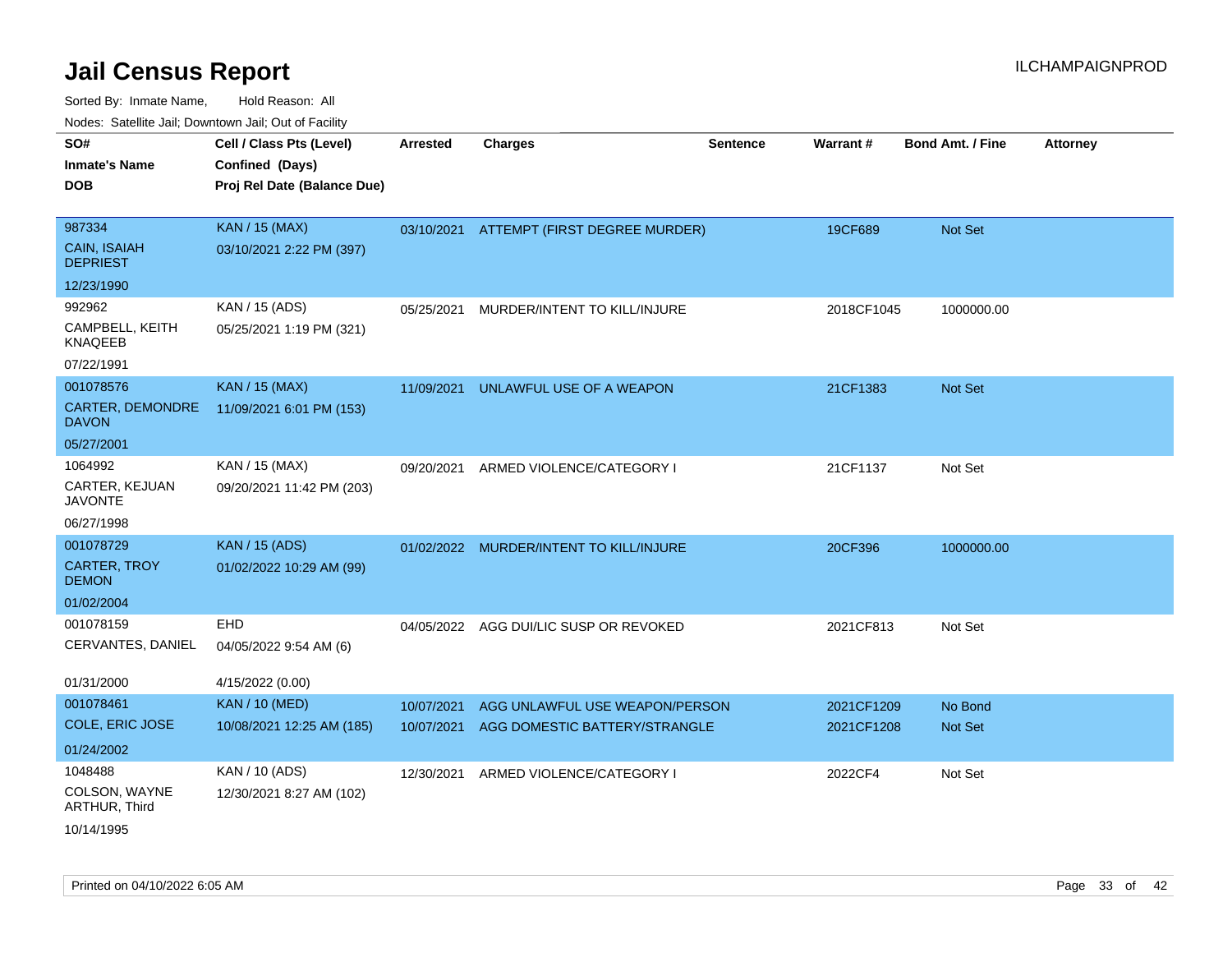| SO#                                       | Cell / Class Pts (Level)                     | <b>Arrested</b> | <b>Charges</b>                          | <b>Sentence</b> | <b>Warrant#</b> | <b>Bond Amt. / Fine</b> | <b>Attorney</b> |
|-------------------------------------------|----------------------------------------------|-----------------|-----------------------------------------|-----------------|-----------------|-------------------------|-----------------|
| <b>Inmate's Name</b>                      | Confined (Days)                              |                 |                                         |                 |                 |                         |                 |
| <b>DOB</b>                                | Proj Rel Date (Balance Due)                  |                 |                                         |                 |                 |                         |                 |
|                                           |                                              |                 |                                         |                 |                 |                         |                 |
| 57733                                     | <b>KAN / 15 (SPH)</b>                        | 02/25/2020      | <b>HOMICIDE</b>                         |                 | 2020-CF250      | 2000000.00              |                 |
| <b>CRAIG, ANTOINE</b><br><b>DARRELL</b>   | 02/25/2020 4:08 PM (776)                     | 02/25/2020      | FELON POSS/USE WEAPON/FIREARM           |                 | 19CF-1827       | 80000.00                |                 |
| 10/09/1982                                |                                              |                 |                                         |                 |                 |                         |                 |
| 001077939                                 | KAN / 10 (MED)                               | 05/10/2021      | FIREARM/FOID INVALID/NOT ELIG           |                 | 21CF526         | No Bond                 |                 |
| <b>CROSS, PATRICK</b><br><b>DONTRELLE</b> | 05/10/2021 7:31 PM (336)                     | 06/02/2021      | POSS STOLEN VEHICLE > \$25,000          |                 | 21CF612         | Not Set                 |                 |
| 11/07/2001                                |                                              |                 |                                         |                 |                 |                         |                 |
| 25022                                     | EHD / 10 (MED)                               |                 | 02/17/2022 AGG DUI/2/PASS<16            |                 | 2021CF560       | No Bond                 |                 |
| <b>CRUMP, ROBERT</b><br><b>ANTHONY</b>    | 02/17/2022 11:48 AM (53)                     |                 |                                         |                 |                 |                         |                 |
| 02/06/1966                                | 5/14/2022 (0.00)                             |                 |                                         |                 |                 |                         |                 |
| 001078538                                 | KAN / 10 (ADS)                               | 10/26/2021      | <b>CRIM SEX ASSAULT/FORCE</b>           |                 | 21CF1301        | Not Set                 |                 |
| DAWKINS, LEN                              | 10/26/2021 8:18 PM (167)                     |                 |                                         |                 |                 |                         |                 |
| 03/23/1987                                |                                              |                 |                                         |                 |                 |                         |                 |
| 1061304                                   | <b>KAN / 15 (MAX)</b>                        | 10/11/2021      | <b>ARMED HABITUAL CRIMINAL</b>          |                 | 21CF1226        | No Bond                 |                 |
| DORRIS, KEMION                            | 10/11/2021 7:30 PM (182)                     | 10/11/2021      | ARMED HABITUAL CRIMINAL                 |                 | 21CF1227        | No Bond                 |                 |
| <b>DAETOCE</b>                            |                                              | 10/11/2021      | <b>HOME INVASION/FIREARM</b>            |                 | 21CF1228        | No Bond                 |                 |
| 11/19/1997                                |                                              |                 |                                         |                 |                 |                         |                 |
| 001079018                                 | <b>EHD</b>                                   |                 | 04/05/2022 DRIVING RVK/SUSP DUI/SSS 4-9 |                 | 2022CF22        | Not Set                 |                 |
| FINLEY, KEITH DAVID                       | 04/05/2022 10:38 AM (6)                      |                 |                                         |                 |                 |                         |                 |
| 08/23/1963                                | 10/1/2022 (0.00)                             |                 |                                         |                 |                 |                         |                 |
| 1013012                                   | <b>KAN / 15 (MAX)</b>                        | 07/08/2021      | FELON POSS/USE FIREARM PRIOR            |                 | 21CF798         | Not Set                 |                 |
|                                           | GARY, XAVIER LAMAR  07/08/2021 9:24 AM (277) | 07/08/2021      | ATTEMPT (FIRST DEGREE MURDER)           |                 | 2021CF790       | 1000000.00              |                 |
|                                           |                                              | 07/08/2021      | FELON POSS/USE FIREARM PRIOR            |                 | 2020CF650       | 25000.00                |                 |
| 12/14/1991                                |                                              |                 |                                         |                 |                 |                         |                 |
| 1065946                                   | KAN / 10 (MED)                               | 09/04/2021      | AGG BATTERY/DISCHARGE FIREARM           |                 | 21CF1057        | 750000.00               |                 |
| GODBOLT, DESMOND<br><b>DEVONTAE</b>       | 09/04/2021 1:17 AM (219)                     | 09/04/2021      | RESIST/OBSTRUCTING A PEACE OFFICEL      |                 | 21CM407         | Not Set                 |                 |
| 11/15/1997                                |                                              |                 |                                         |                 |                 |                         |                 |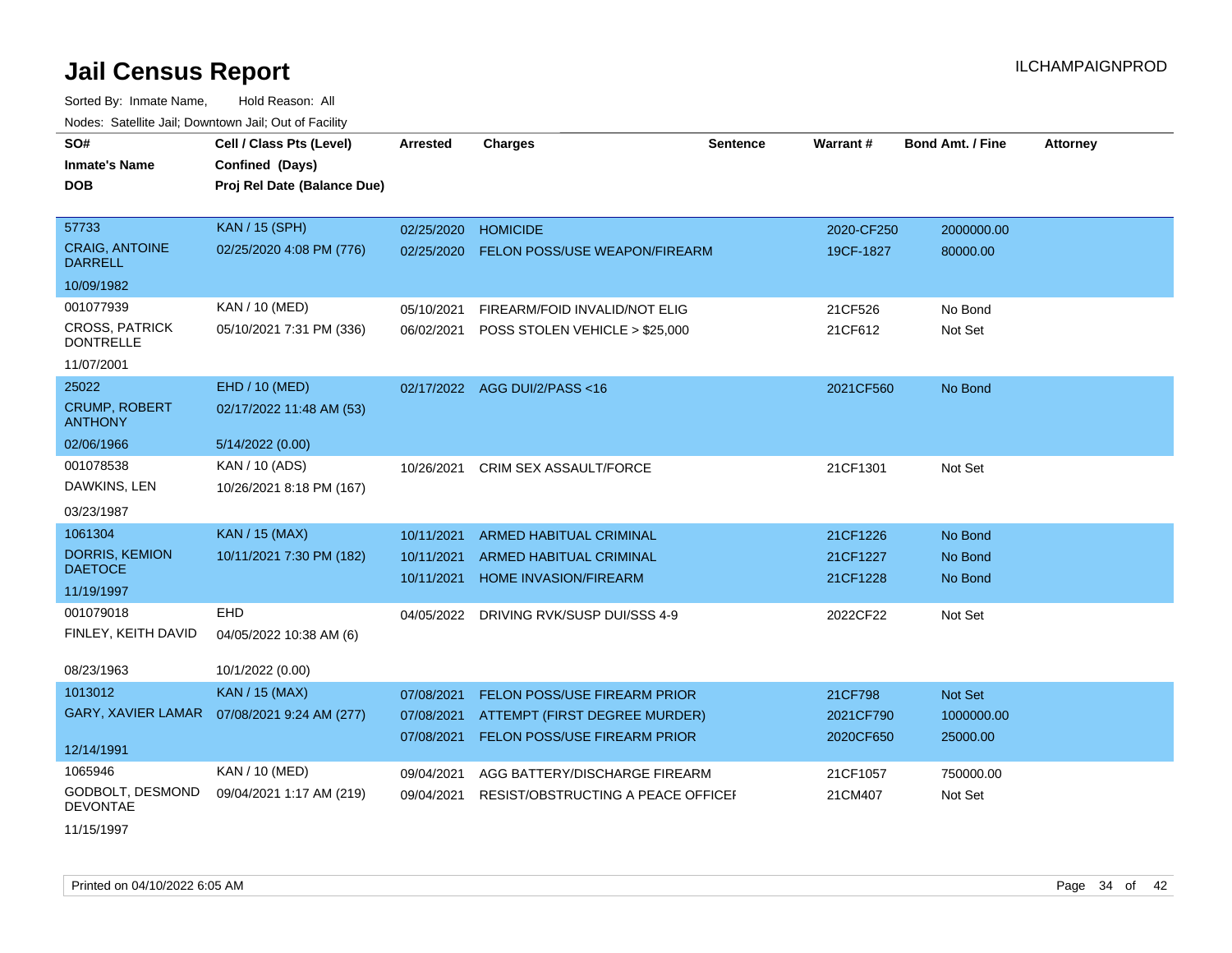| SO#<br><b>Inmate's Name</b><br><b>DOB</b>                        | Cell / Class Pts (Level)<br>Confined (Days)<br>Proj Rel Date (Balance Due) | <b>Arrested</b>                                                    | <b>Charges</b>                                                                                                                                        | <b>Sentence</b> | <b>Warrant#</b>                          | <b>Bond Amt. / Fine</b>                                                 | <b>Attorney</b> |
|------------------------------------------------------------------|----------------------------------------------------------------------------|--------------------------------------------------------------------|-------------------------------------------------------------------------------------------------------------------------------------------------------|-----------------|------------------------------------------|-------------------------------------------------------------------------|-----------------|
| 1070118<br><b>GRAHAM, CORTEZ</b><br><b>LAMON</b>                 | <b>KAN / 15 (MAX)</b><br>08/31/2021 9:32 PM (223)                          | 08/31/2021<br>09/02/2021                                           | AGGRAVATED DOMESTIC BATTERY<br><b>PROBATION VIOLATION</b>                                                                                             |                 | 21CF1049<br>21CF55                       | No Bond<br>Not Set                                                      |                 |
| 03/31/1976<br>1076506<br>06/21/2003                              | KAN / 15 (MAX)<br>GRAY, JAMARH EMERE 09/17/2021 10:41 AM (206)             | 09/17/2021<br>09/20/2021                                           | AGG UUW/PERSON/CM THREAT VIOL<br><b>DOMESTIC BATTERY</b>                                                                                              |                 | 21CF1131<br>21CM430                      | Not Set<br>Not Set                                                      |                 |
| 1055117<br><b>GREAM, JOHN</b><br><b>ROBERT LEE</b><br>08/23/1996 | <b>EHD</b><br>02/15/2022 10:44 AM (55)<br>6/13/2022 (0.00)                 |                                                                    | 02/15/2022 AGG BATTERY/PUBLIC PLACE                                                                                                                   |                 | 2021CM47                                 | <b>Not Set</b>                                                          |                 |
| 1037683<br>HARRISON, HAROLD<br><b>RAY</b><br>11/30/1963          | <b>EHD</b><br>02/23/2022 10:01 AM (47)<br>5/22/2022 (0.00)                 | 02/23/2022<br>02/23/2022 AGG DUI/3                                 | AGG DUI/LIC SUSP OR REVOKED                                                                                                                           |                 | 2020CF350<br>2020CF1351                  | Not Set<br>Not Set                                                      |                 |
| 1045186<br>HOLBROOK, JOHNNIE<br><b>MATHIS</b><br>07/19/1996      | <b>KAN / 15 (MAX)</b><br>08/16/2021 11:07 AM (238)                         | 08/16/2021<br>08/16/2021<br>08/16/2021<br>08/16/2021<br>03/30/2022 | <b>ARMED VIOLENCE/CATEGORY I</b><br>FELON POSS/USE WEAPON/FIREARM<br>AGG FLEEING POLICE/21 MPH OVER<br>FELON POSS/USE WEAPON/FIREARM<br><b>MURDER</b> |                 | 21CF934<br>19CF968<br>21CF988<br>21CF989 | 1000000.00<br><b>Not Set</b><br>Not Set<br><b>Not Set</b><br>2000000.00 |                 |
| 972300<br>HOLT, MICHAEL<br><b>TERRELL</b><br>12/25/1989          | KAN / 10 (MED)<br>12/22/2021 8:36 AM (110)                                 | 12/22/2021<br>12/22/2021                                           | RESIDENTIAL BURGLARY<br>AGG CRIM SEX ABUSE/VICTIM <9                                                                                                  |                 | 18CF1691<br>19CF1277                     | 25000.00<br>250000.00                                                   |                 |
| 001078146<br>HUNT, TEIGAN<br><b>JAZAIREO</b><br>05/14/2003       | <b>KAN / 15 (MAX)</b><br>07/09/2021 12:41 PM (276)                         | 07/09/2021<br>07/09/2021                                           | AGG BATTERY/DISCHARGE FIREARM<br>ARMED ROBBERY/ARMED W/FIREARM                                                                                        |                 | 21CF795<br>21CF806                       | 1000000.00<br><b>Not Set</b>                                            |                 |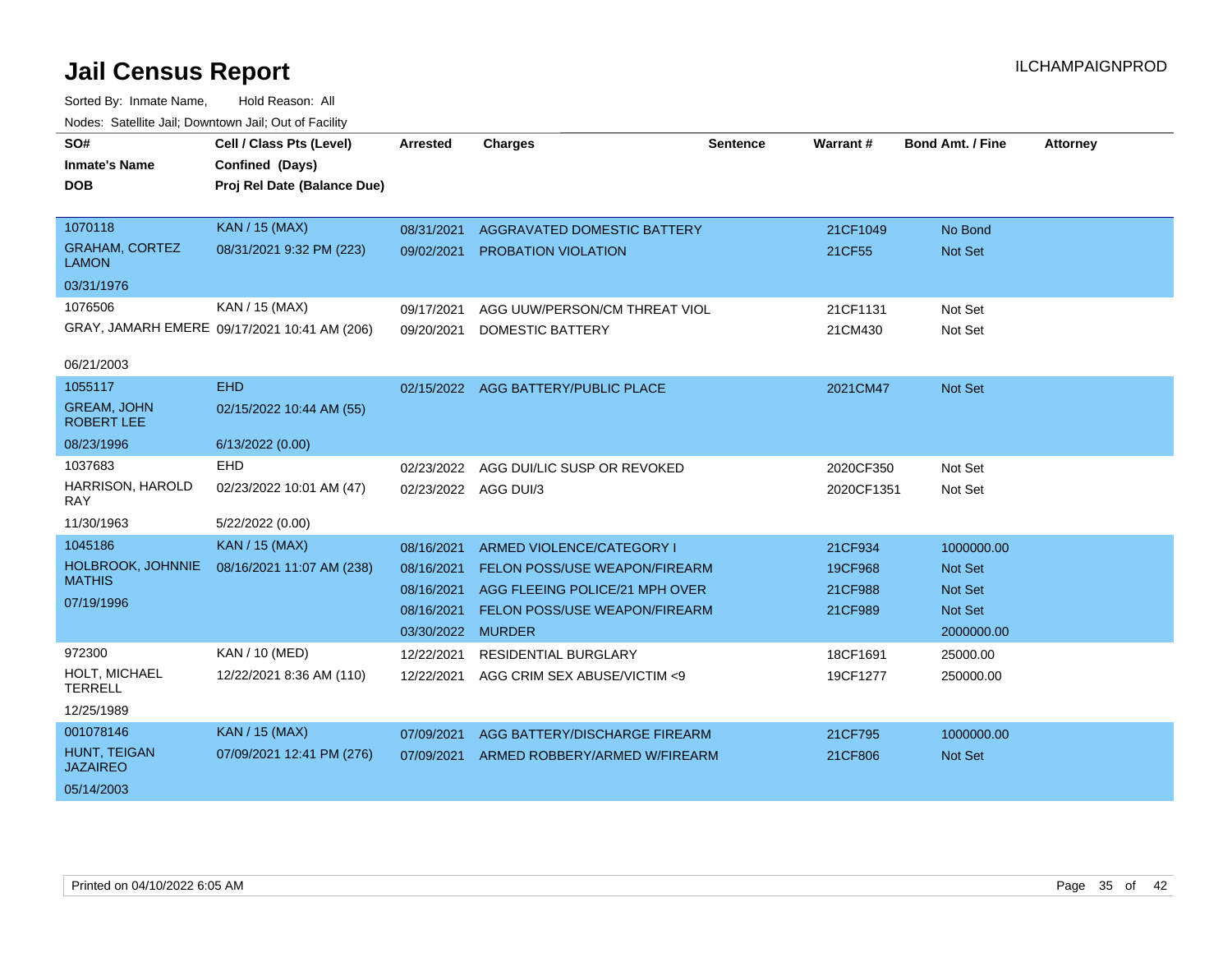| roaco. Calcinio dan, Downtown dan, Oal or Fability              |                                                                            |                                        |                                                                                                |                 |                                  |                                  |                 |
|-----------------------------------------------------------------|----------------------------------------------------------------------------|----------------------------------------|------------------------------------------------------------------------------------------------|-----------------|----------------------------------|----------------------------------|-----------------|
| SO#<br>Inmate's Name<br><b>DOB</b>                              | Cell / Class Pts (Level)<br>Confined (Days)<br>Proj Rel Date (Balance Due) | <b>Arrested</b>                        | Charges                                                                                        | <b>Sentence</b> | Warrant#                         | <b>Bond Amt. / Fine</b>          | <b>Attorney</b> |
| 989743<br>JACKSON, STEVE<br>ALLEN                               | <b>KAN / 15 (ADS)</b><br>04/13/2021 2:45 AM (363)                          | 04/13/2021                             | <b>AGGRAVATED DOMESTIC BATTERY</b>                                                             |                 | 21CF399                          | <b>Not Set</b>                   |                 |
| 06/04/1991                                                      |                                                                            |                                        |                                                                                                |                 |                                  |                                  |                 |
| 001078788<br>JOHNSON, BRENTON<br>ZAE                            | KAN / 5 (ADS)<br>01/21/2022 8:33 PM (80)                                   |                                        | 01/21/2022 AGGRAVATED BATTERY                                                                  |                 | 22CF93                           | Not Set                          |                 |
| 08/07/1987                                                      |                                                                            |                                        |                                                                                                |                 |                                  |                                  |                 |
| 57271<br><b>KEYS, CAPREE</b><br><b>REMONE</b>                   | <b>EHD</b><br>03/08/2022 9:17 AM (34)                                      | 03/08/2022<br>03/08/2022               | DRIVING RVK/SUSP DUI/SSS 4-9<br>DRIVING RVK/SUSP DUI/SSS 4-9                                   |                 | 2021CF34<br>2020CF1116           | <b>Not Set</b><br><b>Not Set</b> |                 |
| 11/23/1982                                                      | 9/3/2022 (0.00)                                                            |                                        |                                                                                                |                 |                                  |                                  |                 |
| 1064445<br>LARUE, TERENCE<br>TRAMEL<br>12/23/1998               | KAN / 15 (MAX)<br>04/23/2021 11:18 AM (353)                                | 04/23/2021<br>04/23/2021<br>04/23/2021 | FELON POSS/USE FIREARM/PAROLE<br>AGG DISCHARGE FIREARM/OCC VEH<br>POSSESS 15<100 GRAMS COCAINE |                 | 21CF899<br>2021CF295<br>19CF1052 | Not Set<br>500000.00<br>10000.00 |                 |
| 001078237<br><b>LAWS, TERON</b><br><b>RAMONTE</b><br>04/03/2001 | <b>KAN / 15 (ADS)</b><br>08/03/2021 6:29 PM (251)                          | 08/03/2021                             | AGG DISCHARGE FIREARM/OCC VEH                                                                  |                 | 21CF928                          | No Bond                          |                 |
| 001078470<br>LEE, AMAHRION<br>JA'MERE<br>11/05/2002             | KAN / 15 (MAX)<br>10/10/2021 1:23 PM (183)                                 | 10/10/2021                             | MURDER/INTENT TO KILL/INJURE                                                                   |                 | 21CF1221                         | Not Set                          |                 |
| 56792                                                           | <b>KAN / 10 (MED)</b>                                                      | 02/02/2021                             | ARMED HABITUAL CRIMINAL                                                                        |                 | 2021CF141                        | 500000.00                        |                 |
| LILLARD, LAWRENCE<br>TYRONE.                                    | 02/02/2021 2:11 PM (433)                                                   | 02/22/2021                             | DRIVING ON REVOKED LICENSE                                                                     |                 | 21TR426                          | 5000.00                          |                 |
| 10/20/1982                                                      |                                                                            |                                        |                                                                                                |                 |                                  |                                  |                 |
| 40877<br>MABRY-HALL,<br>REBECCA SUE                             | <b>EHD</b><br>02/01/2022 9:32 AM (69)                                      | 02/01/2022 AGG DUI/3                   |                                                                                                |                 | 2020CF986                        | Not Set                          |                 |
| 03/21/1971                                                      | 5/1/2022 (0.00)                                                            |                                        |                                                                                                |                 |                                  |                                  |                 |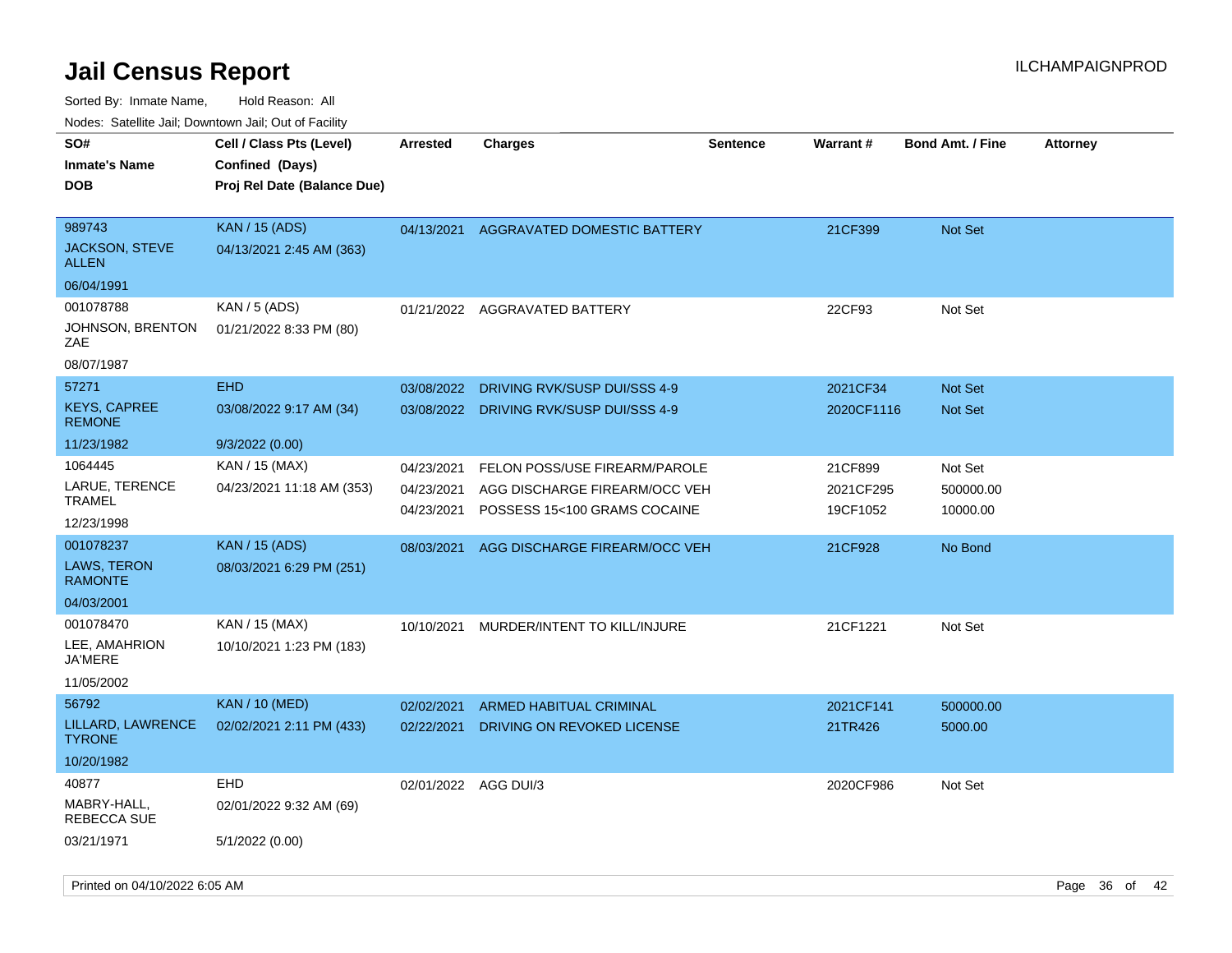Sorted By: Inmate Name, Hold Reason: All Nodes: Satellite Jail; Downtown Jail; Out of Facility

| SO#                                   | Cell / Class Pts (Level)                     | <b>Arrested</b> | <b>Charges</b>                          | <b>Sentence</b> | Warrant#    | <b>Bond Amt. / Fine</b> | <b>Attorney</b> |
|---------------------------------------|----------------------------------------------|-----------------|-----------------------------------------|-----------------|-------------|-------------------------|-----------------|
| <b>Inmate's Name</b>                  | Confined (Days)                              |                 |                                         |                 |             |                         |                 |
| <b>DOB</b>                            | Proj Rel Date (Balance Due)                  |                 |                                         |                 |             |                         |                 |
|                                       |                                              |                 |                                         |                 |             |                         |                 |
| 001078896                             | <b>KAN / 15 (MAX)</b>                        |                 | 03/01/2022 ARMED HABITUAL CRIMINAL      |                 | 22CF239     | Not Set                 |                 |
| MANN, DAVID<br><b>WILBERT, Junior</b> | 03/01/2022 4:35 AM (41)                      |                 |                                         |                 |             |                         |                 |
| 04/02/1976                            |                                              |                 |                                         |                 |             |                         |                 |
| 1004137                               | KAN / 15 (MAX)                               |                 | 02/14/2022 AGG CRIM SEX ABUSE/VIC 13-17 |                 | 22CF165     | 250000.00               |                 |
|                                       | MCDONALD, DAVON D 02/14/2022 4:21 PM (56)    |                 |                                         |                 |             |                         |                 |
|                                       |                                              |                 |                                         |                 |             |                         |                 |
| 11/08/1992                            |                                              |                 |                                         |                 |             |                         |                 |
| 001078575                             | <b>KAN / 10 (MED)</b>                        | 11/09/2021      | <b>GUNRUNNING</b>                       |                 | 21CF1330    | 750000.00               |                 |
| <b>MCLAURIN, KEYON A</b>              | 11/09/2021 12:41 PM (153)                    |                 |                                         |                 |             |                         |                 |
|                                       |                                              |                 |                                         |                 |             |                         |                 |
| 11/19/2002                            |                                              |                 |                                         |                 |             |                         |                 |
| 1011046                               | KAN / 15 (ADS)                               | 04/10/2021      | ATTEMPT (FIRST DEGREE MURDER)           |                 | 21CF392     | Not Set                 |                 |
| <b>MILES, DARRION</b>                 | 04/11/2021 12:46 AM (365)                    | 03/24/2022      | MURDER                                  |                 | 22CF346     | Not Set                 |                 |
| <b>ANTONIO KEVONTA</b>                |                                              |                 |                                         |                 |             |                         |                 |
| 03/18/1990                            |                                              |                 |                                         |                 |             |                         |                 |
| 001077278                             | <b>KAN / 15 (MAX)</b>                        | 10/06/2020      | MURDER/INTENT TO KILL/INJURE            |                 | 2020CF146   | 2000000.00              |                 |
| MILLER, D'ANDRE                       | 10/06/2020 12:49 PM (552)                    | 10/06/2020      | AGG FLEEING POLICE/21 MPH OVER          |                 | 2019CF1171  | 50000.00                |                 |
| 09/08/1986                            |                                              |                 |                                         |                 |             |                         |                 |
| 001078712                             | <b>KAN / 10 (MED)</b>                        | 12/23/2021      | AGG DISCH FIREARM/1ST AID PERS          |                 | 21CF1581    | Not Set                 |                 |
| MONTGOMERY,                           | 12/23/2021 4:27 PM (109)                     |                 |                                         |                 |             |                         |                 |
| <b>RASHARD MYKI</b>                   |                                              |                 |                                         |                 |             |                         |                 |
| 11/05/2001                            |                                              |                 |                                         |                 |             |                         |                 |
| 1026477                               | <b>KAN / 15 (ADS)</b>                        | 09/21/2021      | AGG DISCHARGE FIREARM/OCC VEH           |                 | 21CF1138    | <b>Not Set</b>          |                 |
| NEWBILL, DEVONTRE                     | 09/21/2021 2:27 AM (202)                     | 09/22/2021      | <b>PROBATION VIOLATION</b>              |                 | 20CF577     | Not Set                 |                 |
| <b>LAMONT</b>                         |                                              |                 |                                         |                 |             |                         |                 |
| 11/22/1993                            |                                              |                 |                                         |                 |             |                         |                 |
| 1072907                               | KAN                                          | 07/14/2021      | ATTEMPT (FIRST DEGREE MURDER)           |                 | 2021-CF-832 | 2000000.00              |                 |
|                                       | NIKOLAEV, YEVGENIY 07/14/2021 10:10 PM (271) | 07/14/2021      | CRIMINAL DAMAGE <\$500/SCHOOL           |                 | 2021CF840   | 5000.00                 |                 |
|                                       |                                              |                 |                                         |                 |             |                         |                 |

10/06/1983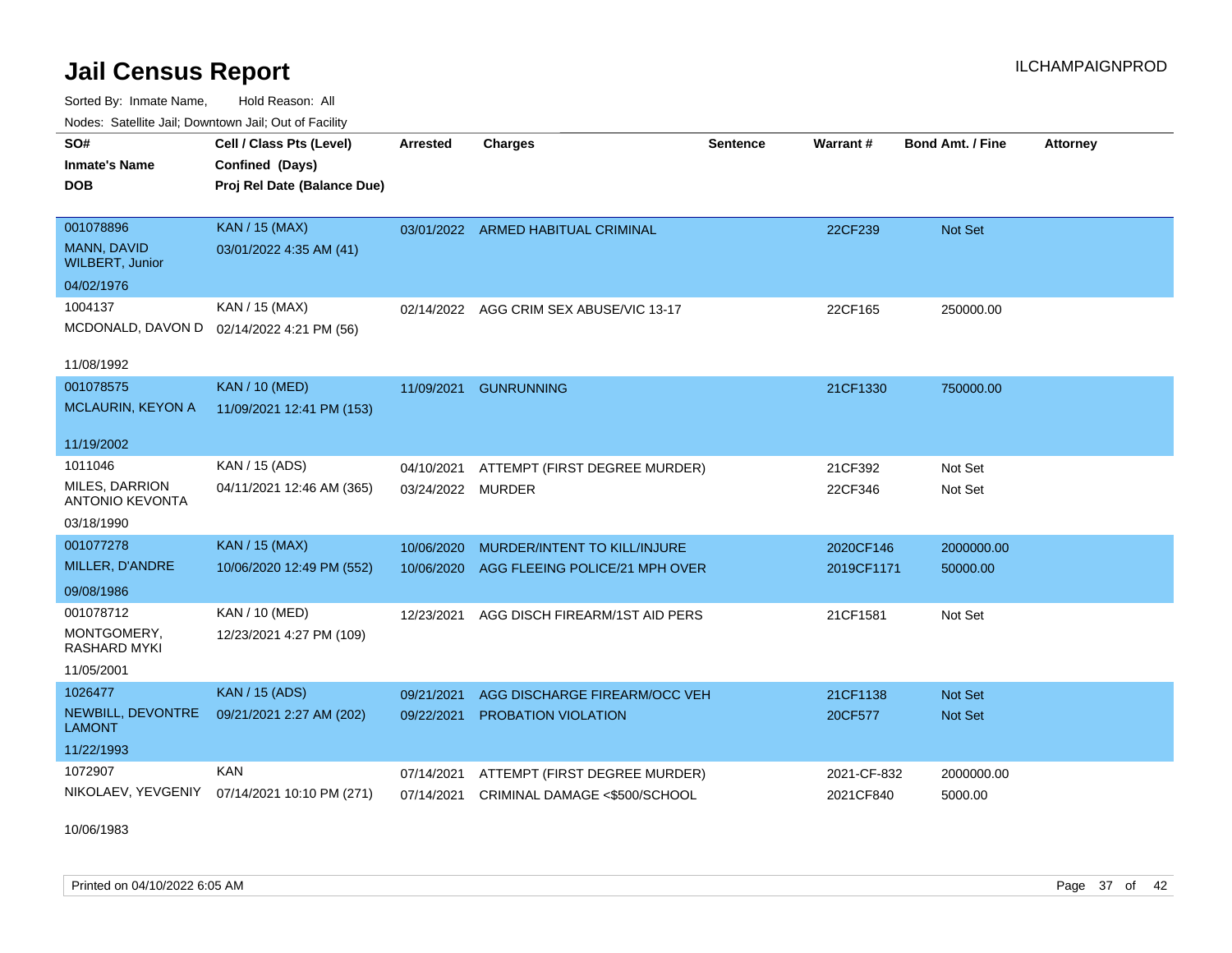| roucs. Oatchite sail, Downtown sail, Out of Facility |                                               |                 |                                          |                 |             |                         |                 |
|------------------------------------------------------|-----------------------------------------------|-----------------|------------------------------------------|-----------------|-------------|-------------------------|-----------------|
| SO#                                                  | Cell / Class Pts (Level)                      | <b>Arrested</b> | <b>Charges</b>                           | <b>Sentence</b> | Warrant#    | <b>Bond Amt. / Fine</b> | <b>Attorney</b> |
| <b>Inmate's Name</b>                                 | Confined (Days)                               |                 |                                          |                 |             |                         |                 |
| <b>DOB</b>                                           | Proj Rel Date (Balance Due)                   |                 |                                          |                 |             |                         |                 |
|                                                      |                                               |                 |                                          |                 |             |                         |                 |
| 001078558                                            | <b>KAN / 10 (MED)</b>                         | 11/03/2021      | UNLAWFUL USE OF A WEAPON                 | 3y (DOC)        | 21CF1352    | Not Set                 |                 |
| PARRISH, DOMINIC<br><b>WALTER</b>                    | 11/03/2021 1:25 PM (159)                      |                 |                                          |                 |             |                         |                 |
| 08/23/2001                                           |                                               |                 |                                          |                 |             |                         |                 |
| 001078063                                            | KAN / 15 (MAX)                                | 06/15/2021      | AGG CRIM SEX ASSAULT/WEAPON              |                 | 2021CF678   | 1000000.00              |                 |
|                                                      | PERRY, ROBERT Junior 06/15/2021 4:37 PM (300) | 06/15/2021      | <b>ROBBERY</b>                           |                 | 2021CF159   | 25000.00                |                 |
|                                                      |                                               |                 |                                          |                 |             |                         |                 |
| 12/21/1990                                           |                                               |                 |                                          |                 |             |                         |                 |
| 001078799                                            | <b>KAN / 10 (MED)</b>                         |                 | 01/27/2022 FIREARM/FOID INVALID/NOT ELIG |                 | 22CF116     | Not Set                 |                 |
| PURNELL, MARKISE<br><b>MONROE</b>                    | 01/27/2022 9:50 AM (74)                       |                 |                                          |                 |             |                         |                 |
| 07/13/2002                                           |                                               |                 |                                          |                 |             |                         |                 |
| 001077614                                            | KAN / 15 (MAX)                                | 01/17/2021      | ATTEMPT (FIRST DEGREE MURDER)            |                 | 21CF66      | Not Set                 |                 |
| <b>DEVON</b>                                         | ROBINSON, DONTRELL 01/17/2021 3:08 PM (449)   |                 |                                          |                 |             |                         |                 |
| 09/22/2002                                           |                                               |                 |                                          |                 |             |                         |                 |
| 1061216                                              | <b>KAN / 10 (MED)</b>                         | 06/22/2021      | <b>HOME INVASION/FIREARM</b>             |                 | 21CF727     | Not Set                 |                 |
| <b>RUNGE, ANDRE</b><br><b>MARSEAN</b>                | 06/22/2021 4:42 PM (293)                      |                 |                                          |                 |             |                         |                 |
| 12/05/1997                                           |                                               |                 |                                          |                 |             |                         |                 |
| 650295                                               | <b>PIA / 50 (MAX)</b>                         | 04/22/2020      | <b>CRIMINAL SEXUAL ASSAULT</b>           |                 | 2020-CF407  | 750000.00               |                 |
| SANDAGE, JERALD                                      | 04/22/2020 6:30 AM (719)                      | 04/22/2020      | <b>CRIMINAL SEXUAL ASSAULT</b>           |                 | 2020-CF408  | 750000.00               |                 |
| <b>EUGENE</b>                                        |                                               | 04/22/2020      | <b>CRIMINAL SEXUAL ABUSE</b>             |                 | 2020-CF409  | 750000.00               |                 |
| 06/07/1971                                           |                                               | 04/22/2020      | <b>CRIMINAL SEXUAL ASSAULT</b>           |                 | 2020-CF410  | 750000.00               |                 |
|                                                      |                                               | 04/22/2020      | OFFICIAL MISCONDUCT                      |                 | 2019-CF1811 | 25000.00                |                 |
| 59178                                                | <b>KAN / 15 (MAX)</b>                         | 12/13/2021      | AGG DISCHARGE FIREARM/OCC VEH            |                 | 21CF1274    | 1500000.00              |                 |
| <b>SANDERS, MICHAEL</b><br><b>JEAN</b>               | 12/13/2021 4:17 PM (119)                      |                 |                                          |                 |             |                         |                 |
| 12/22/1967                                           |                                               |                 |                                          |                 |             |                         |                 |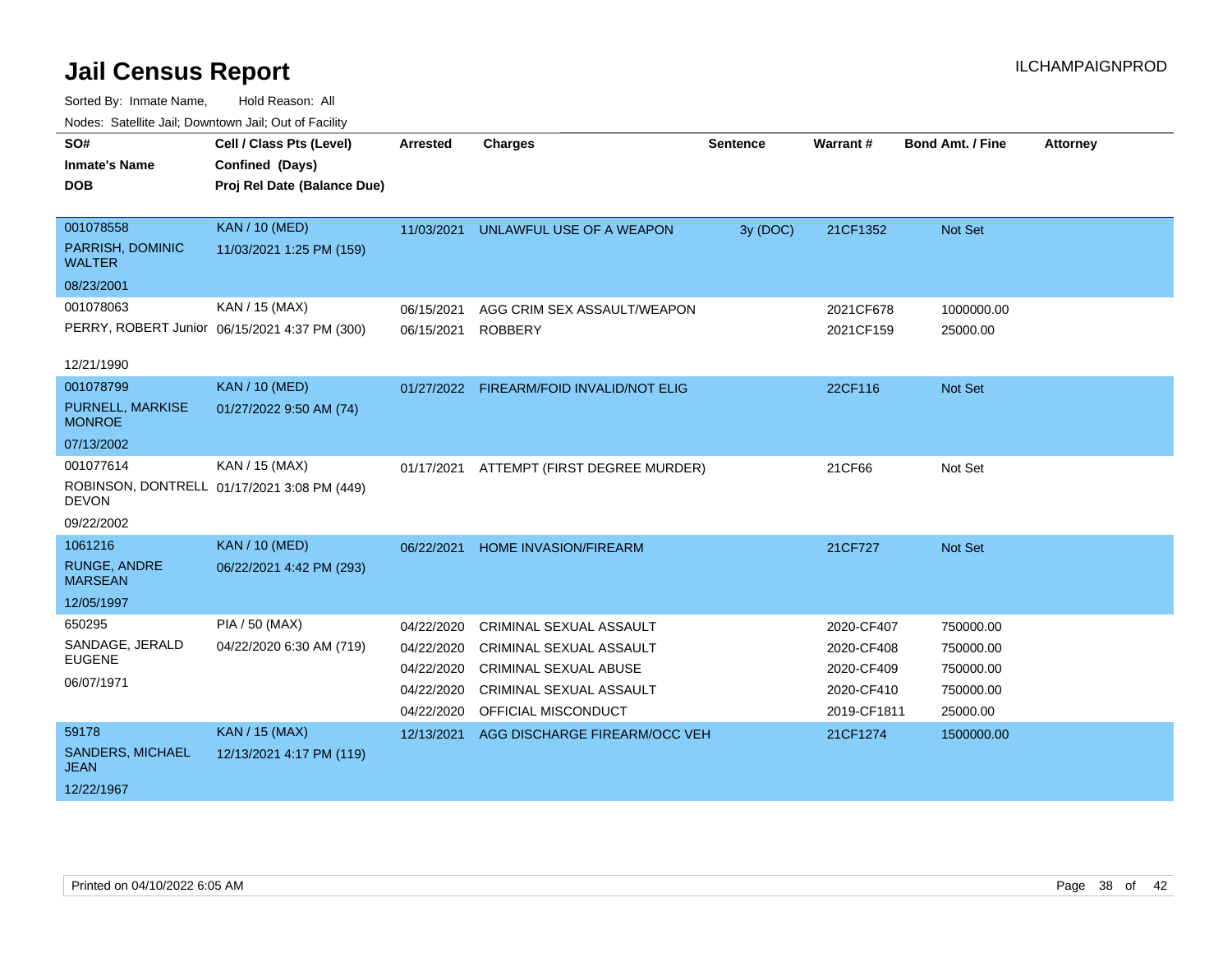Sorted By: Inmate Name, Hold Reason: All Nodes: Satellite Jail; Downtown Jail; Out of Facility

| SO#                                        | Cell / Class Pts (Level)                      | <b>Arrested</b> | <b>Charges</b>                          | <b>Sentence</b> | Warrant#   | <b>Bond Amt. / Fine</b> | <b>Attorney</b> |
|--------------------------------------------|-----------------------------------------------|-----------------|-----------------------------------------|-----------------|------------|-------------------------|-----------------|
| <b>Inmate's Name</b>                       | Confined (Days)                               |                 |                                         |                 |            |                         |                 |
| <b>DOB</b>                                 | Proj Rel Date (Balance Due)                   |                 |                                         |                 |            |                         |                 |
|                                            |                                               |                 |                                         |                 |            |                         |                 |
| 1013431                                    | <b>EHD</b>                                    | 04/06/2022      | DUI ALC/INTOX COMPOUND/DRUG             |                 | 2020DT123  | Not Set                 |                 |
| <b>SHELMADINE, BROCK</b><br><b>MATTHEW</b> | 04/06/2022 1:06 PM (5)                        |                 | 04/06/2022 DRIVING ON SUSPENDED LICENSE |                 | 2021TR2265 | <b>Not Set</b>          |                 |
| 12/04/1992                                 | 4/15/2022 (0.00)                              |                 |                                         |                 |            |                         |                 |
| 001078704                                  | KAN / 15 (MAX)                                | 12/21/2021      | MURDER/INTENT TO KILL/INJURE            |                 | 21CF1575   | Not Set                 |                 |
| SHORTER, JAQUAN<br><b>MAURICE</b>          | 12/23/2021 1:23 AM (109)                      |                 |                                         |                 |            |                         |                 |
| 10/08/1998                                 |                                               |                 |                                         |                 |            |                         |                 |
| 1062194                                    | <b>KAN / 15 (MAX)</b>                         | 02/27/2020      | MURDER/OTHER FORCIBLE FELONY            |                 | 20CF-247   | 1000000.00              |                 |
| SIMMONS, MICHAEL<br><b>JAMAL</b>           | 02/27/2020 1:11 PM (774)                      | 09/23/2020      | AGG BATTERY/DISCHARGE FIREARM           |                 | 20CF1061   | Not Set                 |                 |
| 11/03/1997                                 |                                               |                 |                                         |                 |            |                         |                 |
| 1038158                                    | <b>KAN / 10 (MED)</b>                         | 02/04/2022      | CRIMINAL SEX ASSAULT/CONSENT            |                 | 22CF146    | Not Set                 |                 |
| SMITH, RASHAD<br><b>JARECE</b>             | 02/04/2022 11:42 PM (66)                      |                 |                                         |                 |            |                         |                 |
| 09/16/1995                                 |                                               |                 |                                         |                 |            |                         |                 |
| 001077868                                  | KAN / 15 (MAX)                                | 04/21/2021      | ARMED ROBBERY/ARMED W/FIREARM           |                 | 21CF445    | Not Set                 |                 |
| SPEARMENT,<br><b>KENTRELL</b>              | 04/21/2021 9:48 PM (355)                      | 08/19/2021      | FLEEING/ATTEMPT ELUDE OFFICER           |                 | 2021TR1053 | 1000.00                 |                 |
| 01/21/2002                                 |                                               |                 |                                         |                 |            |                         |                 |
| 001078182                                  | EHD / 5 (MIN)                                 | 12/20/2021      | DRIVING ON REVOKED LICENSE              |                 | 2021CF800  | No Bond                 |                 |
| STRONG, KEVIN<br><b>GARDNER</b>            | 12/20/2021 4:34 PM (112)                      |                 |                                         |                 |            |                         |                 |
| 02/12/1963                                 | 6/18/2022 (0.00)                              |                 |                                         |                 |            |                         |                 |
| 65920                                      | KAN / 15 (MAX)                                | 12/21/2021      | ARMED ROBBERY/ARMED W/FIREARM           |                 | 21CF1543   | 100000.00               |                 |
| TAPSCOTT,<br><b>CORNELIUS</b>              | 12/21/2021 10:57 PM (111)                     |                 |                                         |                 |            |                         |                 |
| 07/14/1985                                 |                                               |                 |                                         |                 |            |                         |                 |
| 1046632                                    | KAN / 15 (MAX)                                | 09/14/2021      | ARMED VIOLENCE/CATEGORY II              |                 | 21CF912    | 750000.00               |                 |
|                                            | TATE, JAVON MARQUIS 09/14/2021 12:10 PM (209) |                 |                                         |                 |            |                         |                 |

08/10/1996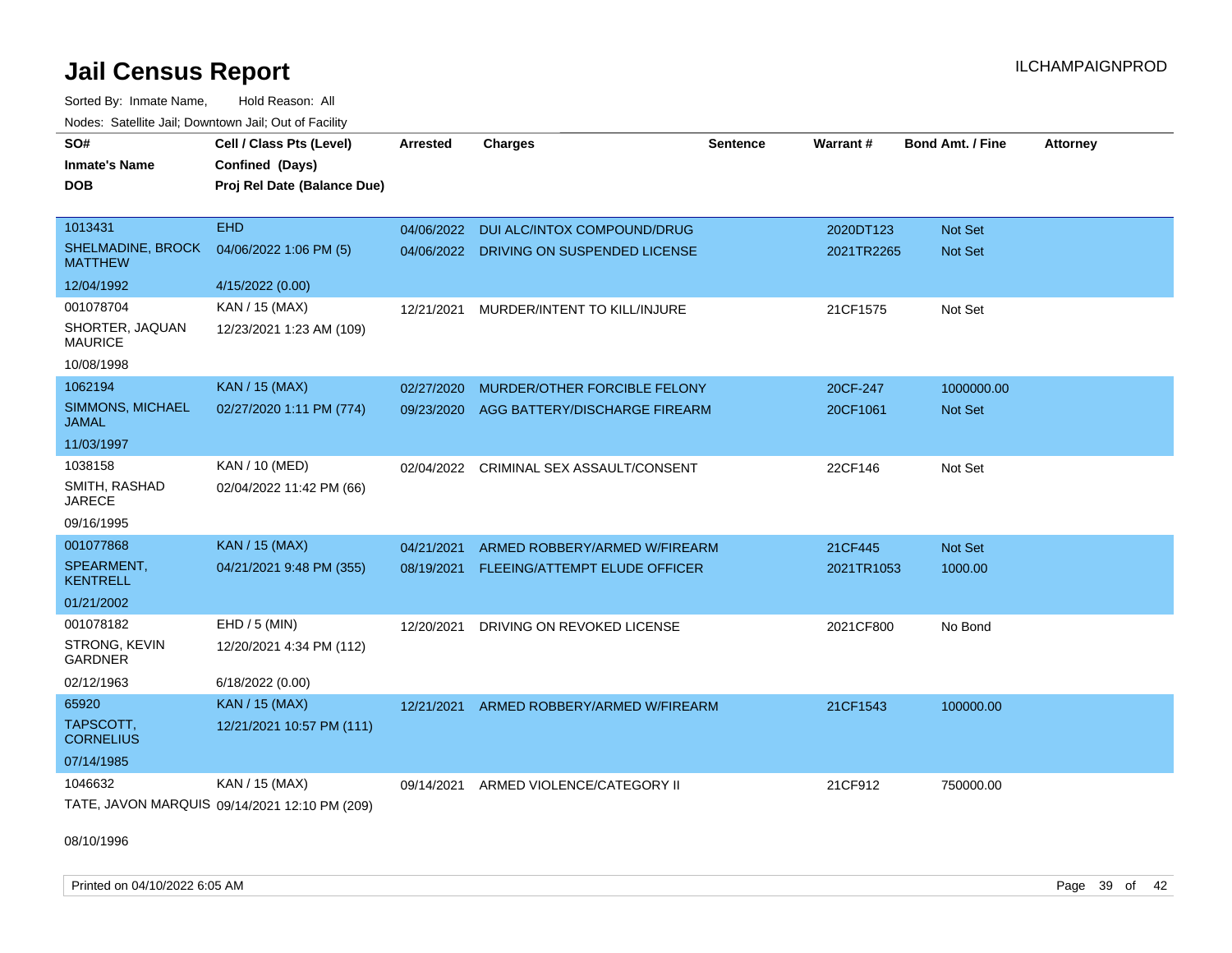| roaco. Calcinio can, Downlown can, Out or Fability |                             |            |                                          |                 |               |                         |                 |
|----------------------------------------------------|-----------------------------|------------|------------------------------------------|-----------------|---------------|-------------------------|-----------------|
| SO#                                                | Cell / Class Pts (Level)    | Arrested   | <b>Charges</b>                           | <b>Sentence</b> | Warrant#      | <b>Bond Amt. / Fine</b> | <b>Attorney</b> |
| <b>Inmate's Name</b>                               | Confined (Days)             |            |                                          |                 |               |                         |                 |
| <b>DOB</b>                                         | Proj Rel Date (Balance Due) |            |                                          |                 |               |                         |                 |
|                                                    |                             |            |                                          |                 |               |                         |                 |
| 1033031                                            | <b>KAN / 15 (MAX)</b>       |            | 08/19/2020 *AGG BATTERY W/FIREARM/PERSON |                 | 2020-CF923    | 500000.00               |                 |
| <b>TOMS, ANDREW</b><br><b>CHUCKY</b>               | 08/19/2020 5:59 PM (600)    |            |                                          |                 |               |                         |                 |
| 09/28/1978                                         |                             |            |                                          |                 |               |                         |                 |
| 1004142                                            | KAN / 15 (MAX)              | 10/27/2021 | POSSESSION OF METH/15<100GRAMS           |                 | 2021CF1298    | 1500000.00              |                 |
| TOY, KAYON LARENZ                                  | 10/22/2021 1:01 PM (171)    |            |                                          |                 |               |                         |                 |
|                                                    |                             |            |                                          |                 |               |                         |                 |
| 09/12/1991                                         |                             |            |                                          |                 |               |                         |                 |
| 001078386                                          | <b>KAN / 10 (MED)</b>       |            | 09/14/2021 POSSESSION OF STOLEN FIREARM  | 3y (DOC)        | 2021CF1099    | No Bond                 |                 |
| <b>TURNER, AMARIO</b>                              | 09/14/2021 11:42 PM (209)   |            |                                          |                 |               |                         |                 |
| 09/23/2002                                         |                             |            |                                          |                 |               |                         |                 |
| 1040722                                            | <b>EHD</b>                  |            | 04/06/2022 AGG DUI/LIC SUSP OR REVOKED   |                 | 2021CF577     | Not Set                 |                 |
| WARD, DEON<br><b>DECARLOS</b>                      | 04/06/2022 9:13 AM (5)      |            |                                          |                 |               |                         |                 |
| 04/28/1994                                         | 4/14/2022 (0.00)            |            |                                          |                 |               |                         |                 |
| 961786                                             | <b>KAN / 15 (ADS)</b>       | 01/24/2022 | ARMED HABITUAL CRIMINAL                  |                 | 22CF104       | Not Set                 |                 |
| <b>WARREN, DESIE</b><br><b>ARNEZ</b>               | 01/24/2022 7:23 AM (77)     |            |                                          |                 |               |                         |                 |
| 04/28/1988                                         |                             |            |                                          |                 |               |                         |                 |
| 1062558                                            | KAN / 10 (MED)              | 10/02/2021 | FELON POSS/USE WEAPON/FIREARM            |                 | 21CF1185      | Not Set                 |                 |
| WELLS, JIAMANTE<br>AMORE                           | 10/02/2021 8:29 PM (191)    |            |                                          |                 |               |                         |                 |
| 09/02/1995                                         |                             |            |                                          |                 |               |                         |                 |
| 1002033                                            | KAN / 15 (MAX)              | 09/08/2021 | DRIVING ON SUSPENDED LICENSE             |                 | 2019-TR-11944 | 5000.00                 |                 |
| <b>WEST, ANTONIO</b>                               | 09/08/2021 11:01 PM (215)   | 09/08/2021 | ARMED ROBBERY/ARMED W/FIREARM            |                 | 2020-CF-1406  | 500000.00               |                 |
| <b>DEONTA</b>                                      |                             | 09/08/2021 | AGG UNLAWFUL USE OF WEAPON/VEH           |                 | 2021-CF-AWOW  | <b>Not Set</b>          |                 |
| 04/15/1992                                         |                             | 09/08/2021 | <b>OBSTRCT JUSTICE/LEAVE STATE</b>       |                 | 2021-CF-AWOW  | <b>Not Set</b>          |                 |
|                                                    |                             | 09/08/2021 | ARMED VIOLENCE/CATEGORY I                |                 | 2021-CF-AWOW  | <b>Not Set</b>          |                 |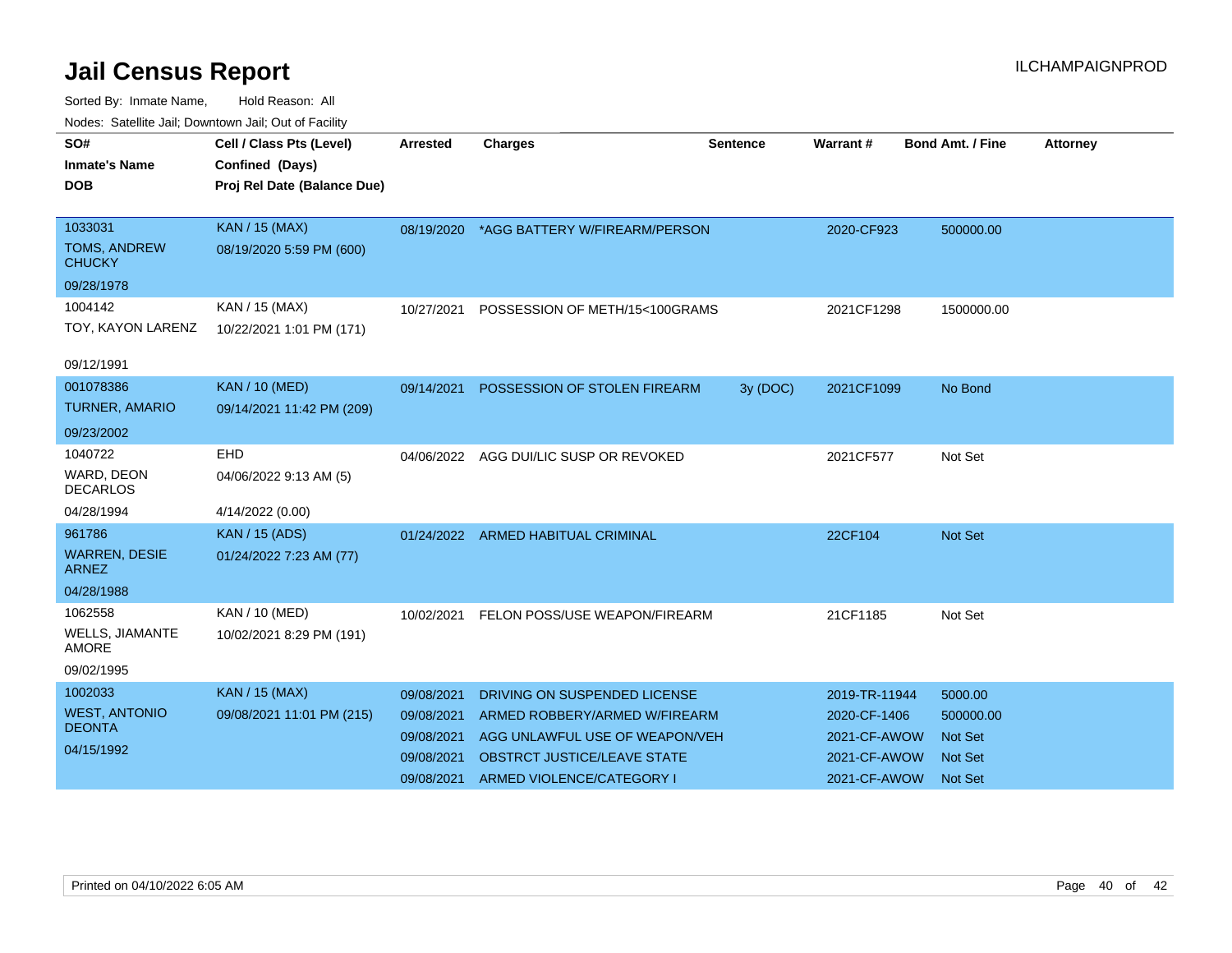| roaco. Catolino cali, Downtown cali, Out of Facility |                             |                 |                                        |                 |            |                         |                 |
|------------------------------------------------------|-----------------------------|-----------------|----------------------------------------|-----------------|------------|-------------------------|-----------------|
| SO#                                                  | Cell / Class Pts (Level)    | <b>Arrested</b> | <b>Charges</b>                         | <b>Sentence</b> | Warrant#   | <b>Bond Amt. / Fine</b> | <b>Attorney</b> |
| Inmate's Name                                        | Confined (Days)             |                 |                                        |                 |            |                         |                 |
| DOB                                                  | Proj Rel Date (Balance Due) |                 |                                        |                 |            |                         |                 |
|                                                      |                             |                 |                                        |                 |            |                         |                 |
| 1022068                                              | <b>KAN / 15 (ADS)</b>       | 10/10/2021      | FELON POSS/USE WEAPON/FIREARM          |                 | 21CF1212   | Not Set                 |                 |
| <b>WILKINS, MICHAEL</b><br>CARL                      | 10/10/2021 5:07 AM (183)    |                 |                                        |                 |            |                         |                 |
| 07/10/1992                                           |                             |                 |                                        |                 |            |                         |                 |
| 001078709                                            | KAN / 15 (MAX)              | 12/22/2021      | ARMED VIOLENCE/CATEGORY I              |                 | 21CF1586   | Not Set                 |                 |
| WILLIAMS, DAVID LEE                                  | 12/22/2021 11:00 AM (110)   |                 |                                        |                 |            |                         |                 |
|                                                      |                             |                 |                                        |                 |            |                         |                 |
| 12/18/1989                                           |                             |                 |                                        |                 |            |                         |                 |
| 1075313                                              | KAN / 15 (ADS)              | 01/29/2022      | POSSESSION OF STOLEN FIREARM           |                 | 22CF132    | Not Set                 |                 |
| <b>WILLIAMS, EARDIS</b>                              | 01/29/2022 1:23 AM (72)     | 01/29/2022      | MFG/DEL CANNABIS/30-500 GRAMS          |                 | 20CF51     | 5000.00                 |                 |
| <b>ANTONIO, Junior</b>                               |                             | 01/29/2022      | POSSESSION OF STOLEN FIREARM           |                 | 20CF1048   | 500000.00               |                 |
| 01/21/1999                                           |                             |                 |                                        |                 |            |                         |                 |
| 539662                                               | KAN / 10 (MED)              | 08/14/2021      | DOM BTRY/CONTACT/1-2 PRECONV           | 7y (DOC)        | 2021CF770  | 250000.00               |                 |
| WILLIAMS, JAVONTAE<br>DEMAR                          | 08/14/2021 1:28 AM (240)    | 08/14/2021      | <b>CITY OV ARREST</b>                  |                 | 2017OV893  | 1000.00                 |                 |
| 07/28/1991                                           |                             |                 |                                        |                 |            |                         |                 |
| 1049234                                              | <b>KAN / 10 (MED)</b>       |                 | 01/22/2022 AGGRAVATED DOMESTIC BATTERY |                 | 22CF94     | Not Set                 |                 |
| <b>WILLIAMS, KHAMRON</b><br><b>MARCELL</b>           | 01/22/2022 9:30 AM (79)     |                 |                                        |                 |            |                         |                 |
| 08/15/1995                                           |                             |                 |                                        |                 |            |                         |                 |
| 1037579                                              | KAN / 10 (MED)              | 08/17/2021      | FELON POSS/USE WEAPON/FIREARM          |                 | 2019CF73   | No Bond                 |                 |
| WILLIAMS, STEVEN<br>PATRICK, Second                  | 08/17/2021 8:16 PM (237)    |                 |                                        |                 |            |                         |                 |
| 11/25/1994                                           |                             |                 |                                        |                 |            |                         |                 |
| 545746                                               | <b>KAN / 15 (ADS)</b>       | 08/07/2021      | <b>WARRANT OUT OF COUNTY</b>           |                 | 2020TR9119 | 5000.00                 |                 |
| <b>WOODS, MICHAEL</b>                                | 08/07/2021 8:40 AM (247)    | 08/07/2021      | FELON POSS/USE WEAPON/FIREARM          |                 | 21CF949    | Not Set                 |                 |
| <b>LACKENDRICK</b>                                   |                             | 08/07/2021      | <b>BURGLARY</b>                        |                 | 2020CF597  | 50000.00                |                 |
| 10/06/1996                                           |                             |                 |                                        |                 |            |                         |                 |
| 001078539                                            | KAN / 15 (MAX)              | 10/27/2021      | AGG DISCHARGE FIREARM                  |                 | 21CF1296   | 750000.00               |                 |
| <b>WRIGHT, AMARION</b><br><b>MALIK</b>               | 10/27/2021 7:31 AM (166)    |                 |                                        |                 |            |                         |                 |
| 10/31/2002                                           |                             |                 |                                        |                 |            |                         |                 |